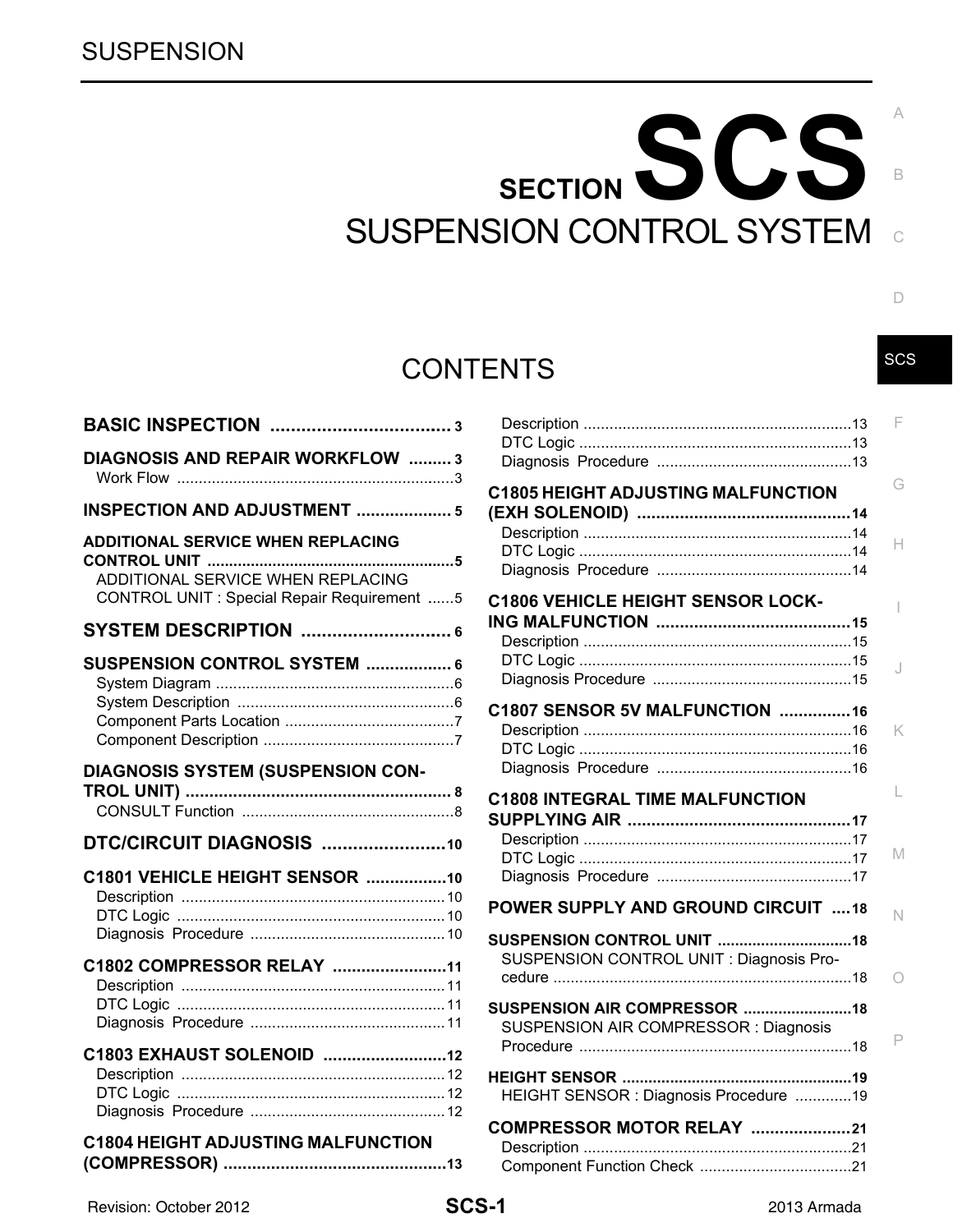| HEIGHT SENSOR SIGNAL CIRCUIT  24          |  |
|-------------------------------------------|--|
| <b>EXHAUST VALVE SOLENOID CIRCUIT  25</b> |  |
| <b>CK SUSP WARNING INDICATOR CONTROL</b>  |  |
| <b>ECU DIAGNOSIS INFORMATION  29</b>      |  |
| SUSPENSION CONTROL UNIT  29               |  |
|                                           |  |
| SUSPENSION CONTROL SYSTEM  31             |  |

| <b>SYMPTOM DIAGNOSIS </b> 37                                                            |  |
|-----------------------------------------------------------------------------------------|--|
| SUSPENSION CONTROL SYSTEM  37                                                           |  |
| <b>SUSPENSION CONTROL SYSTEM INOPER-</b>                                                |  |
| <b>SUSPENSION CONTROL SYSTEM DOES</b>                                                   |  |
|                                                                                         |  |
| <b>SUSPENSION CONTROL SYSTEM DOES</b>                                                   |  |
|                                                                                         |  |
| Precaution for Supplemental Restraint System<br>(SRS) "AIR BAG" and "SEAT BELT PRE-TEN- |  |

÷.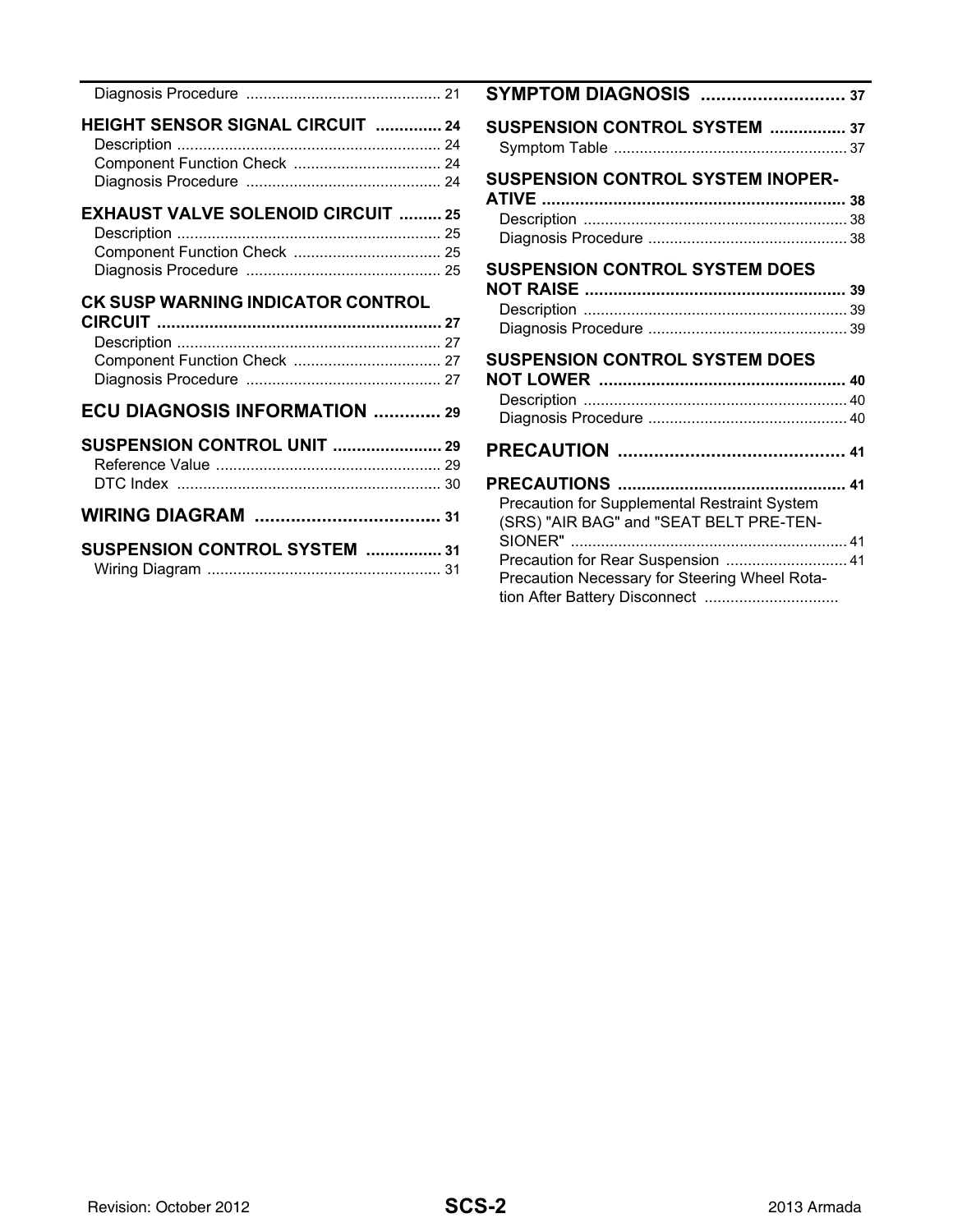< BASIC INSPECTION >

## <span id="page-2-1"></span><span id="page-2-0"></span>BASIC INSPECTION DIAGNOSIS AND REPAIR WORKFLOW

### <span id="page-2-2"></span>Work Flow *INFOID:0000000008632311*

### OVERALL SEQUENCE



AWEIA0214GB

DETAILED FLOW

A

B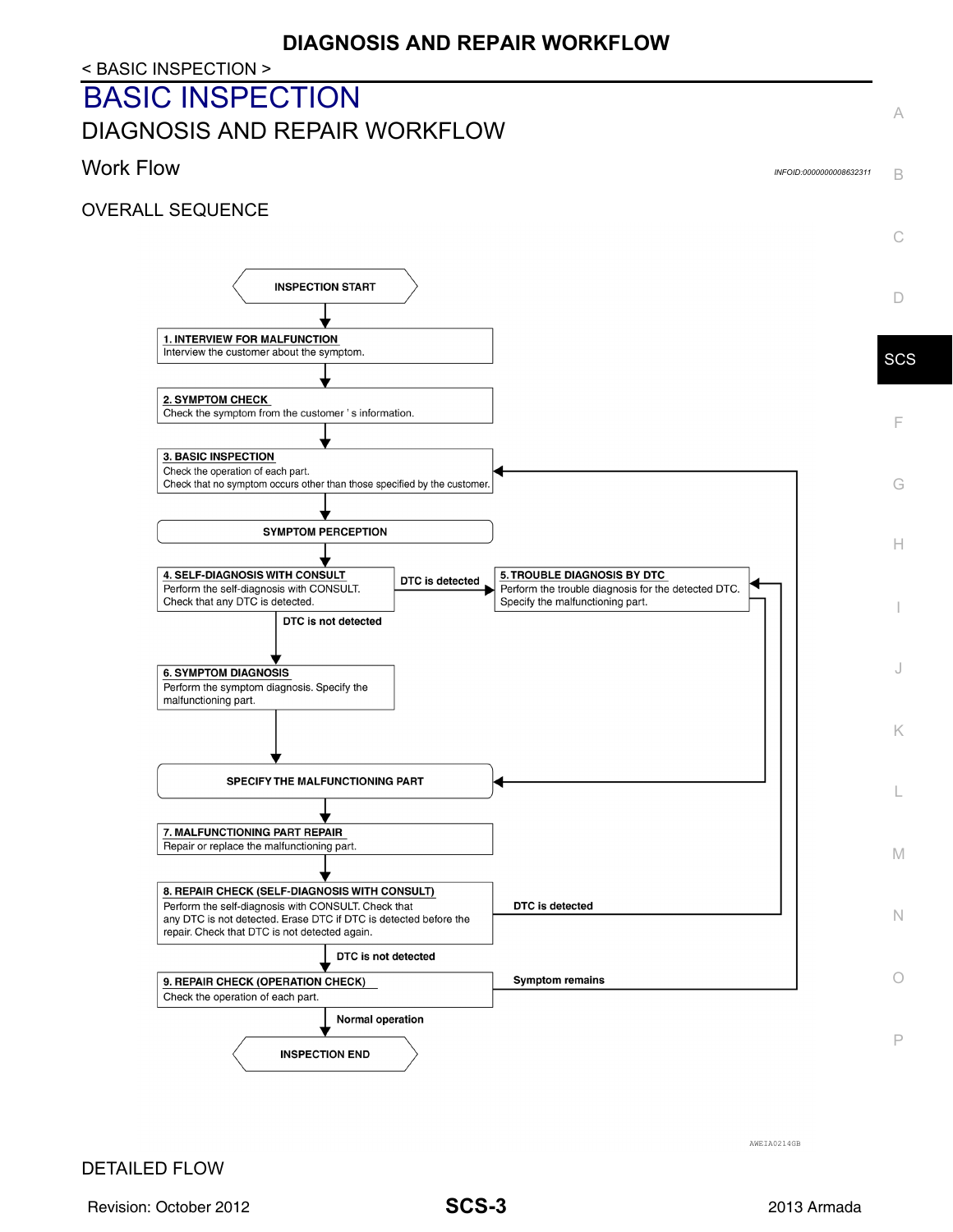### **DIAGNOSIS AND REPAIR WORKFLOW**

< BASIC INSPECTION >

### 1.INTERVIEW FOR MALFUNCTION

Interview the customer about the symptom.

### >> GO TO 2.

### 2.SYMPTOM CHECK

Verify the symptom from the customer's information.

#### $>$  GO TO 3.

3.BASIC INSPECTION

Check the operation of each part. Check that no symptoms occur other than those specified by the customer.

>> GO TO 4.

4.SELF-DIAGNOSIS WITH CONSULT

Perform the self diagnosis with CONSULT. Check that any DTC is detected.

Is any DTC detected?

YES >> GO TO 5.<br>NO >> GO TO 6.  $>>$  GO TO 6.

5.TROUBLE DIAGNOSIS BY DTC

Perform the trouble diagnosis for the detected DTC. Specify the malfunctioning part.

>> GO TO 7.

### 6.SYMPTOM DIAGNOSIS

Perform the symptom diagnosis. Specify the malfunctioning part.

>> GO TO 7.

7.MALFUNCTIONING PART REPAIR

Repair or replace the malfunctioning part.

>> GO TO 8.

8.REPAIR CHECK (SELF-DIAGNOSIS WITH CONSULT)

Perform the self diagnosis with CONSULT. Verfied that no DTCs are detected. Erase all DTCs detected prior to the repair. Verify that DTC is not detected again.

Is any DTC detected?

YES  $>>$  GO TO 5.<br>NO  $>>$  GO TO 9. >> GO TO 9.

**9.** REPAIR CHECK (OPERATION CHECK)

Check the operation of each part. Does it operate normally?

YES >> Inspection End.

 $NO \rightarrow$  SO TO 3.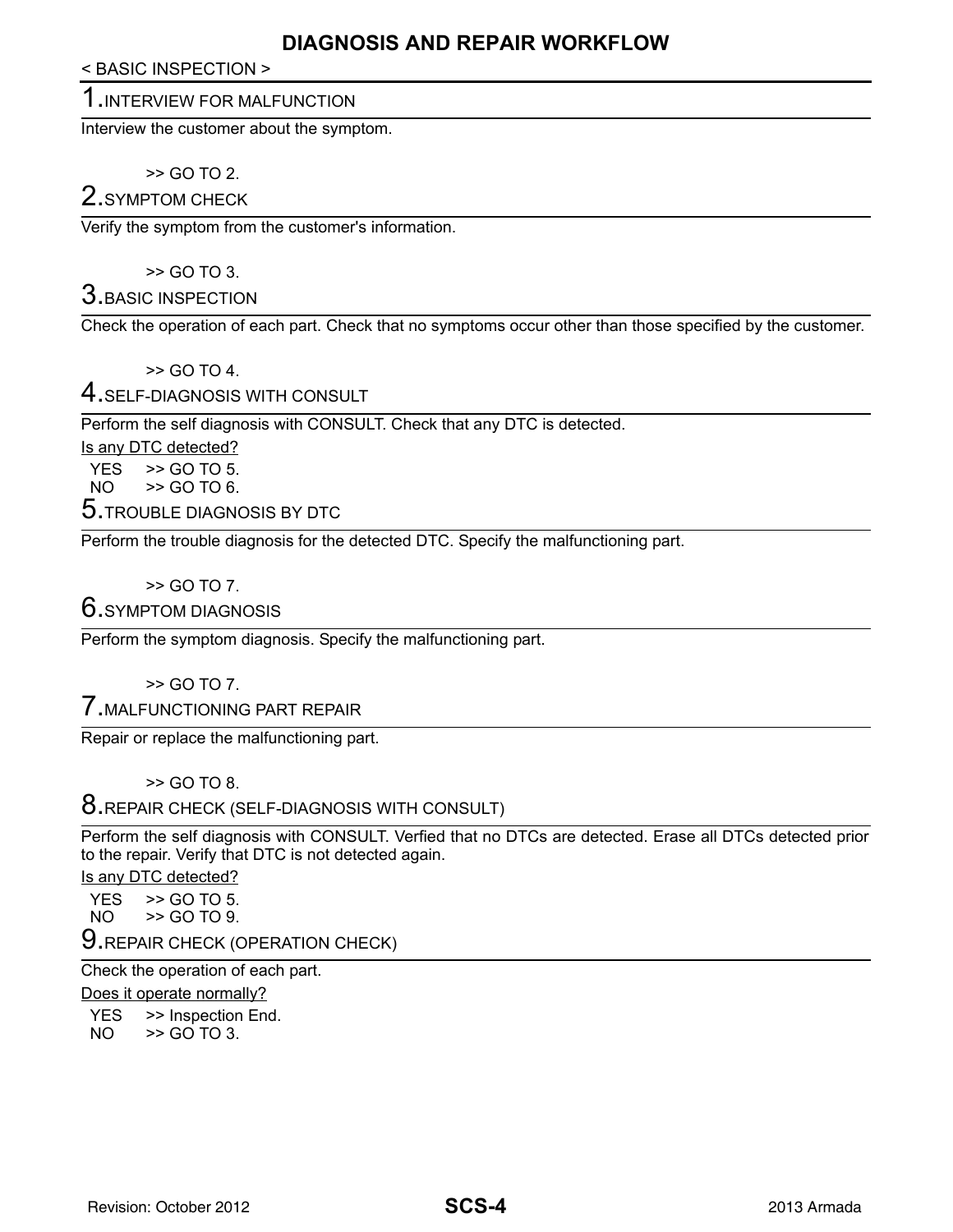### **INSPECTION AND ADJUSTMENT**

<span id="page-4-2"></span><span id="page-4-1"></span><span id="page-4-0"></span>

| < BASIC INSPECTION >                                                                                                             |             |
|----------------------------------------------------------------------------------------------------------------------------------|-------------|
| <b>INSPECTION AND ADJUSTMENT</b>                                                                                                 |             |
| ADDITIONAL SERVICE WHEN REPLACING CONTROL UNIT                                                                                   | A           |
| ADDITIONAL SERVICE WHEN REPLACING CONTROL UNIT: Special Repair Re-                                                               |             |
| quirement<br>INFOID:0000000008632312                                                                                             |             |
| <b>INITIALIZATION PROCEDURE</b>                                                                                                  | С           |
|                                                                                                                                  |             |
| <b>NOTE:</b><br>If control unit has been replaced, proceed to step 3.                                                            | D           |
|                                                                                                                                  |             |
| 1. CLEAR INITIALIZATION FLAG AND VALUE                                                                                           |             |
| Using CONSULT select "CLEAR HEIGHT INI" in "WORK SUPPORT".<br>1.<br>Select "Start" to clear initialization flag and value.<br>2. | <b>SCS</b>  |
| CK SUSP. warning lamp in combination meter should illuminate.<br>3.                                                              |             |
|                                                                                                                                  |             |
| >> GO TO 2<br>2. RELEASE AIR PRESSURE FROM REAR LOAD LEVELING SUSPENSION                                                         |             |
| Select "EXHAUST SOLENOID" in "ACTIVE TEST".<br>1.                                                                                |             |
| Select "On" to release the air pressure from the rear load leveling air suspension system.<br>2.                                 |             |
|                                                                                                                                  | н           |
| >> GO TO 3<br>3. MOVE VEHICLE                                                                                                    |             |
| Roll vehicle forward and backward.                                                                                               |             |
|                                                                                                                                  |             |
| >> GO TO 4                                                                                                                       |             |
| $4.$ SET INITIALIZATION CONDITION                                                                                                |             |
| Select "ADJUST HEIGHT INI" in "WORK SUPPORT".<br>Select "Start" to set initialization condition.<br>2.                           | Κ           |
| 3.<br>Confirm that CK SUSP. warning lamp in combination meter is OFF.                                                            |             |
|                                                                                                                                  |             |
| >> Initialization complete.                                                                                                      |             |
|                                                                                                                                  |             |
|                                                                                                                                  | M           |
|                                                                                                                                  |             |
|                                                                                                                                  | $\mathbb N$ |
|                                                                                                                                  |             |
|                                                                                                                                  | $\bigcirc$  |
|                                                                                                                                  |             |
|                                                                                                                                  | Р           |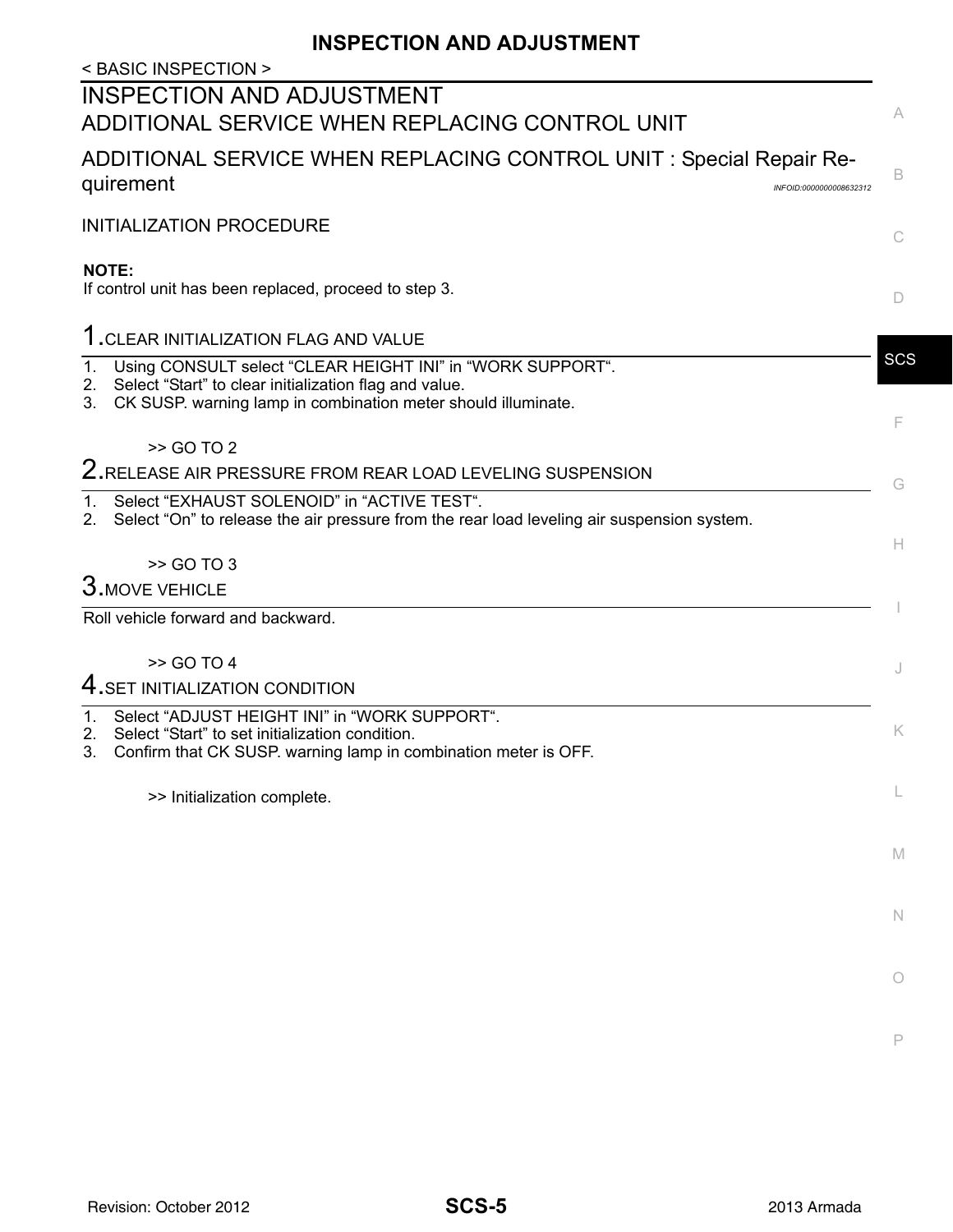#### < SYSTEM DESCRIPTION >

### <span id="page-5-1"></span><span id="page-5-0"></span>SYSTEM DESCRIPTION SUSPENSION CONTROL SYSTEM

### <span id="page-5-2"></span>System Diagram *Information* and the system of the system of the system of the system of the system of the system of the system of the system of the system of the system of the system of the system of the system of the sys



### <span id="page-5-3"></span>System Description **International Contract of the Contract of the Contract of the Contract of the Contract of the Contract of the Contract of the Contract of the Contract of the Contract of the Contract of the Contract of**

### SUSPENSION CONTROL SYSTEM

The suspension control system consists of the following components

- Suspension control unit
- Compressor motor relay
- Suspension air compressor
- Exhaust valve solenoid (built into suspension air compressor)
- Height sensor

The suspension control unit monitors vehicle ride height as indicated by the height sensor. The suspension control unit actuates the compressor motor relay to raise the vehicle ride height. The suspension control unit actuates the exhaust valve solenoid to lower the vehicle ride height.

#### CK SUSP. INDICATOR LAMP

The CK SUSP. indicator lamp ground is controlled by the suspension control unit. The indicator lamp will come on for 2 seconds when the ignition switch is turned ON. If the indicator lamp does not turn OFF there is a fault detected. Refer to [SCS-8, "CONSULT Function".](#page-7-1)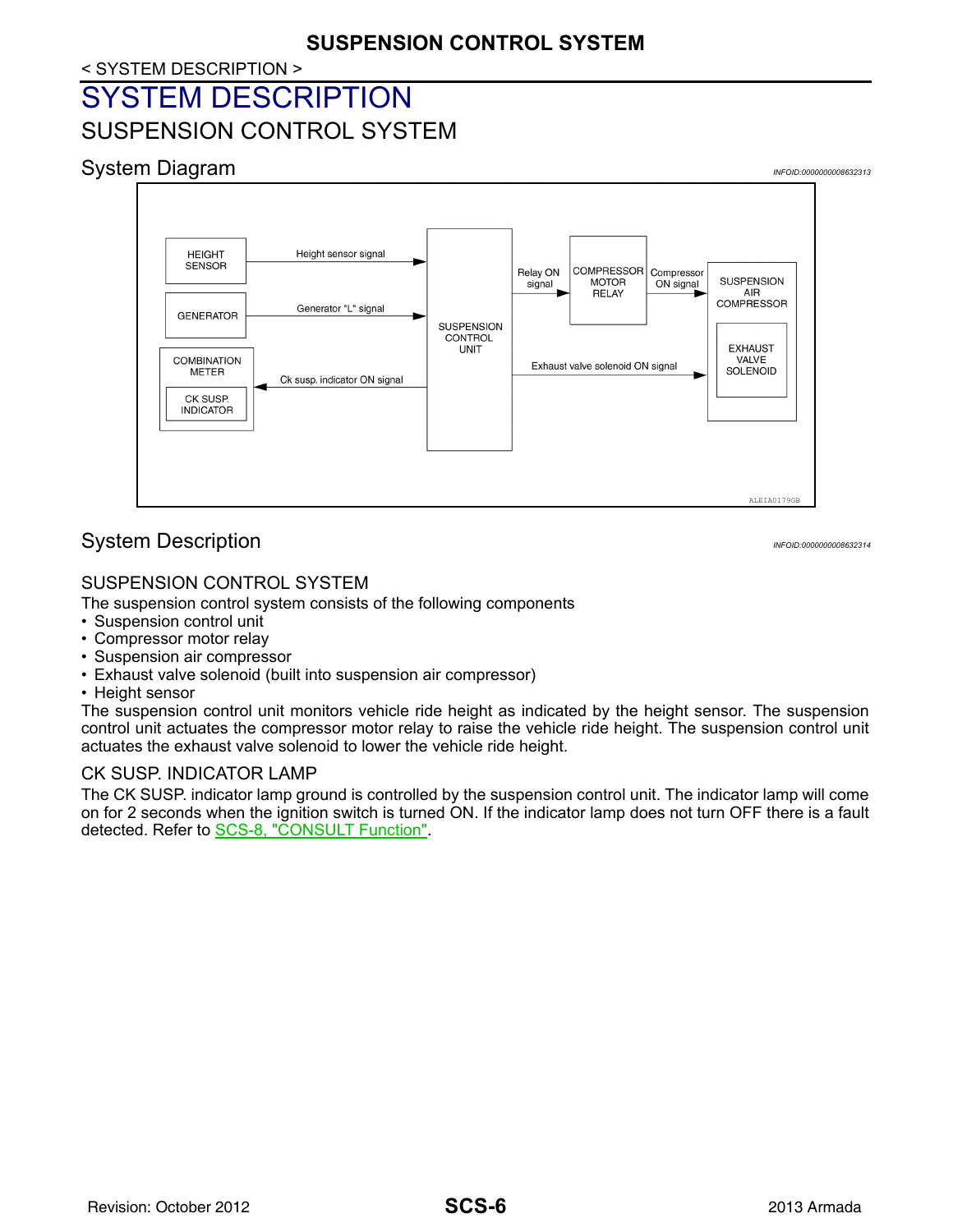### < SYSTEM DESCRIPTION >

### <span id="page-6-0"></span>Component Parts Location *INFOID:000000008632315*







#### :Front

- 1. Suspension control unit B3 (view with upper and lower luggage side finishers LH removed)
- 4. Compressor motor relay E130, E131 (view with battery removed)

### <span id="page-6-1"></span>**Component Description** *INFOID:000000008632316*

Suspension air compressor C9 (view 3. under vehicle behind LH rear suspension)

Height sensor C8 (view under vehicle at LH rear suspension)

J

K

| Part name                                                           | Description                                                                                                                                                                                                                                                            |   |
|---------------------------------------------------------------------|------------------------------------------------------------------------------------------------------------------------------------------------------------------------------------------------------------------------------------------------------------------------|---|
| Suspension control unit                                             | Monitors height sensor input to determine vehicle height.<br>Actuates the compressor motor relay or exhaust valve solenoid to raise or<br>lower the vehicle accordingly.<br>Sends a ground signal to the combination meter to activate the CK SUSP.<br>indicator lamp. | M |
| Suspension air compressor (with built in exhaust valve<br>solenoid) | When the compressor is actuated, it pumps air into the system to raise the<br>rear suspension.<br>When the exhaust valve solenoid is actuated, it vents air from the system<br>to lower the rear suspension.                                                           | N |
| Height sensor                                                       | Provides vehicle height input to the suspension control unit.                                                                                                                                                                                                          |   |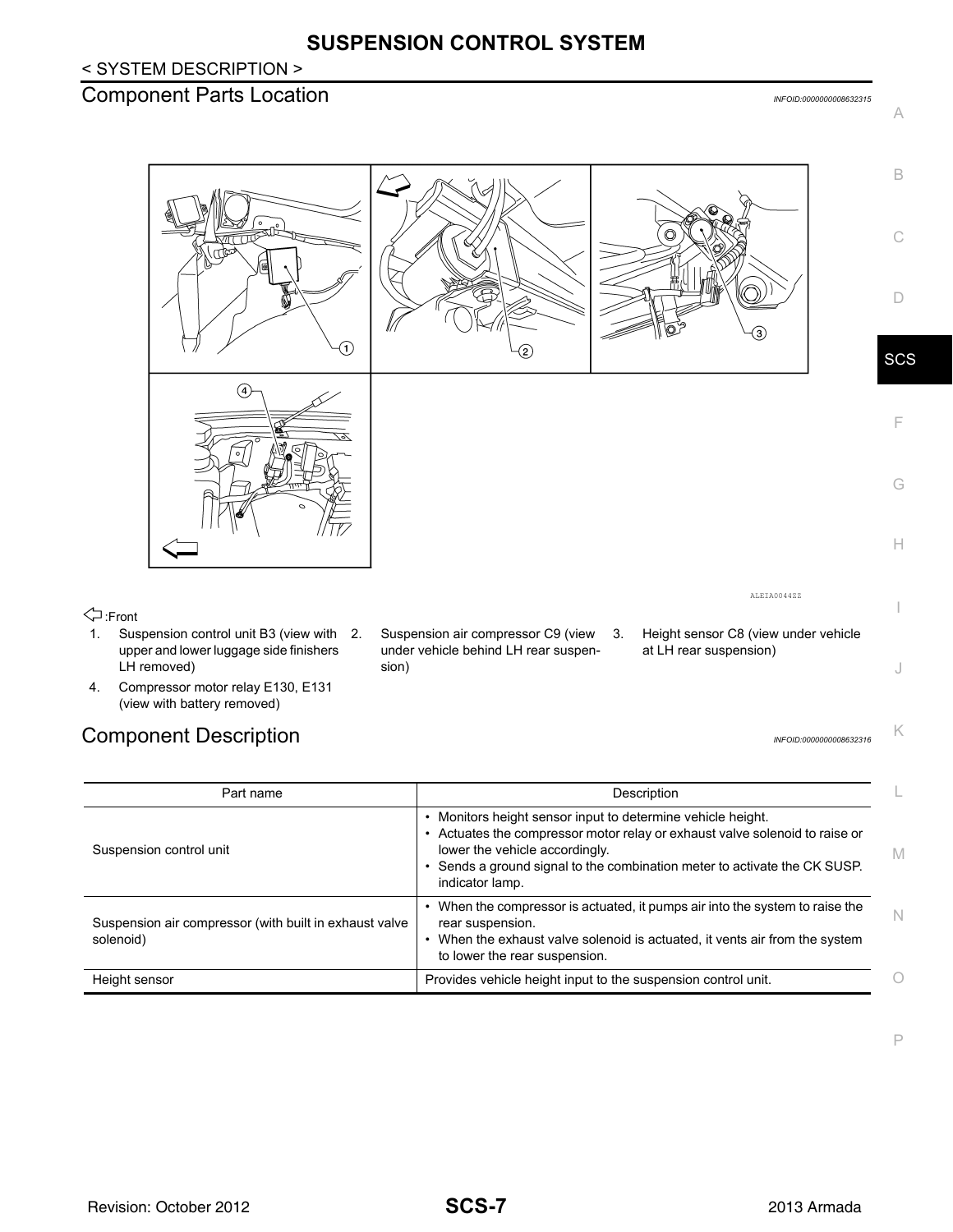### **DIAGNOSIS SYSTEM (SUSPENSION CONTROL UNIT)**

#### < SYSTEM DESCRIPTION >

### <span id="page-7-0"></span>DIAGNOSIS SYSTEM (SUSPENSION CONTROL UNIT)

### <span id="page-7-1"></span>CONSULT Function *INFOID:0000000008632317*

CONSULT can display each diagnostic item using the diagnostic test modes shown following.

| AIR LEVELIZER diagnosis mode | Description                                                                                                                                                                                                                                                  |
|------------------------------|--------------------------------------------------------------------------------------------------------------------------------------------------------------------------------------------------------------------------------------------------------------|
| ECU IDENTIFICATION           | The part number of suspension control unit can be checked.                                                                                                                                                                                                   |
| SELF-DIAGNOSTIC RESULT       | Displays suspension control unit self-diagnosis results.                                                                                                                                                                                                     |
| DATA MONITOR                 | Displays suspension control unit input/output data in real time.                                                                                                                                                                                             |
| <b>ACTIVE TEST</b>           | Operation of electrical loads can be checked by sending drive signal to them.                                                                                                                                                                                |
| <b>WORK SUPPORT</b>          | Supports inspection and adjustment. Commands are transmitted to the suspension control unit<br>for setting the status suitable for required operation, input/output signals are received from the<br>suspension control unit and received data is displayed. |

#### WORK SUPPORT

#### Display Item List

| Item                    | Description                                                                                                                                                                                                         | Condition                                                                                                                                                                         |
|-------------------------|---------------------------------------------------------------------------------------------------------------------------------------------------------------------------------------------------------------------|-----------------------------------------------------------------------------------------------------------------------------------------------------------------------------------|
| STANDARD HEIGHT LEVEL   | Resets the vehicle height to the initialization flag<br>setting stored in the suspension control unit.                                                                                                              | Vehicle unladen, set in a horizontal position and<br>not moving.<br><b>NOTE:</b><br>Do not take your eyes off the vehicle while CON-<br>SULT is processing.                       |
| ADJUST HEIGHT INI       | Sets the height initialization flag in the suspen-<br>sion control unit when the control unit has been<br>replaced or when the initialization flag has been<br>cleared using the "CLEAR HEIGHT INI" proce-<br>dure. | Vehicle unladen, move vehicle forward and back-<br>ward approx. 5 m (16.4 ft) and rock vehicle side<br>to side.<br>NOTE:<br>Do not move vehicle while CONSULT is process-<br>ing. |
| <b>CLEAR HEIGHT INI</b> | Clears the initialization flag in the suspension<br>control unit.                                                                                                                                                   | Vehicle unladen.                                                                                                                                                                  |

### DATA MONITOR

Display Item List

| Display item [unit]   | <b>ALL</b><br><b>SIGNALS</b> | <b>SELECTION FROM MENU</b> |
|-----------------------|------------------------------|----------------------------|
| <b>HEIGT SEN [V]</b>  |                              |                            |
| HEIGT CALC [mm]       | х                            | х                          |
| SEN FIX TIME [HR]     | x                            | x                          |
| HEIGT INI VAL [V]     |                              |                            |
| COMPRESSOR [ON/OFF]   | х                            | ᄉ                          |
| EXH SOLENOID [ON/OFF] | x                            | x                          |
| ACG L [ON/OFF]        |                              |                            |

#### ACTIVE TEST

#### **CAUTION:**

#### **Do not perform active test while driving.**

Display Item List

| Test Item  | Description |
|------------|-------------|
| COMPRESSOR | ON/OFF      |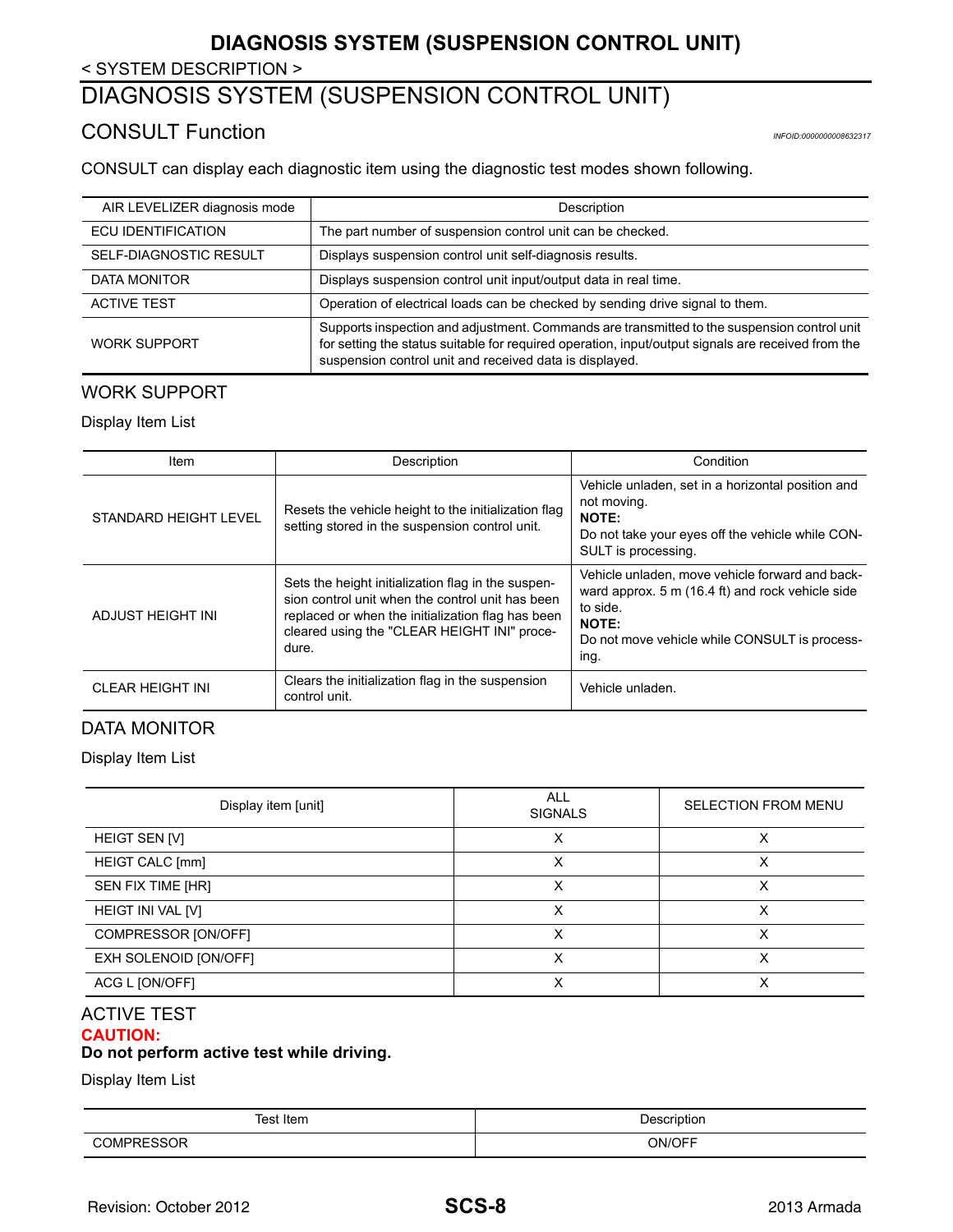### **DIAGNOSIS SYSTEM (SUSPENSION CONTROL UNIT)**

#### < SYSTEM DESCRIPTION >

| <b>SOLENOID</b><br>≚HAUS⊤ | ON/OFF |  |
|---------------------------|--------|--|
| . LAMP<br>RNINO           | ON/OFF |  |

**CAUTION:**

**The "COMPRESSOR active test will remain ON until it is turned off using CONSULT. Allowing the compressor to run for an extended period of time may cause damage to the suspension control system components due to excessive pressure.** 

**NOTE:**

- C • "TEST IS STOPPED" is displayed approximately 10 seconds after operation starts for all active test items except "COMPRESSOR".
- After "TEST IS STOPPED" is displayed, to perform test again, repeat step 6.

 $\Box$ 

B

F

G

H

I

J

K

L

M

N

O

P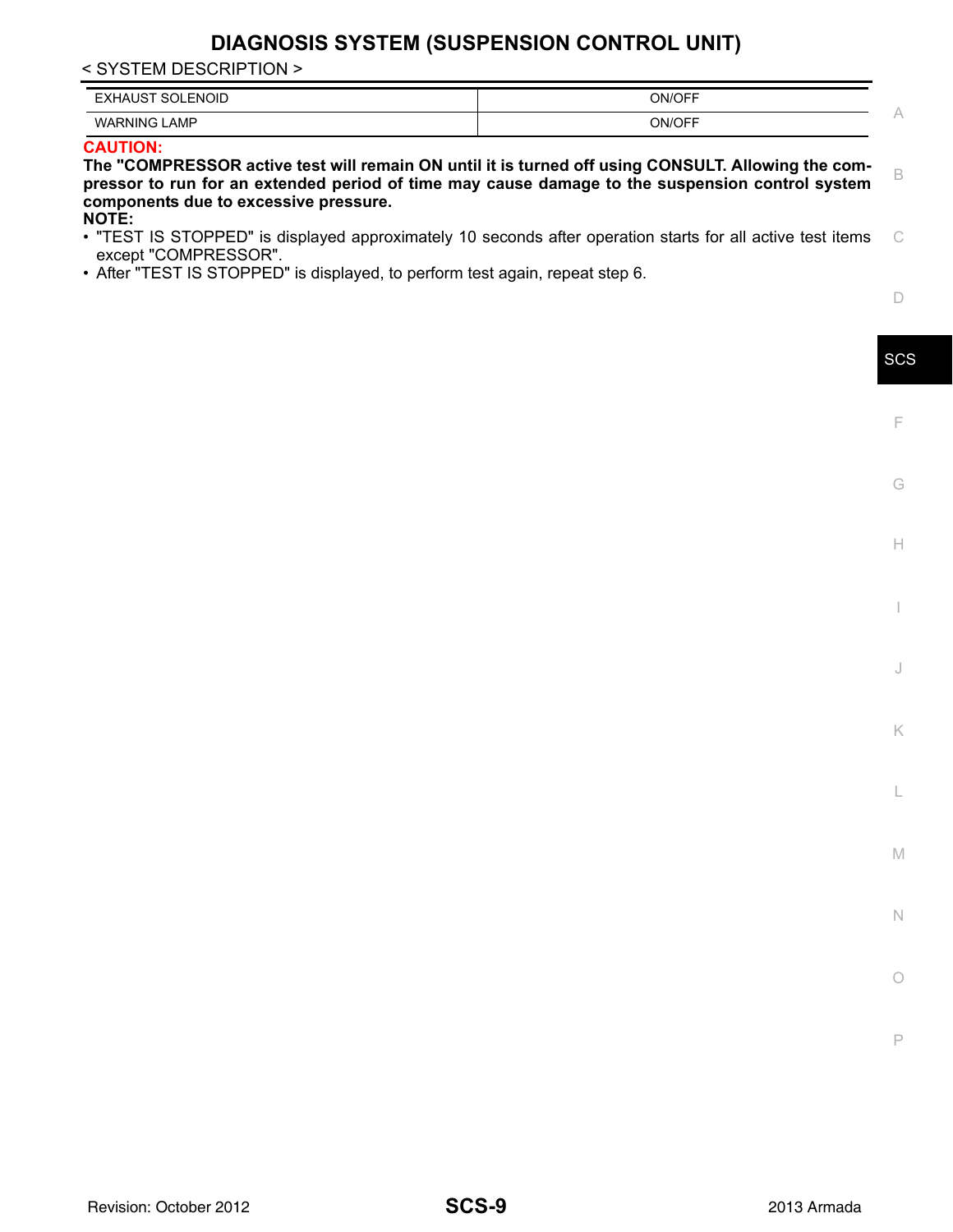### <span id="page-9-1"></span><span id="page-9-0"></span>DTC/CIRCUIT DIAGNOSIS C1801 VEHICLE HEIGHT SENSOR

### <span id="page-9-2"></span>Description *INFOID:0000000008632318*

The vehicle height sensor operates on a 5 volt reference signal from the suspension control unit. The suspension control unit also provides ground to the height sensor. Depending on vehicle height, the height sensor signal should have between 0.2V and 4.8V.

### <span id="page-9-3"></span>DTC Logic *INFOID:0000000008632319*

### DTC DETECTION LOGIC

| <b>DTC</b>        | <b>CONSULT</b>               | Diagnostic item is detected when                                                                     | Probable malfunction location                                                                                                                                                    |
|-------------------|------------------------------|------------------------------------------------------------------------------------------------------|----------------------------------------------------------------------------------------------------------------------------------------------------------------------------------|
| C <sub>1801</sub> | <b>VEHICLE HEIGHT SENSOR</b> | Vehicle height sensor voltage is less than<br>0.2V or greater than 4.8V for more than<br>60 seconds. | Height sensor power/ground supply. Refer to<br>SCS-19, "HEIGHT SENSOR: Diagnosis Pro-<br>cedure"<br>Height sensor signal circuit. Refer to SCS-24.<br>"Component Function Check" |

### <span id="page-9-4"></span>Diagnosis Procedure **Information** *INFOID:00000008632320*

### 1.CHECK HEIGHT SENSOR OPERATION

**MCONSULT** 

- 1. Turn ignition switch ON<br>2. Select "HEIGT SEN" of
- Select "HEIGT SEN" of AIR LEVELIZER data monitor test item.

#### **HEIGHT SEN : 0.2V - 4.8V**

#### Is the HEIGHT SEN voltage within the given range?

- YES >> Height sensor is operating normally.
- NO >> Refer to [SCS-24, "Diagnosis Procedure"](#page-23-3).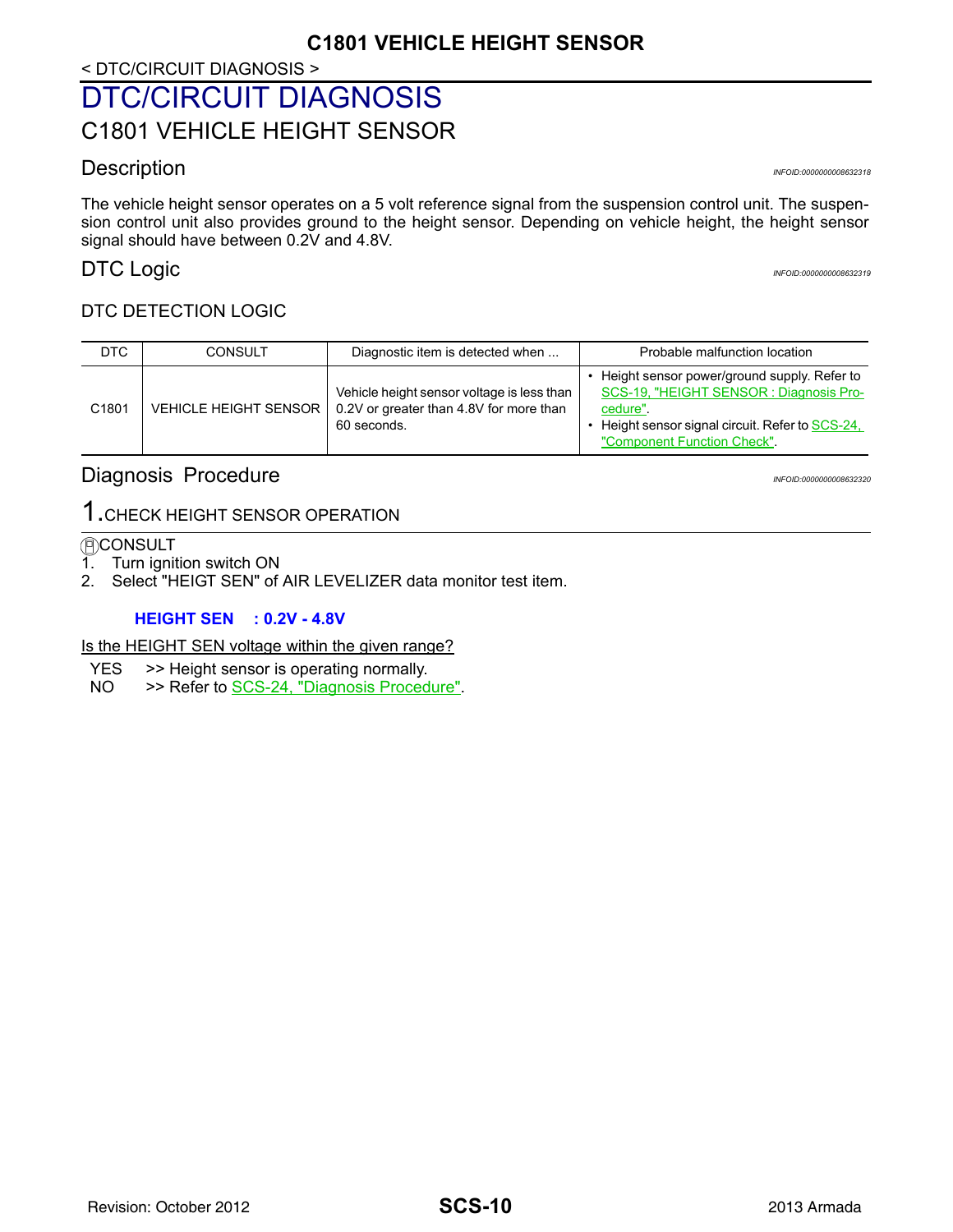### <span id="page-10-0"></span>C1802 COMPRESSOR RELAY

### <span id="page-10-1"></span>Description *INFOID:0000000008632321*

B The compressor motor relay is controlled by the suspension control unit. The suspension control unit supplies voltage to the coil side of the relay to activate it. The compressor motor relay, when activated, supplies power to the suspension air compressor.

### <span id="page-10-2"></span>DTC Logic *INFOID:0000000008632322*

### DTC DETECTION LOGIC

| <b>DTC</b>        | <b>CONSULT</b>          | Diagnostic item is detected when                                                                                                                                                                                                                                  | Probable malfunction location                                         |            |
|-------------------|-------------------------|-------------------------------------------------------------------------------------------------------------------------------------------------------------------------------------------------------------------------------------------------------------------|-----------------------------------------------------------------------|------------|
| C <sub>1802</sub> | <b>COMPRESSOR RELAY</b> | Driving transistor for the compressor relay is<br>OFF and monitor voltage continues at a high<br>level for more than 10 seconds.<br>Driving transistor for the compressor relay is<br>ON and monitor voltage continues at a low<br>level for more than 5 seconds. | Compressor motor relay. Refer to SCS-21<br>"Component Function Check" | <b>SCS</b> |

### <span id="page-10-3"></span>Diagnosis Procedure **Information** *INFOID:000000008632323*

1.CHECK COMPRESSOR MOTOR RELAY OPERATION

#### **CAUTION:**

H **The "COMPRESSOR" active test will remain ON until it is turned off using CONSULT. Allowing the compressor to run for an extended period of time may cause damage to the air levelizer system components due to excessive air pressure.**

*CONSULT*<br>1. Turn ignit

- Turn ignition ON.
- 2. Select "COMPRESSOR" of AIR LEVELIZER active test items.
- 3. While operating test item, check that the suspension air compressor turns ON.

**ON : Compressor turns ON**

#### **OFF : Compressor turns OFF**

#### Does the suspension air compressor operate properly?

- YES >> Compressor motor relay and suspension air compressor are operating normally.
- NO >> Refer to [SCS-21, "Diagnosis Procedure"](#page-20-3).

A

C

 $\Box$ 

G

I

J

K

L

M

N

O

P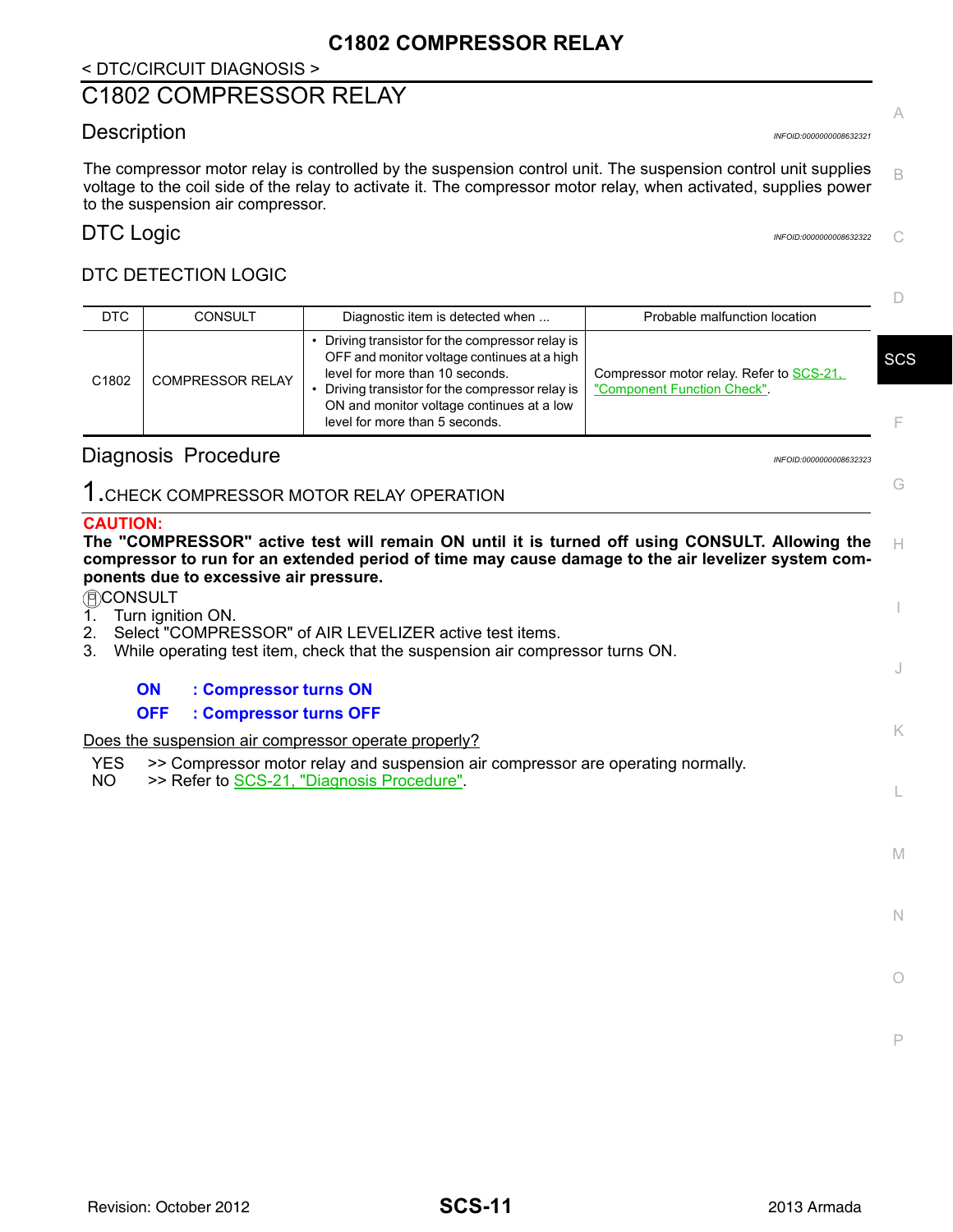### <span id="page-11-0"></span>C1803 EXHAUST SOLENOID

### <span id="page-11-1"></span>Description *INFOID:0000000008632324*

The exhaust valve solenoid controls the vent function of the suspension control system. The exhaust valve solenoid is built into the suspension air compressor. The suspension control unit supplies voltage to the exhaust valve solenoid to activate it.

### <span id="page-11-2"></span>DTC Logic *INFOID:0000000008632325*

### DTC DETECTION LOGIC

| DTC               | <b>CONSULT</b>          | Diagnostic item is detected when                                                                                                                                                                                                                                                    | Probable malfunction location                                                                                              |
|-------------------|-------------------------|-------------------------------------------------------------------------------------------------------------------------------------------------------------------------------------------------------------------------------------------------------------------------------------|----------------------------------------------------------------------------------------------------------------------------|
| C <sub>1803</sub> | <b>EXHAUST SOLENOID</b> | • Driving transistor for the exhaust valve sole-<br>noid is OFF and monitor voltage continues at<br>a high level for more than 10 seconds.<br>Driving transistor for the exhaust valve sole-<br>noid is ON and monitor voltage continues at<br>a low level for more than 5 seconds. | Open or short circuit in the exhaust valve sole-<br>noid control circuit. Refer to SCS-25, "Compo-<br>nent Function Check" |

### <span id="page-11-3"></span>Diagnosis Procedure **Information** *INFOID:00000008632326*

### 1.CHECK EXHAUST SOLENOID OPERATION

#### **CAUTION:**

**While operating this active test, the suspension control system will vent air pressure and the vehicle ride height will lower. Ensure the area around the vehicle is free from obstructions before beginning test.** 

CONSULT

- 1. Ensure the suspension control system has air pressure and is not drooping in the rear.
- 2. Select "EXHAUST SOLENOID" of AIR LEVELIZER active test items.
- 3. While operating test item, check that the exhaust valve solenoid opens to vent air from the system. The vehicle should lower when the exhaust valve solenoid is activated.

**ON : Air vents and vehicle ride height lowers**

#### **OFF : No air vents and vehicle ride height remains constant**

#### Does the system vent properly?

- YES >> Exhaust valve solenoid is operating normally.
- NO >> Refer to [SCS-25, "Diagnosis Procedure"](#page-24-3).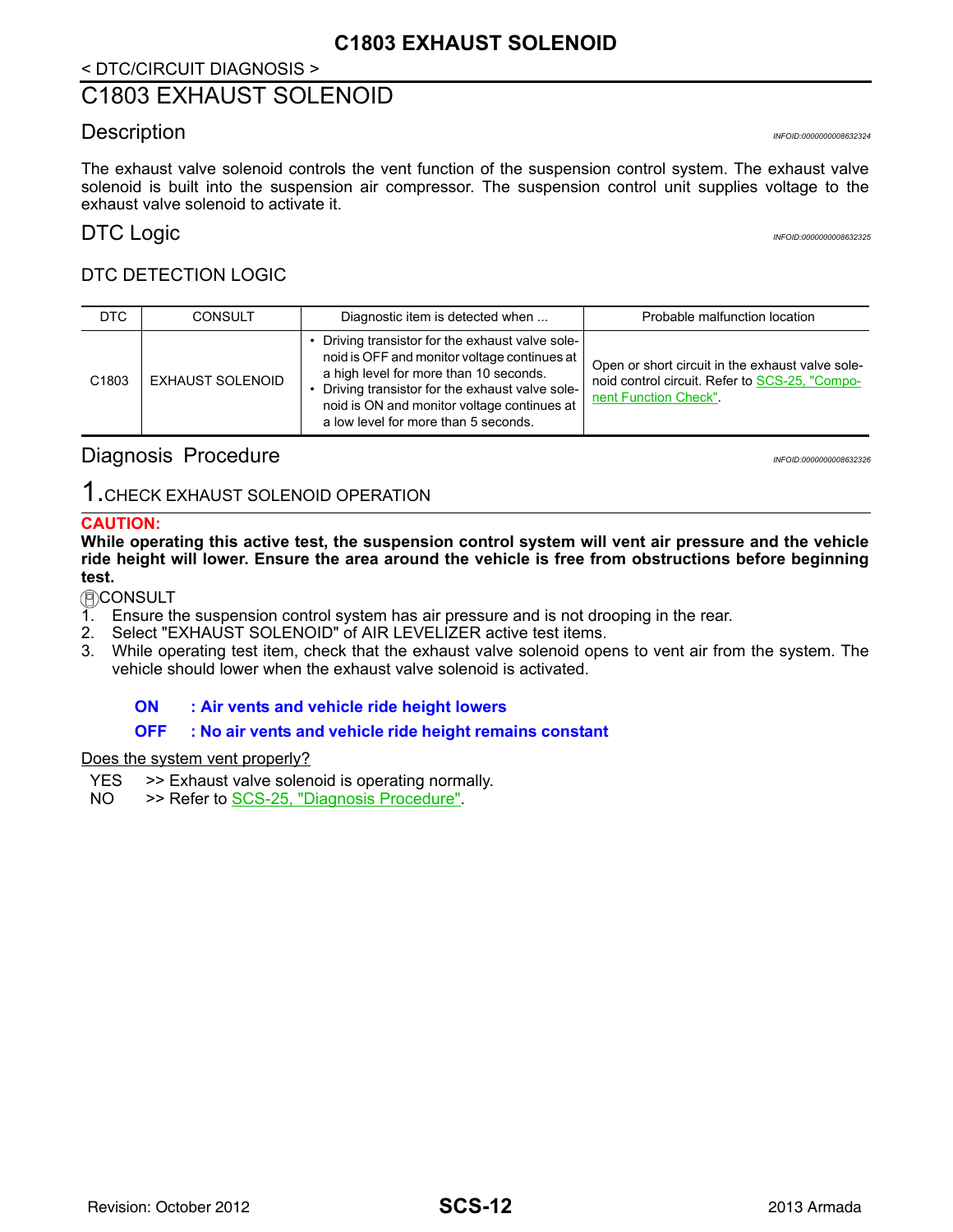### **C1804 HEIGHT ADJUSTING MALFUNCTION (COMPRESSOR)**

#### < DTC/CIRCUIT DIAGNOSIS >

### <span id="page-12-0"></span>C1804 HEIGHT ADJUSTING MALFUNCTION (COMPRESSOR)

### <span id="page-12-1"></span>Description *INFOID:0000000008632327*

The compressor motor relay is controlled by the suspension control unit. The suspension control unit supplies voltage to the coil side of the relay to activate it. The compressor motor relay, when activated, supplies power to the suspension air compressor.

### <span id="page-12-2"></span>DTC Logic *INFOID:0000000008632328*

### DTC DETECTION LOGIC

| DTC   | CONSULT                                                     | Diagnostic item is detected when                                 | Probable malfunction location                                           |            |
|-------|-------------------------------------------------------------|------------------------------------------------------------------|-------------------------------------------------------------------------|------------|
| C1804 | <b>VEHICLE HEIGHT ADJUSTING</b><br>MALFUNCTION (COMPRESSOR) | Continuous compressor relay ON<br>time is more than 120 seconds. | Compressor motor relay. Refer to SCS-21.<br>"Component Function Check". | <b>SCS</b> |

### <span id="page-12-3"></span>Diagnosis Procedure **International Contract Contract Contract Contract Contract Contract Contract Contract Contract Contract Contract Contract Contract Contract Contract Contract Contract Contract Contract Contract Contrac**

### 1.CHECK COMPRESSOR MOTOR RELAY OPERATION

#### **CAUTION:**

G **The "COMPRESSOR" active test will remain ON until it is turned off using CONSULT. Allowing the compressor to run for an extended period of time may cause damage to the air levelizer system components due to excessive air pressure.**

**ACONSULT** 

- 1. Turn ignition ON.
- 2. Select "COMPRESSOR" of AIR LEVELIZER active test items.
- 3. While operating test item, check that the suspension air compressor turns ON.

#### **ON : Compressor turns ON**

#### **OFF : Compressor turns OFF**

Does the suspension air compressor operate properly?

- YES >> Compressor motor relay and suspension air compressor are operating normally.
- NO >> Refer to [SCS-21, "Diagnosis Procedure"](#page-20-3).

A

B

 $\subset$ 

 $\Box$ 

F

H

I

J

K

L

M

N

O

P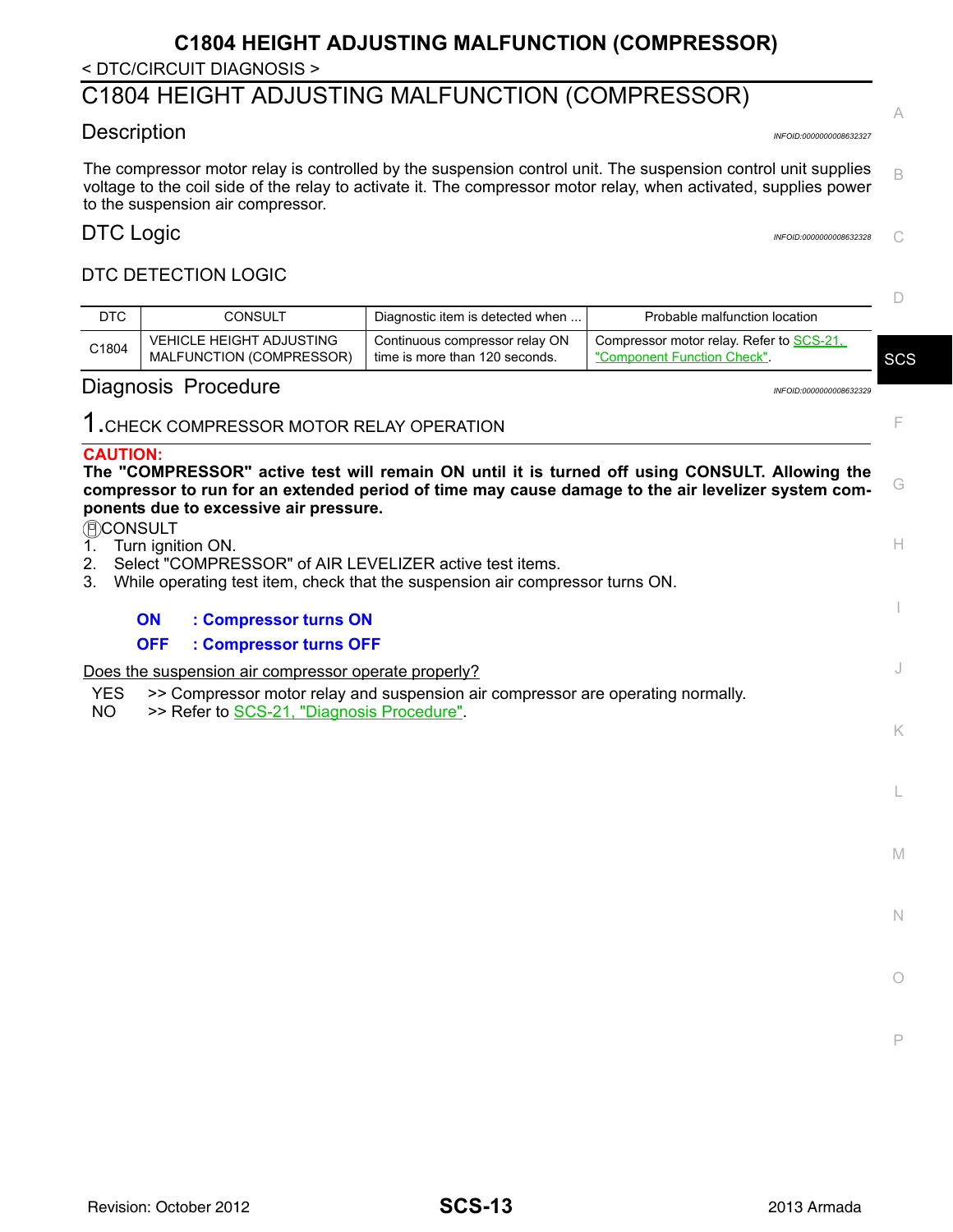### **C1805 HEIGHT ADJUSTING MALFUNCTION (EXH SOLENOID)**

#### < DTC/CIRCUIT DIAGNOSIS >

### <span id="page-13-0"></span>C1805 HEIGHT ADJUSTING MALFUNCTION (EXH SOLENOID)

### <span id="page-13-1"></span>Description *INFOID:0000000008632330*

The exhaust valve solenoid controls the vent function of the suspension control system. The exhaust valve solenoid is built into the suspension air compressor. The suspension control unit supplies voltage to the exhaust valve solenoid to activate it.

### <span id="page-13-2"></span>DTC Logic *INFOID:0000000008632331*

### DTC DETECTION LOGIC

| <b>DTC</b> | CONSULT                                                                    | Diagnostic item is detected when                                       | Probable malfunction location                                                                                           |
|------------|----------------------------------------------------------------------------|------------------------------------------------------------------------|-------------------------------------------------------------------------------------------------------------------------|
| C1805      | <b>VEHICLE HEIGHT ADJUSTING MAL-</b><br><b>FUNCTION (EXHAUST SOLENOID)</b> | Continuous exhaust valve solenoid<br>ON time is more than 120 seconds. | Short to power in the exhaust valve solenoid<br>control circuit. Refer to SCS-25, "Component<br><b>Function Check".</b> |

### <span id="page-13-3"></span>Diagnosis Procedure **Information** *INFOID:000000008632332*

### 1.CHECK EXHAUST SOLENOID OPERATION

#### **CAUTION:**

**While operating this active test, the suspension control system will vent air pressure and the vehicle ride height will lower. Ensure the area around the vehicle is free from obstructions before beginning test.** 

**(ACONSULT)** 

- 1. Ensure the suspension control system has air pressure and is not drooping in the rear.
- 2. Select "EXHAUST SOLENOID" of AIR LEVELIZER active test items.
- 3. While operating test item, check that the exhaust valve solenoid opens to vent air from the system. The vehicle should lower when the exhaust valve solenoid is activated.

**ON : Air vents and vehicle ride height lowers**

#### **OFF : No air vents and vehicle ride height remains constant**

#### Does the system vent properly?

- $YES$   $\Rightarrow$  Exhaust valve solenoid is operating normally.<br>NO  $\Rightarrow$  Refer to SCS-25 "Diagnosis Procedure"
- >> Refer to [SCS-25, "Diagnosis Procedure"](#page-24-3).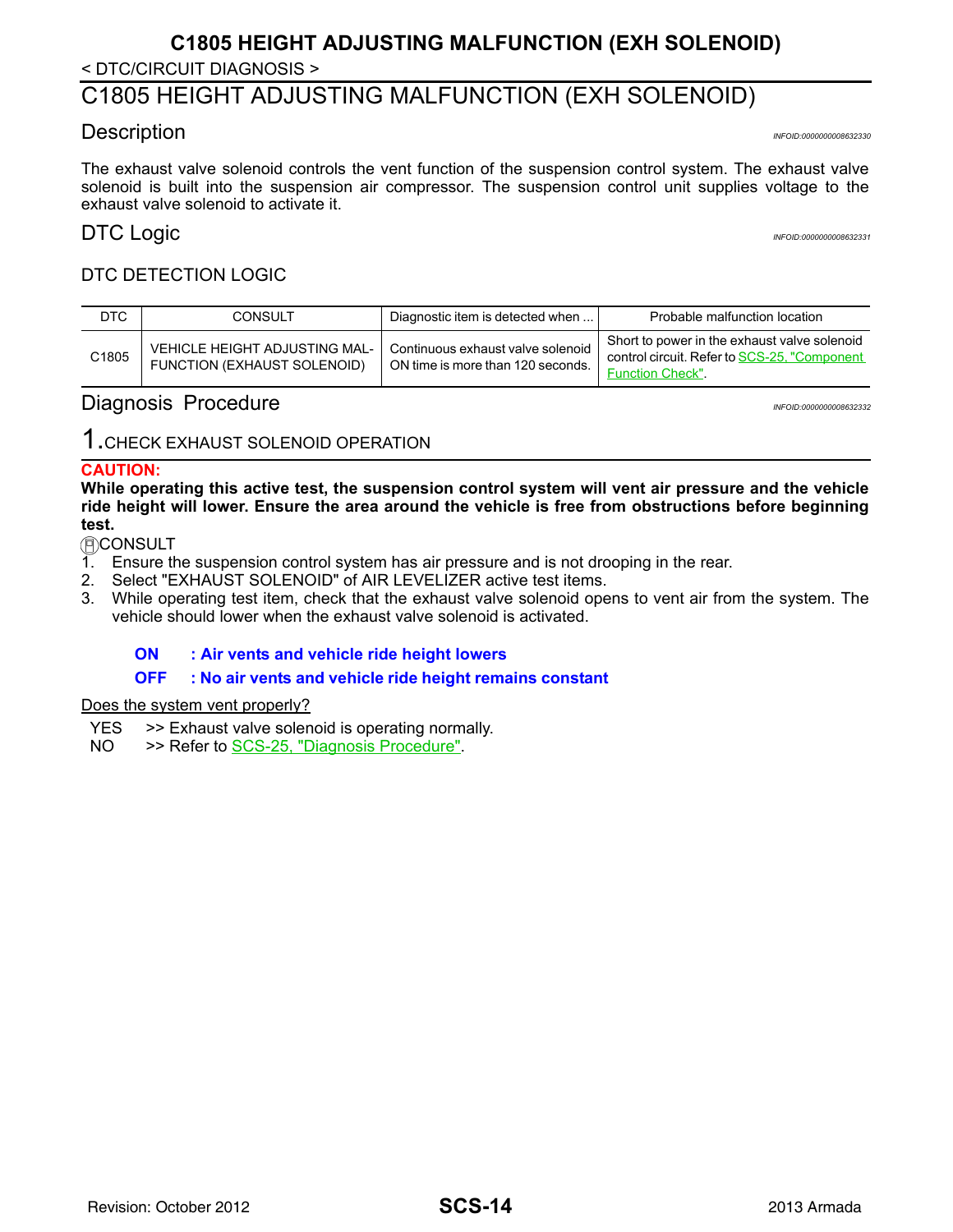### **C1806 VEHICLE HEIGHT SENSOR LOCKING MALFUNCTION**

#### < DTC/CIRCUIT DIAGNOSIS >

### <span id="page-14-0"></span>C1806 VEHICLE HEIGHT SENSOR LOCKING MALFUNCTION

### <span id="page-14-1"></span>Description *INFOID:0000000008632333*

B The vehicle height sensor operates on a 5 volt reference signal from the suspension control unit. The suspension control unit also provides ground to the height sensor.

### <span id="page-14-2"></span>DTC Logic *INFOID:0000000008632334*

C

A

F

G

H

I

J

K

L

M

N

O

P

### DTC DETECTION LOGIC

| DTC   | <b>CONSULT</b>                                             | Diagnostic item is detected when                                                                                 | Probable malfunction location                                                                                                                        |     |
|-------|------------------------------------------------------------|------------------------------------------------------------------------------------------------------------------|------------------------------------------------------------------------------------------------------------------------------------------------------|-----|
| C1806 | <b>VEHICLE HEIGHT SENSOR</b><br><b>LOCKING MALFUNCTION</b> | Output sensor voltage variation<br>$\pm 0.02$ V is more than 100 seconds<br>when vehicle height range is normal. | Height sensor signal circuit. Refer to SCS-24,<br>"Diagnosis Procedure".<br>Charging system malfunction. Refer to CHG-<br>13. "Inspection Procedure" | SCS |

### <span id="page-14-3"></span>Diagnosis Procedure **Integral of the Contract Oriental Contract of the CONDUCT OF THE OID:000000008632335**

### 1.CHECK HEIGHT SENSOR OPERATION

**CONSULT** 

1. Turn ignition switch ON

2. Select "HEIGT SEN" of AIR LEVELIZER data monitor test item.

#### **HEIGHT SEN : 0.2V - 4.8V with no more than** ±**0.02V variation**

Is the HEIGHT SEN voltage within the given range?

- YES >> Height sensor is operating normally.
- NO >> Refer to [SCS-24, "Diagnosis Procedure"](#page-23-3).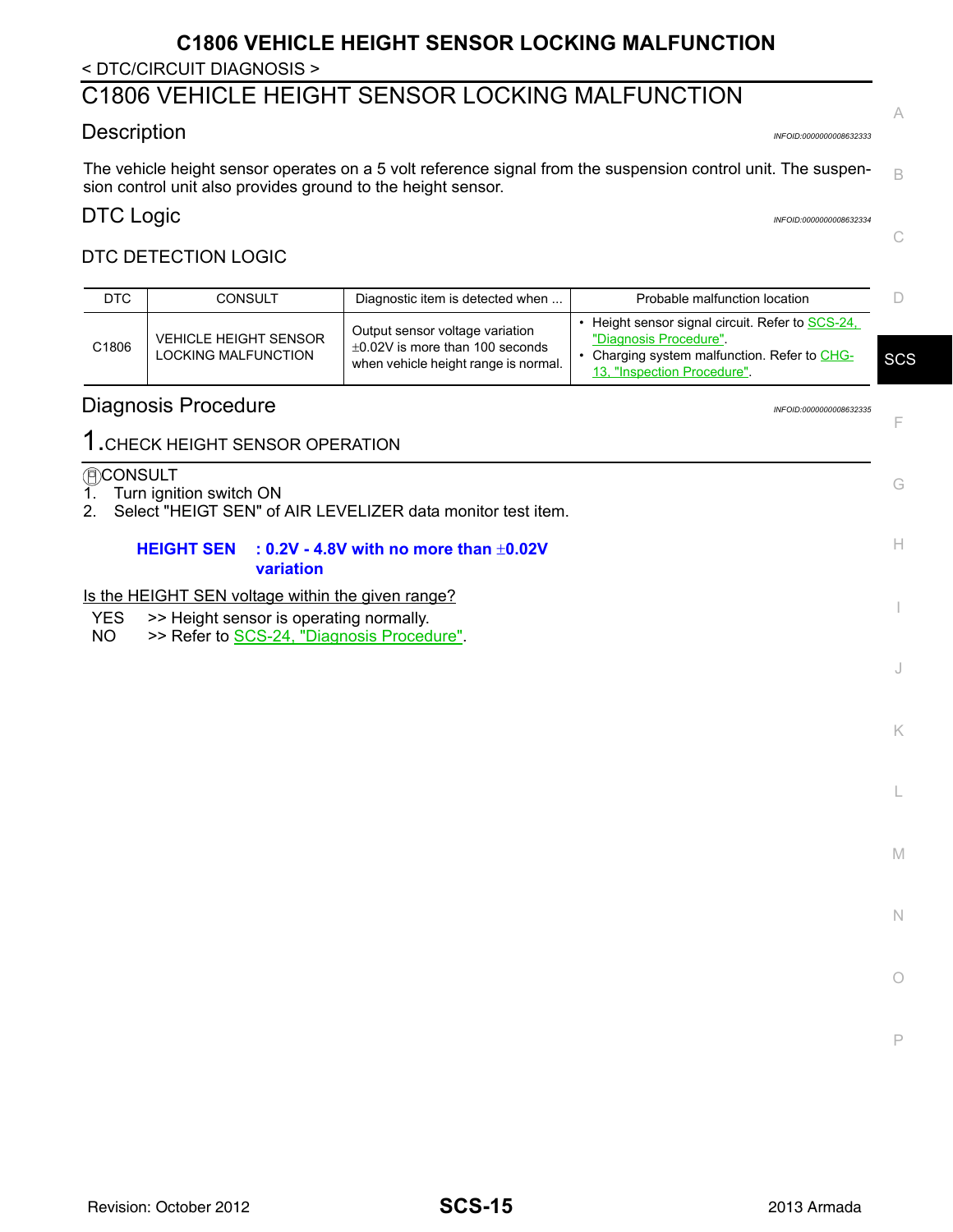### <span id="page-15-0"></span>C1807 SENSOR 5V MALFUNCTION

### <span id="page-15-1"></span>Description *INFOID:0000000008632336*

The vehicle height sensor operates on a 5 volt reference signal from the suspension control unit. The suspension control unit also provides ground to the height sensor.

### <span id="page-15-2"></span>DTC Logic *INFOID:0000000008632337*

### DTC DETECTION LOGIC

| <b>DTC</b> | <b>CONSULT</b>        | Diagnostic item is detected when                                              | Probable malfunction location                                                                                                                                                   |
|------------|-----------------------|-------------------------------------------------------------------------------|---------------------------------------------------------------------------------------------------------------------------------------------------------------------------------|
| C1807      | SENSOR 5V MALFUNCTION | Sensor reference voltage is less than<br>0.8V or more than 6V for 20 seconds. | Height sensor power/ground supply. Refer to<br>SCS-19, "HEIGHT SENSOR: Diagnosis Pro-<br>cedure".<br>• Charging system malfunction. Refer to CHG-<br>13, "Inspection Procedure" |

### <span id="page-15-3"></span>Diagnosis Procedure **Information** *INFOID:00000008632338***</mark>**

Regarding Wiring Diagram information, refer to [SCS-31, "Wiring Diagram"](#page-30-2).

### 1.POWER SUPPLY CIRCUIT CHECK

- 1. Disconnect height sensor connector C8.
- 2. Turn the ignition switch ON.
- 3. Check voltage between the height sensor connector C8 terminal 1 and ground.

|           |          | Voltage<br>۰ |    |
|-----------|----------|--------------|----|
| Connector | Terminal |              |    |
| C8        |          | Ground       | 5۱ |



#### Is 5V present?

YES >> System is working normally.

NO >> Check harness or connector for open or short. If OK, replace the suspension control unit. Refer to RSU-24, "Removal and Installation".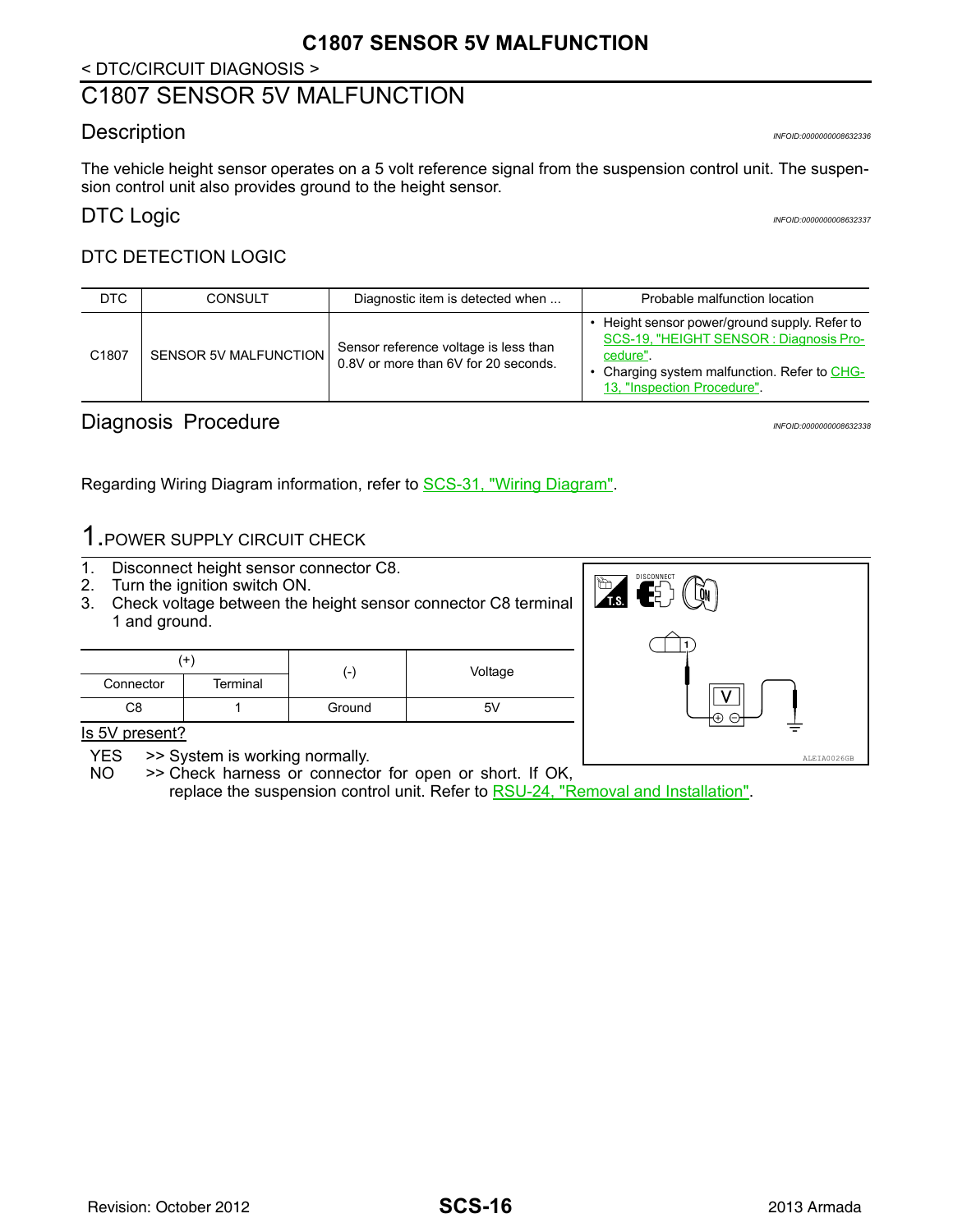### **C1808 INTEGRAL TIME MALFUNCTION SUPPLYING AIR**

#### < DTC/CIRCUIT DIAGNOSIS >

### <span id="page-16-0"></span>C1808 INTEGRAL TIME MALFUNCTION SUPPLYING AIR

### <span id="page-16-1"></span>Description *INFOID:0000000008632339*

B The suspension air compressor is supplied power by the compressor motor relay. The suspension control unit supplies power to the compressor motor relay in order to activate the relay and subsequently activate the suspension air compressor.

### <span id="page-16-2"></span>DTC Logic *INFOID:0000000008632340*

C

 $\Box$ 

A

G

I

J

K

L

M

N

O

P

### DTC DETECTION LOGIC

| DTC   | <b>CONSULT</b>                                    | Diagnostic item is detected when                                                                                                                                | Probable malfunction location                                                                                                                                               |            |
|-------|---------------------------------------------------|-----------------------------------------------------------------------------------------------------------------------------------------------------------------|-----------------------------------------------------------------------------------------------------------------------------------------------------------------------------|------------|
| C1808 | INTEGRAL TIME MALFUNCTION<br><b>SUPPLYING AIR</b> | A suspension air compressor ON re-<br>quest has been in effect for 180 sec-<br>onds and the suspension air<br>compressor has not activated during<br>that time. | Compressor motor relay. Refer to SCS-21.<br>"Diagnosis Procedure"<br>Suspension air compressor. Refer to SCS-<br>18, "SUSPENSION AIR COMPRESSOR : Di-<br>agnosis Procedure" | <b>SCS</b> |
|       |                                                   |                                                                                                                                                                 |                                                                                                                                                                             |            |

### <span id="page-16-3"></span>Diagnosis Procedure *INFOID:0000000008632341*

### 1.CHECK COMPRESSOR MOTOR RELAY OPERATION

#### **CAUTION:**

H **The "COMPRESSOR" active test will remain ON until it is turned off using CONSULT. Allowing the compressor to run for an extended period of time may cause damage to the air levelizer system components due to excessive air pressure.**

*ACONSULT*<br>1. Turn ignit

- Turn ignition ON.
- 2. Select "COMPRESSOR" of AIR LEVELIZER active test items.
- 3. While operating test item, check that the suspension air compressor turns ON.

### **ON : Compressor turns ON**

#### **OFF : Compressor turns OFF**

Does the suspension air compressor operate properly?

- YES >> Compressor motor relay and suspension air compressor are operating normally.
- NO >> Refer to [SCS-21, "Diagnosis Procedure"](#page-20-3).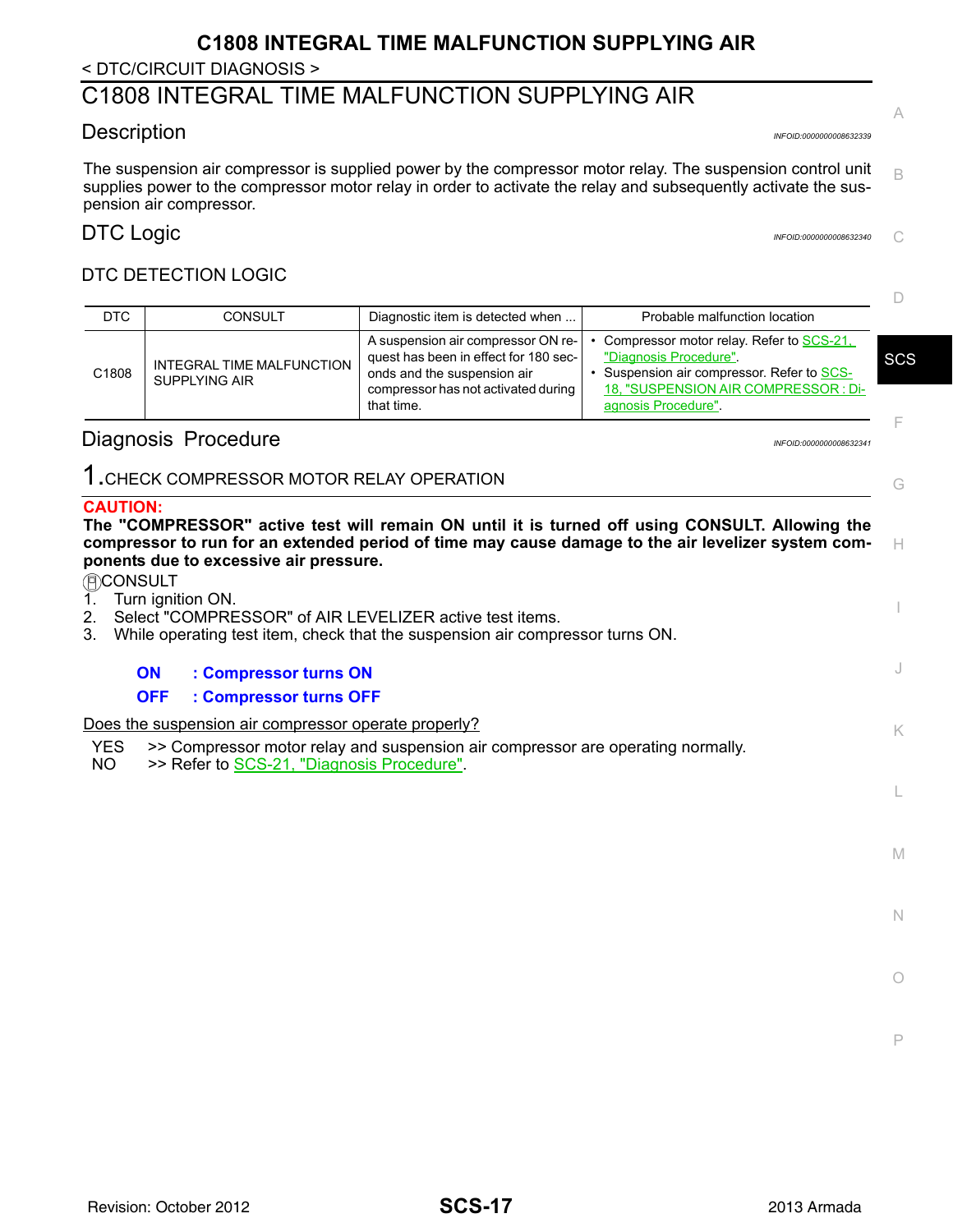### **POWER SUPPLY AND GROUND CIRCUIT**

< DTC/CIRCUIT DIAGNOSIS >

### <span id="page-17-1"></span><span id="page-17-0"></span>POWER SUPPLY AND GROUND CIRCUIT SUSPENSION CONTROL UNIT

<span id="page-17-2"></span>SUSPENSION CONTROL UNIT : Diagnosis Procedure *INFOID:000000008632342* 

Regarding Wiring Diagram information, refer to [SCS-31, "Wiring Diagram"](#page-30-2).

### 1.CHECK FUSES

Check that the following fuses of the suspension control unit are not are not blown.

| Jnit                    | <b>Ferminals</b> | Signal name                 | Fuse No. |
|-------------------------|------------------|-----------------------------|----------|
| Suspension control unit |                  | Battery power               | 29       |
|                         |                  | Ignition switch ON or START | . .      |

Are the fuses OK?

 $YES$   $>>$  GO TO 2.<br>NO  $>>$  If fuse is b

 $>>$  If fuse is blown, be sure to eliminate cause of malfunction before installing new fuse.

### 2. POWER SUPPLY CIRCUIT CHECK

- 1. Disconnect suspension control unit connector B3.
- 2. Check voltage between the suspension control unit connector B3 and ground.

|                | $(+)$    | (-)    | <b>OFF</b>                | <b>ACC</b>                | ON                        |
|----------------|----------|--------|---------------------------|---------------------------|---------------------------|
| Connector      | Terminal |        |                           |                           |                           |
| B <sub>3</sub> |          | Ground | <b>Battery</b><br>voltage | <b>Battery</b><br>voltage | <b>Battery</b><br>voltage |
|                | 6        | Ground | 0V                        | 0V                        | Battery<br>voltage        |



Are the voltage results as specified?

YES >> GO TO 3.

NO >> • Check connector housings for disconnected or loose terminals.

• Repair harness or connector.

### $3.$ GROUND CIRCUIT CHECK

1. Turn ignition switch OFF.

2. Check continuity between suspension control unit harness connector B3 and ground.

| Connector | Terminal |        | Continuity |
|-----------|----------|--------|------------|
| в3        | 16       | Ground | Yes        |

#### Is continuity present?

YES >> Inspection End.<br>NO >> Repair harness

>> Repair harness or connector.

### <span id="page-17-3"></span>SUSPENSION AIR COMPRESSOR

<span id="page-17-4"></span>SUSPENSION AIR COMPRESSOR : Diagnosis Procedure *INFOID:00000008632343* 

Regarding Wiring Diagram information, refer to [SCS-31, "Wiring Diagram"](#page-30-2).

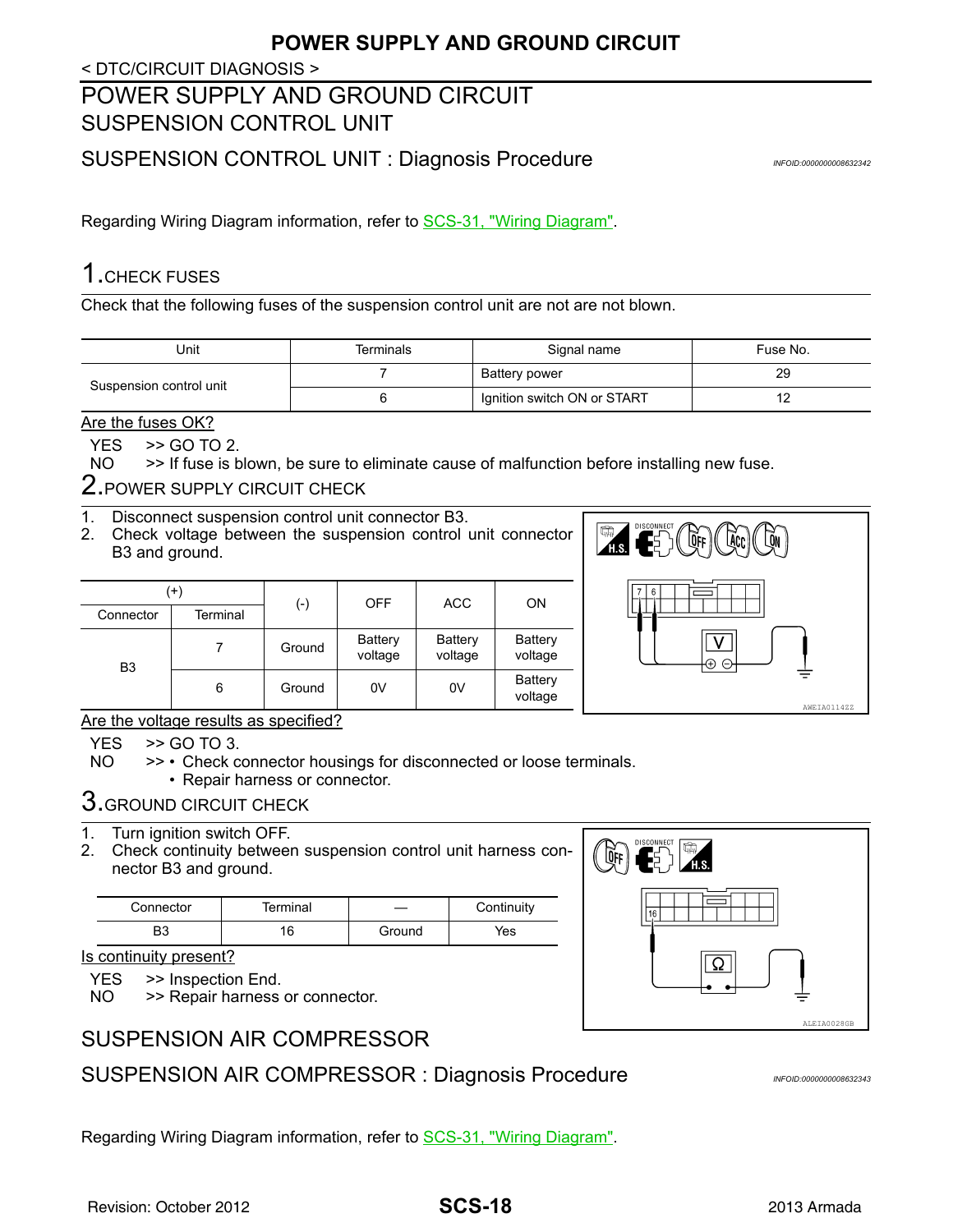### **POWER SUPPLY AND GROUND CIRCUIT**

#### < DTC/CIRCUIT DIAGNOSIS >

### 1.CHECK COMPRESSOR MOTOR RELAY OPRATION

#### **ACONSULT**

- 1. Disconnect the suspension air compressor connector C9.
- 2. Turn ignition switch ON.
- 3. Select "COMPRESSOR" under AIR LEVELIZER active test items.
- 4. While operating the test item, check voltage at the suspension air compressor connector C9 terminal 4.

|           | $+$      |        | Voltage                |                               |
|-----------|----------|--------|------------------------|-------------------------------|
| Connector | Terminal |        |                        | せ<br>$\overline{\phantom{a}}$ |
| C9        |          | Ground | <b>Battery Voltage</b> | ALEIA0021GE                   |

#### Is battery voltage present?

YES >> GO TO 3.<br>NO >> GO TO 2.

 $>>$  GO TO 2.

### 2. COMPRESSOR MOTOR RELAY POWER SUPPLY CIRCUIT CHECK

#### 1. Turn ignition switch OFF.

- 2. Disconnect the compressor motor relay connector.
- 3. Check continuity between compressor motor relay connector E131 (A) terminal 3 and suspension air compressor connector C9 (B) terminal 4.

|                  |          |           |          | Continuity |
|------------------|----------|-----------|----------|------------|
| Connector        | Terminal | Connector | Terminal |            |
| E <sub>131</sub> | ື        | C9        |          | Yes        |

4. Check continuity between compressor motor relay connector E131 (A) terminal 3 and ground.

| $\overline{\phantom{a}}$ |          |        | Continuitv |  |
|--------------------------|----------|--------|------------|--|
| Connector                | Terminal |        |            |  |
| E131                     |          | Ground | No         |  |

#### Are the continuity test results as specified?

- YES >> Check compressor motor relay. Refer to [SCS-21, "Diagnosis Procedure".](#page-20-3)
- NO >> Repair harness or connector.

### 3.GROUND CIRCUIT CHECK

- 1. Turn ignition switch OFF.
- 2. Check continuity between suspension air compressor connector C9 terminals 1 and 3 and ground.

| Connector | Terminal |        | Continuity |
|-----------|----------|--------|------------|
| C9        |          | Ground | Yes        |
|           | u        |        |            |

#### Is continuity present?

YES >> Inspection End.<br>NO >> Repair harness

>> Repair harness or connector.

<span id="page-18-0"></span>HEIGHT SENSOR

### <span id="page-18-1"></span>HEIGHT SENSOR : Diagnosis Procedure *Information and INFOID:000000008632344*

Regarding Wiring Diagram information, refer to [SCS-31, "Wiring Diagram"](#page-30-2).

### **SCS-19**





 $\mathbb{G}$   $\mathbb{E}$ 



F

 $\cap$ 

C

A

B

D

**SCS** 

H

I

J

K

L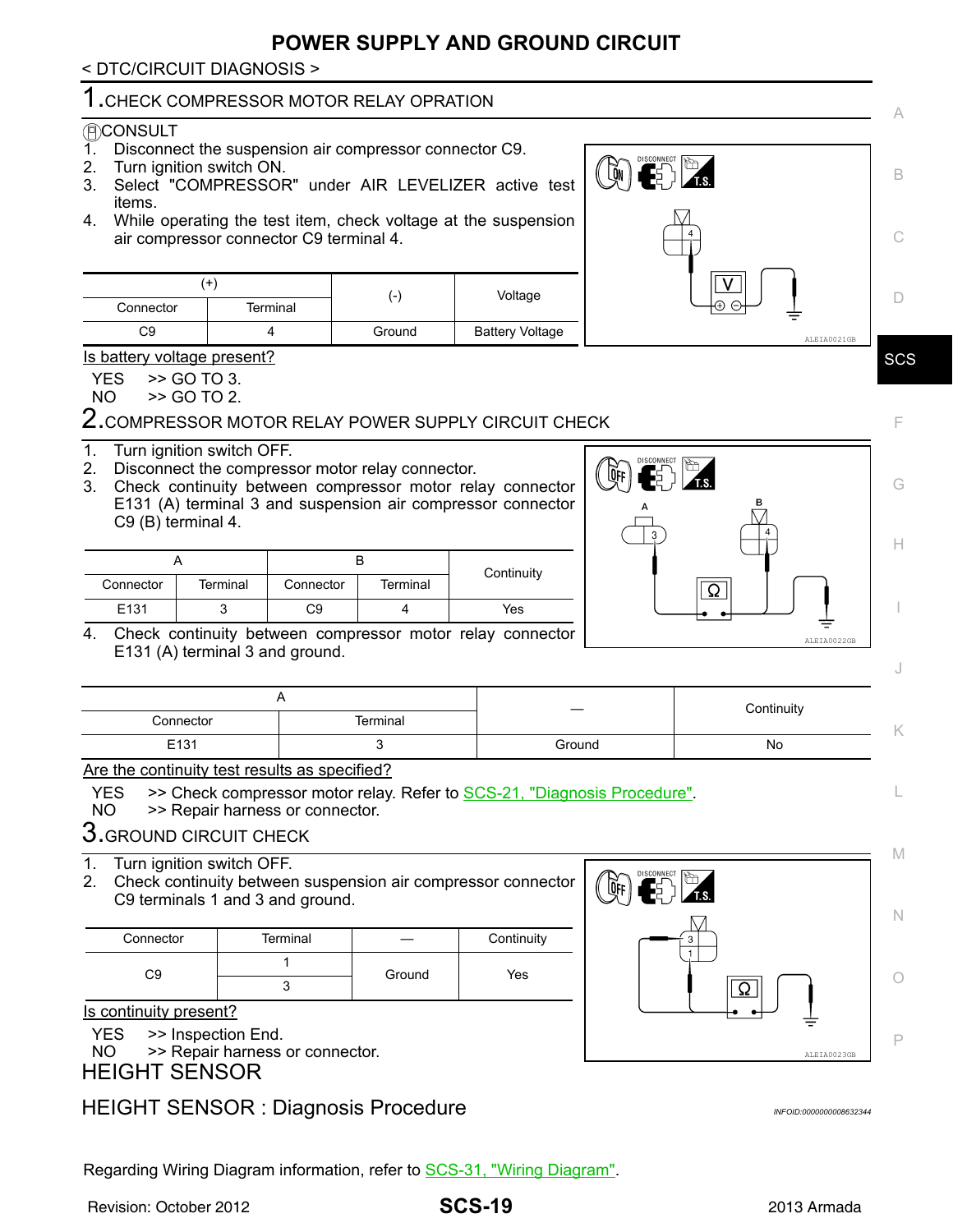### **POWER SUPPLY AND GROUND CIRCUIT**

#### < DTC/CIRCUIT DIAGNOSIS >

### 1.POWER SUPPLY CIRCUIT CHECK

- 1. Disconnect height sensor connector C8.
- 2. Turn the ignition switch ON.
- 3. Check voltage between the height sensor connector C8 terminal 1 and ground.

|           | $\ddot{}$ | $\overline{\phantom{0}}$ | Voltage |
|-----------|-----------|--------------------------|---------|
| Connector | Terminal  |                          |         |
| 38        |           | Ground                   | 5۷      |



#### Is 5V present?

YES >> GO TO 2.

NO >> Check harness or connector for open or short. If OK, replace the suspension control unit. Refer to RSU-24, "Removal and Installation".

### 2.GROUND CIRCUIT CHECK

- 1. Turn ignition switch OFF.
- 2. Check continuity between height sensor connector C8 terminal 3 and ground.

| Connector | Terminal | _      | Continuity |
|-----------|----------|--------|------------|
| С8        |          | Ground | Yes        |

#### Is continuity present?

- YES >> Inspection End.
- NO >> Repair harness or connector.

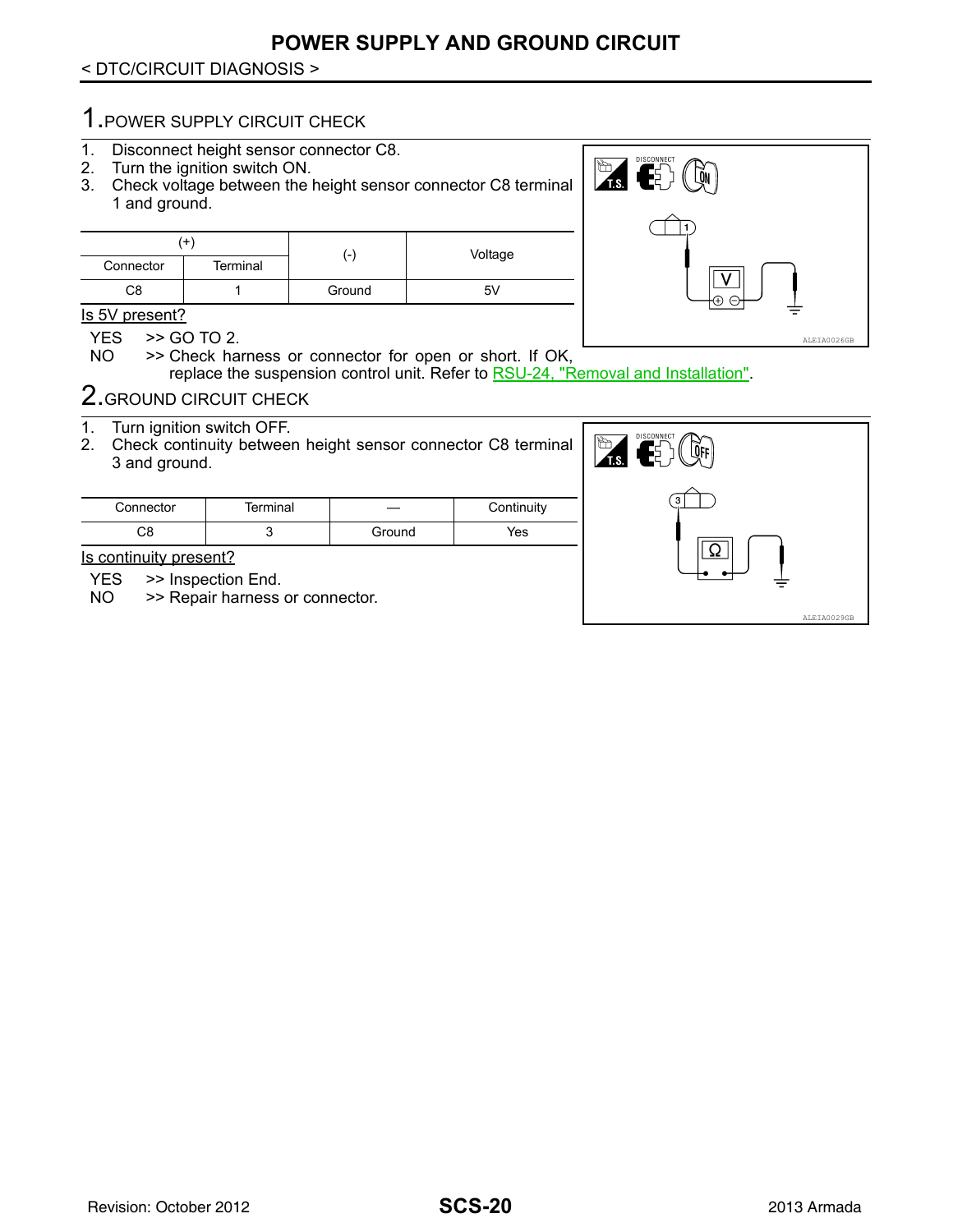### **COMPRESSOR MOTOR RELAY**

<span id="page-20-3"></span><span id="page-20-2"></span><span id="page-20-1"></span><span id="page-20-0"></span>

| < DTC/CIRCUIT DIAGNOSIS >                                                                                                                                                             |              |                                                                                 |                                                                                                                                                                                                    |          |
|---------------------------------------------------------------------------------------------------------------------------------------------------------------------------------------|--------------|---------------------------------------------------------------------------------|----------------------------------------------------------------------------------------------------------------------------------------------------------------------------------------------------|----------|
| <b>COMPRESSOR MOTOR RELAY</b>                                                                                                                                                         |              |                                                                                 |                                                                                                                                                                                                    | А        |
| Description                                                                                                                                                                           |              |                                                                                 | INFOID:0000000008632345                                                                                                                                                                            |          |
| motor relay supplies power to the suspension air compressor.                                                                                                                          |              |                                                                                 | Receives suspension air compressor ON signal from suspension control unit. When activated, the compressor                                                                                          | B        |
| <b>Component Function Check</b>                                                                                                                                                       |              |                                                                                 | INFOID:0000000008632346                                                                                                                                                                            |          |
| 1. CHECK COMPRESSOR MOTOR RELAY OPERATION                                                                                                                                             |              |                                                                                 |                                                                                                                                                                                                    | G        |
| <b>CAUTION:</b><br>tem components due to excessive air pressure.<br><b>ACONSULT</b><br>Turn ignition ON.<br>1.<br>Select "COMPRESSOR" of AIR LEVELIZER active test items.<br>2.<br>3. |              | While operating test item, check that the suspension air compressor turns ON.   | The "COMPRESSOR" active test will remain ON until it is turned off using CONSULT. Allowing the<br>compressor to run for an extended period of time may cause damage to the suspension control sys- | D<br>SCS |
| <b>ON</b><br>: Compressor turns ON                                                                                                                                                    |              |                                                                                 |                                                                                                                                                                                                    | F        |
| : Compressor turns OFF<br><b>OFF</b>                                                                                                                                                  |              |                                                                                 |                                                                                                                                                                                                    |          |
| Does the suspension air compressor operate properly?                                                                                                                                  |              |                                                                                 |                                                                                                                                                                                                    | G        |
| <b>YES</b><br>>> Refer to SCS-21, "Diagnosis Procedure".<br><b>NO</b>                                                                                                                 |              | >> Compressor motor relay and suspension air compressor are operating normally. |                                                                                                                                                                                                    | H        |
| Diagnosis Procedure                                                                                                                                                                   |              |                                                                                 | INFOID:0000000008632347                                                                                                                                                                            |          |
|                                                                                                                                                                                       |              |                                                                                 |                                                                                                                                                                                                    |          |
| Regarding Wiring Diagram information, refer to SCS-31, "Wiring Diagram".                                                                                                              |              |                                                                                 |                                                                                                                                                                                                    |          |
| $\mathsf 1.$ CHECK COMPRESSOR "ON" SIGNAL FROM SUSPENSION CONTROL UNIT                                                                                                                |              |                                                                                 |                                                                                                                                                                                                    |          |
| <b>ACONSULT</b>                                                                                                                                                                       |              |                                                                                 |                                                                                                                                                                                                    |          |
| Turn ignition switch OFF.                                                                                                                                                             |              |                                                                                 | DISCONNECT                                                                                                                                                                                         | Κ        |
| Disconnect compressor motor relay connector E130.<br>3.<br>Turn ignition switch ON.                                                                                                   |              |                                                                                 | $\bigoplus_{i=1}^{\infty}$ $\binom{n}{i}$                                                                                                                                                          |          |
| Select "COMPRESSOR" of AIR LEVELIZER active test items.<br>4.<br>5.<br>While operating test item, check voltage to compressor motor                                                   |              |                                                                                 |                                                                                                                                                                                                    |          |
| relay connector E130 terminal 2.                                                                                                                                                      |              |                                                                                 |                                                                                                                                                                                                    |          |
| $^{(+)}$                                                                                                                                                                              |              |                                                                                 |                                                                                                                                                                                                    | M        |
| Terminal<br>Connector                                                                                                                                                                 | $(\text{-})$ | Voltage                                                                         |                                                                                                                                                                                                    |          |
| 2<br>E130                                                                                                                                                                             | Ground       | Battery voltage                                                                 | ALEIA0030GE                                                                                                                                                                                        | N        |
| Is battery voltage present while operating test item?                                                                                                                                 |              |                                                                                 |                                                                                                                                                                                                    |          |
| >> GO TO 3.<br><b>YES</b><br><b>NO</b><br>>> GO TO 2.                                                                                                                                 |              |                                                                                 |                                                                                                                                                                                                    | O        |
| $2$ . CHECK COMPRESSOR "ON" SIGNAL CIRCUIT                                                                                                                                            |              |                                                                                 |                                                                                                                                                                                                    |          |
|                                                                                                                                                                                       |              |                                                                                 |                                                                                                                                                                                                    | P        |
|                                                                                                                                                                                       |              |                                                                                 |                                                                                                                                                                                                    |          |
|                                                                                                                                                                                       |              |                                                                                 |                                                                                                                                                                                                    |          |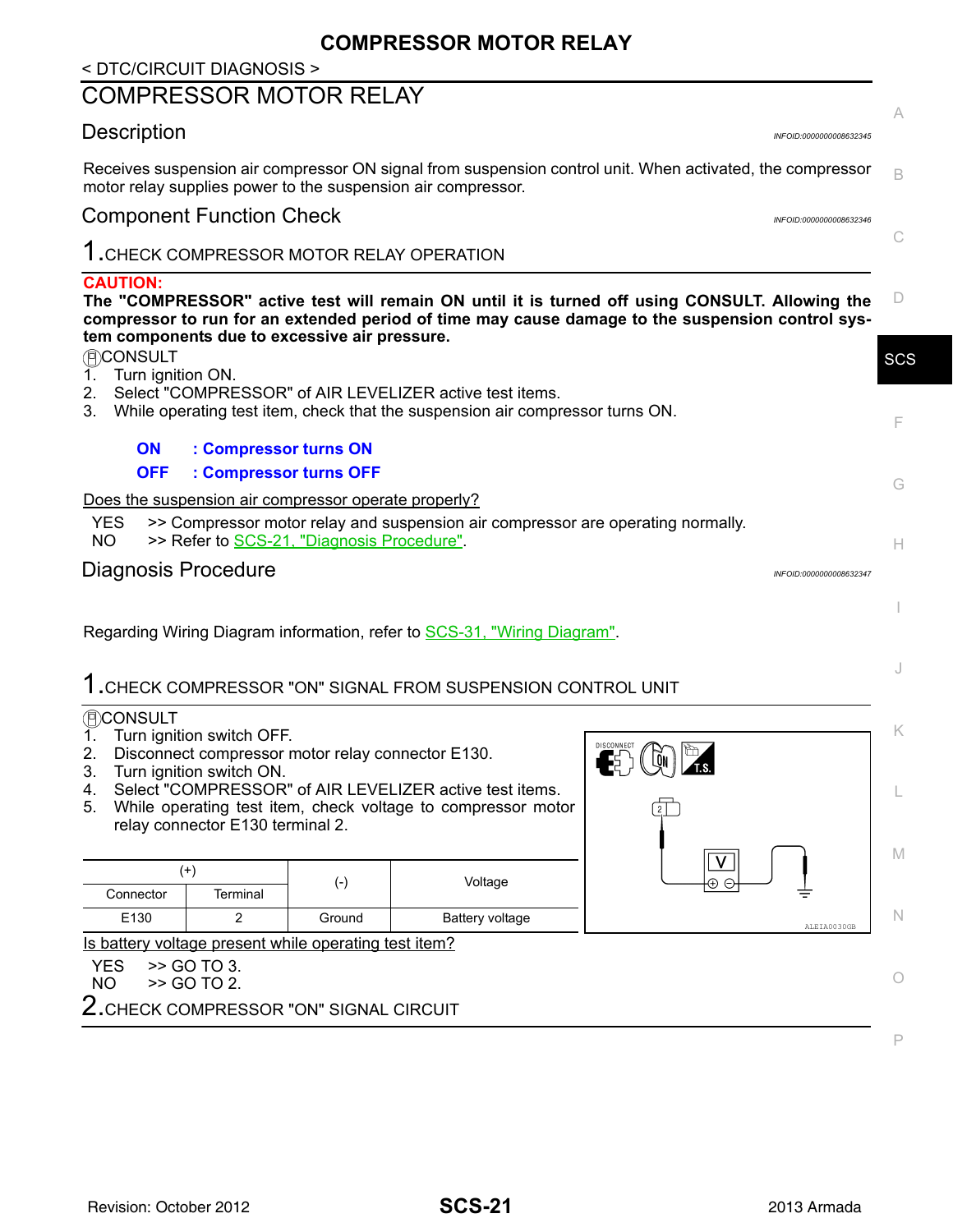### **COMPRESSOR MOTOR RELAY**

#### < DTC/CIRCUIT DIAGNOSIS >

- 1. Turn ignition switch OFF.
- 2. Disconnect suspension control unit connector B3.
- 3. Check continuity between suspension control unit connector B3 (A) terminal 1 and compressor motor relay connector E130 (B) terminal 2.

|   | <b>DISCONNECT</b><br>H.S. | T.S.        |
|---|---------------------------|-------------|
| ۰ | А                         | в           |
|   |                           | 52          |
|   |                           | ALEIA0031GB |

|           |          |           |          | Continuity |
|-----------|----------|-----------|----------|------------|
| Connector | Terminal | Connector | Terminal |            |
| B3        |          | E130      |          | Yes        |

4. Check continuity between suspension control unit connector B3 [ (A) terminal 1 and ground.

| . .            |          |        | Continuity |  |
|----------------|----------|--------|------------|--|
| Connector      | Terminal |        |            |  |
| B <sub>3</sub> |          | Ground | No         |  |

#### Are the continuity test results as specified?

- $YES$  >> Replace the suspension control unit. Refer to  $RSU-24$ , "Removal and Installation".<br>NO >> Repair harness or connector.
- >> Repair harness or connector.

### 3. CHECK COMPRESSOR MOTOR RELAY GROUND

#### 1. Turn ignition switch OFF.

2. Check continuity between compressor motor relay connector E130 terminal 1 and ground.

| Connector        | Terminal | _      | Continuity |
|------------------|----------|--------|------------|
| E <sub>130</sub> |          | Ground | Yes        |

Is continuity present?

YES >> GO TO 4.

NO >> Repair harness or connector.

### 4.CHECK COMPRESSOR MOTOR RELAY POWER SUPPLY

- 1. Disconnect compressor motor relay connector E131.
- 2. Check voltage between compressor motor relay E131 terminal 5 and ground.

|                  | $^{+}$   |        | Voltage         |
|------------------|----------|--------|-----------------|
| Connector        | Terminal | -      |                 |
| E <sub>131</sub> | 'n       | Ground | Battery voltage |

#### Is battery voltage present?

 $YES$   $>>$  GO TO 5.<br>NO  $>>$  Inspect fus

>> Inspect fuse and repair harness or connector.

 ${\mathbf 5}.$  CHECK COMPRESSOR MOTOR RELAY OUTPUT



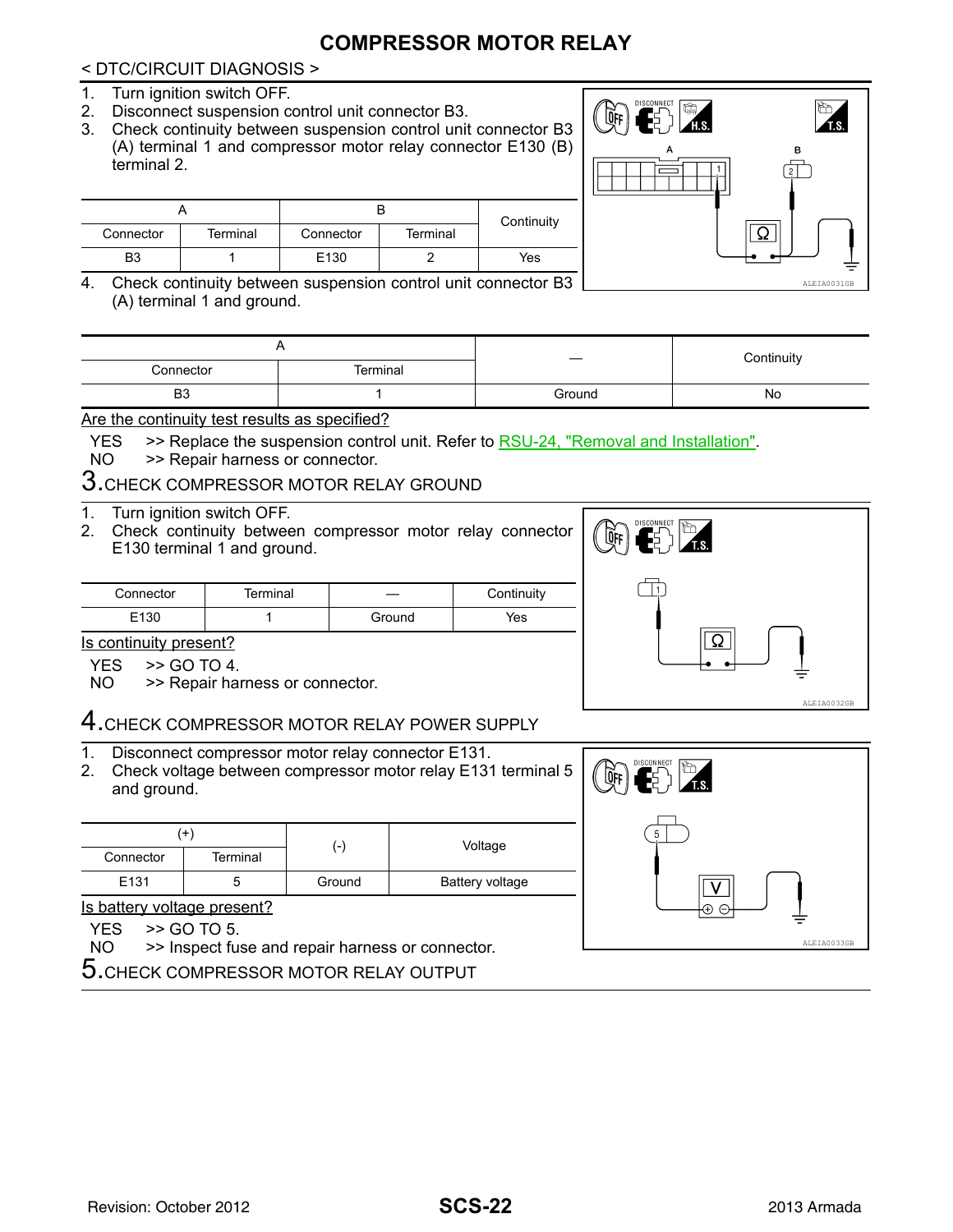### **COMPRESSOR MOTOR RELAY**

#### < DTC/CIRCUIT DIAGNOSIS >

- 1. Connect compressor motor relay connectors E130 and E131.
- 2. Disconnect suspension air compressor connector C9.
- 3. Turn ignition ON.
- 4. Select "COMPRESSOR" of AIR LEVELIZER active test items.
- 5. Check voltage between compressor motor relay C9 terminal 4 and ground.

|           | ′+       |        | Voltage                |                    |
|-----------|----------|--------|------------------------|--------------------|
| Connector | Terminal |        |                        | ◡<br>∽<br>$\equiv$ |
| C9        |          | Ground | <b>Battery voltage</b> | ALEIA0034GE        |

#### Is battery voltage present?

YES >> Inspection End.

NO >> Replace the compressor motor relay.



### **SCS**

F

G

H

I

J

K

L

M

N

 $\bigcirc$ 

P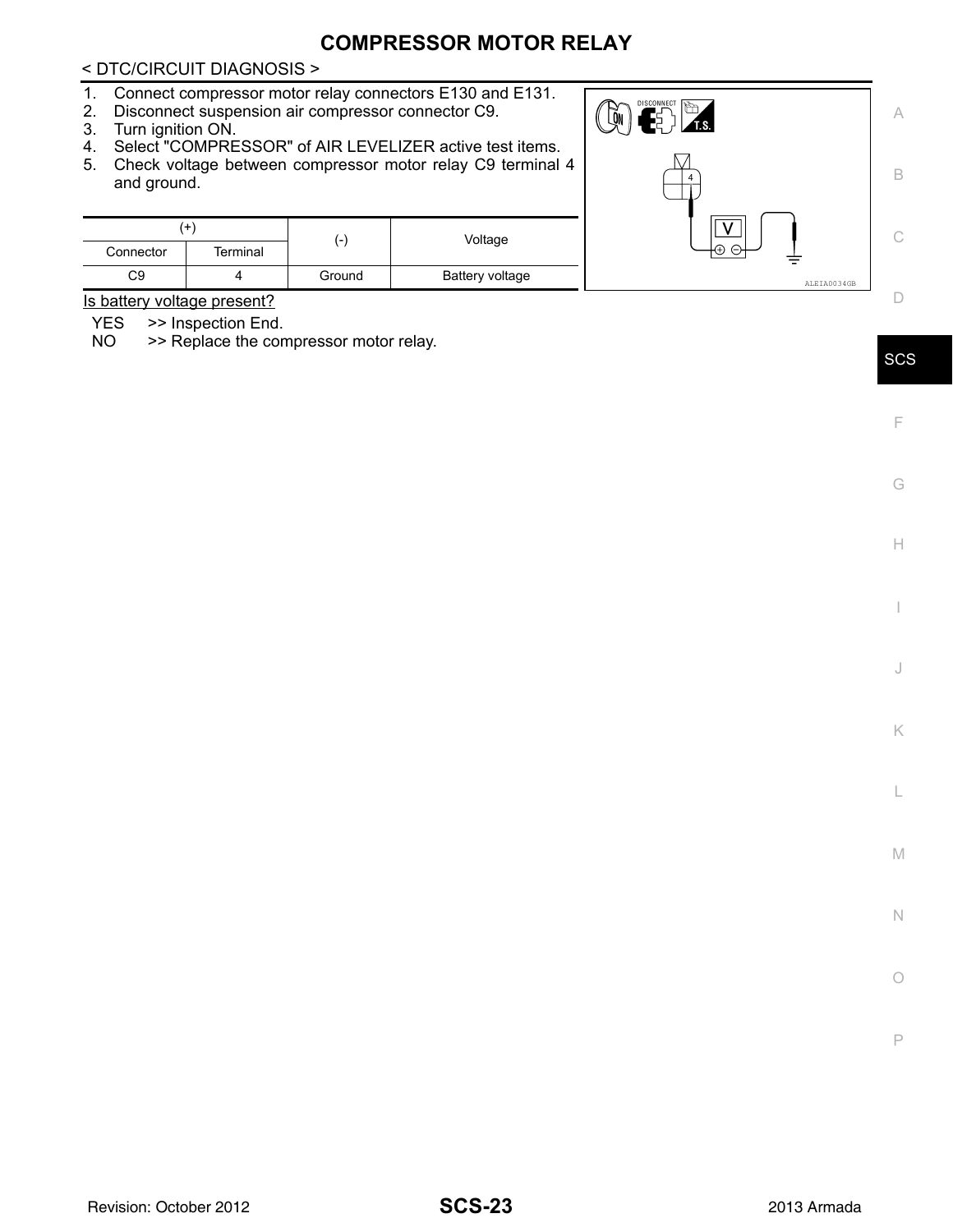### <span id="page-23-0"></span>HEIGHT SENSOR SIGNAL CIRCUIT

### <span id="page-23-1"></span>Description *INFOID:0000000008632348*

Supplies vehicle height input to the suspension control unit.

### <span id="page-23-2"></span>Component Function Check *INFOID:0000000008632349*

### 1.CHECK HEIGHT SENSOR OPERATION

#### **ACONSULT**

- 1. Select "HEIGT SEN" of AIR LEVELIZER data monitor test item.
- 2. While monitoring test item, add or take away weight from the rear of the vehicle. Check that the voltage value changes with vehicle height.

#### **HEIGHT SEN : Voltage changes with vehicle height**

Is the HEIGHT SEN data monitor responding normally?

- YES >> Height sensor is operating normally.
- NO >> Refer to [SCS-24, "Diagnosis Procedure"](#page-23-3).

### <span id="page-23-3"></span>Diagnosis Procedure *INFOID:0000000008632350*

Regarding Wiring Diagram information, refer to [SCS-31, "Wiring Diagram"](#page-30-2).

### 1.CHECK HEIGHT SENSOR POWER AND GROUND SUPPLY

Check height sensor power and ground supply. Refer to [SCS-19, "HEIGHT SENSOR : Diagnosis Procedure".](#page-18-1) Are the inspection results normal?

YES >> GO TO 2.

- NO >> Repair harness or connector.
- 2. CHECK HEIGHT SENSOR SIGNAL CIRCUIT
- 1. Disconnect suspension control unit connector B3 and height sensor connector C8.
- 2. Check continuity between suspension control unit connector B3 (A) terminal 3 and height sensor connector C8 (B) terminal 2.

|           |          |           |          | Continuity |
|-----------|----------|-----------|----------|------------|
| Connector | Terminal | Connector | Terminal |            |
| B3        |          | С8        |          | Yes        |

3. Check continuity between display unit harness connector B3 (A) terminal 3 and ground.



|           |          |        | Continuity |
|-----------|----------|--------|------------|
| Connector | Terminal |        |            |
| DΩ<br>טם  |          | Ground | No         |

#### Are the continuity results as specified?

YES >> Replace the height sensor. Refer to RSU-22, "Removal and Installation".

NO >> Repair harness or connector.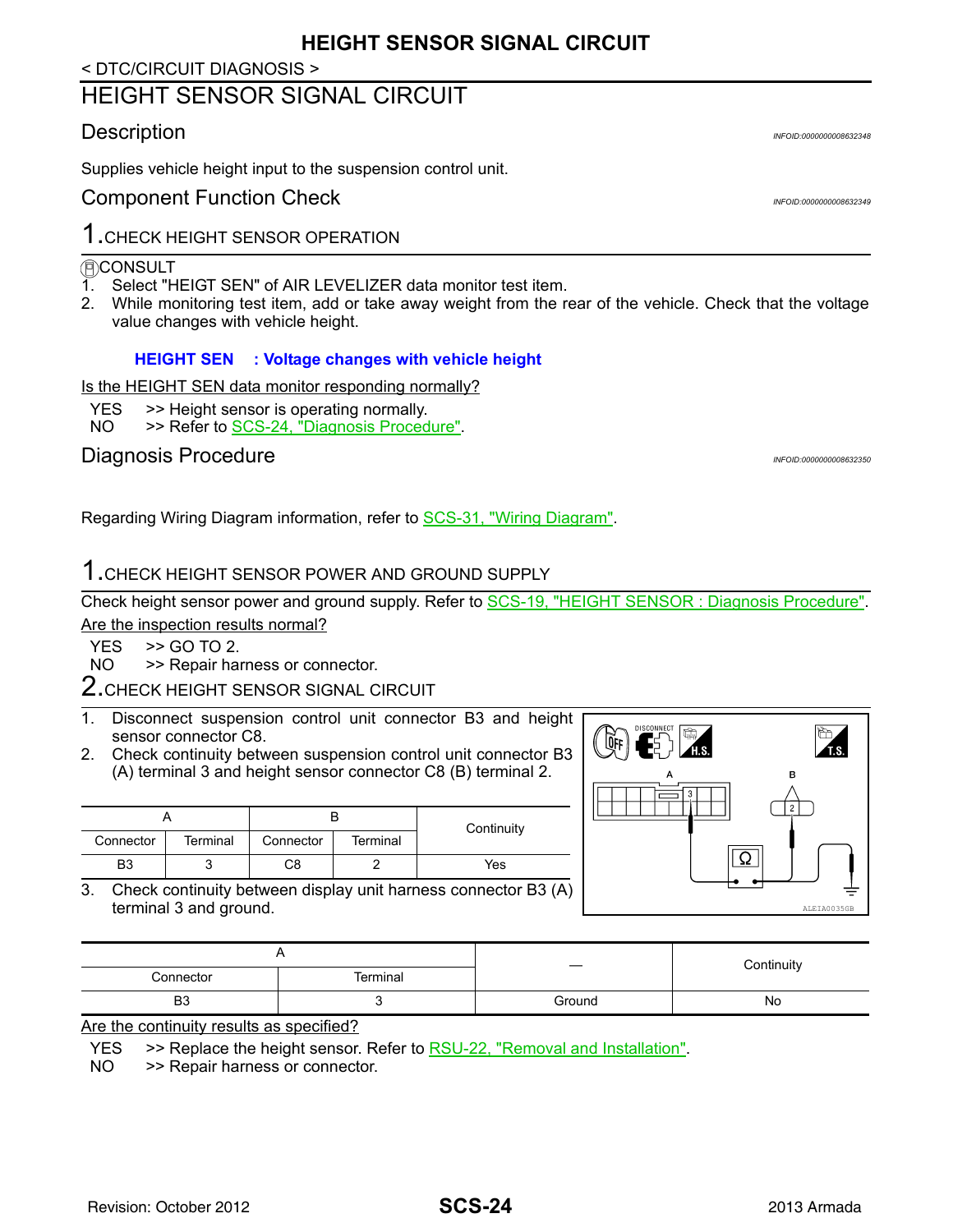### **EXHAUST VALVE SOLENOID CIRCUIT**

< DTC/CIRCUIT DIAGNOSIS >

#### <span id="page-24-3"></span><span id="page-24-2"></span><span id="page-24-1"></span><span id="page-24-0"></span>C D F G H I J K L M A B SCS N O P EXHAUST VALVE SOLENOID CIRCUIT Description *INFOID:0000000008632351* Receives exhaust valve solenoid signal from suspension control unit. When activated, the exhaust valve solenoid releases air pressure from the suspension control system. Component Function Check *INFOID:0000000008632352* 1.CHECK EXHAUST SOLENOID OPERATION **CAUTION: While operating this active test, the suspension control system will vent air pressure and the vehicle ride height will lower. Ensure the area around the vehicle is free from obstructions before beginning test. ACONSULT** 1. Ensure the suspension control system has air pressure and is not drooping in the rear. 2. Select "EXHAUST SOLENOID" of AIR LEVELIZER active test items. 3. While operating test item, check that the exhaust valve solenoid opens to vent air from the system. The vehicle should lower when the exhaust valve solenoid is activated. Does the system vent properly? YES >> Exhaust valve solenoid is operating normally. NO >> Refer to [SCS-25, "Diagnosis Procedure"](#page-24-3). Diagnosis Procedure *INFOID:0000000008632353* Regarding Wiring Diagram information, refer to [SCS-31, "Wiring Diagram"](#page-30-2). 1.CHECK EXHAUST VALVE SOLENOID SIGNAL **ACONSULT** 1. Connect suspension control unit connector B3. 2. Turn ignition switch ON. 3. Select "EXHAUST SOLENOID" of AIR LEVELIZER active test items. 4. While test item is operating, check signal between suspension air compressor connector C9 terminal 2 and ground. Is battery voltage present? YES >> GO TO 3. NO >> GO TO 2. **2.** CHECK CONTINUITY OF EXHAUST VALVE SOLENOID CIRCUIT **ON : Air vents and vehicle ride height lowers OFF : No air vents and vehicle ride height remains constant** (+)<br>Connector Terminal (-) Voltage  $C9$  2 Ground Battery voltage ALEIA0036GB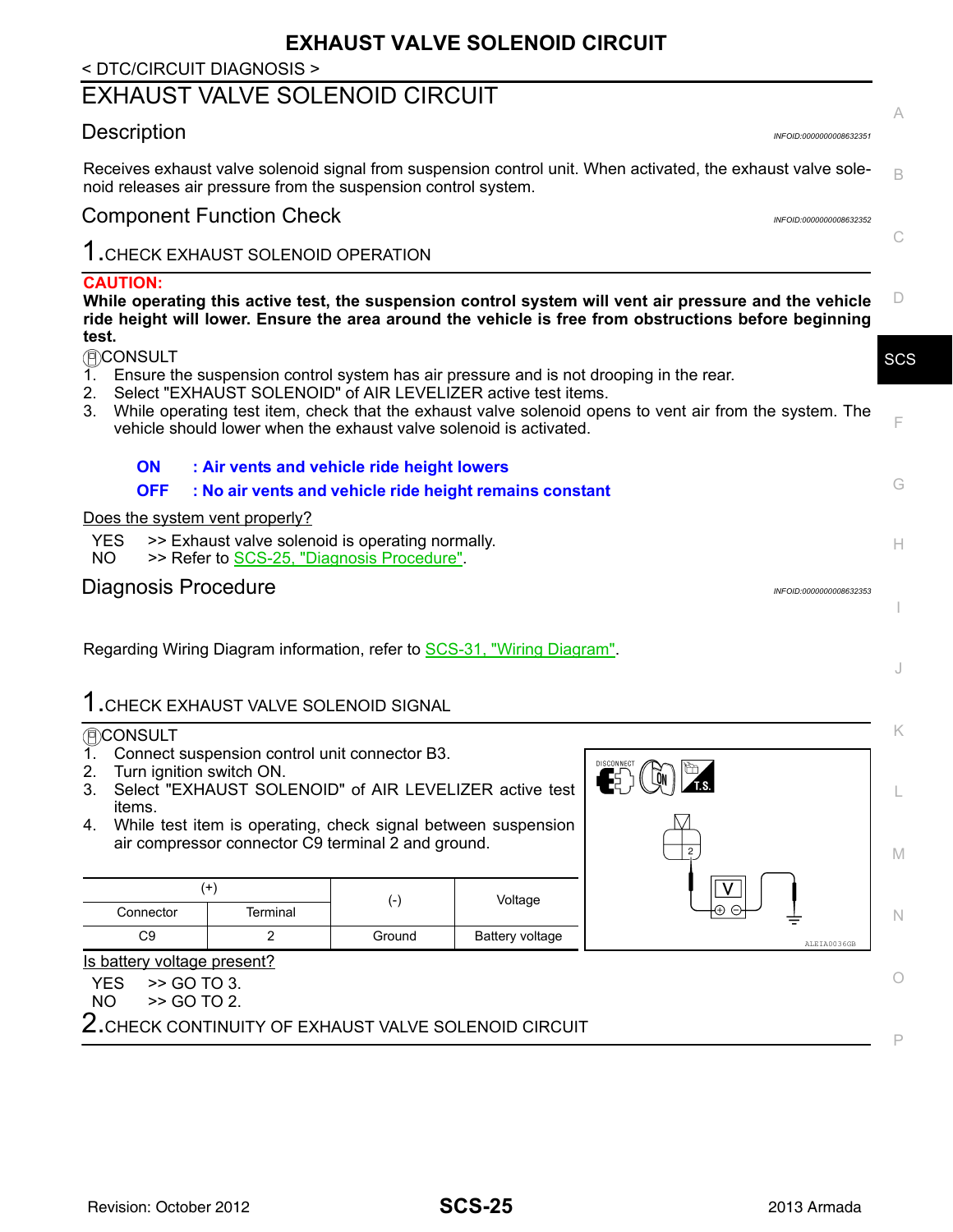### **EXHAUST VALVE SOLENOID CIRCUIT**

#### < DTC/CIRCUIT DIAGNOSIS >

- 1. Turn ignition switch OFF.
- 2. Disconnect suspension control unit connector B3 and suspension air compressor connector C9.
- 3. Check continuity between suspension control unit connector B3 (A) terminal 9 and suspension air compressor connector C9 (B) terminal 2.

| DISCONNECT<br>H.S.     | T.S.        |
|------------------------|-------------|
| в<br>A<br>9<br>2<br>∍∠ |             |
|                        | ALEIA0037GB |

|           |          |           |          | Continuity | эc          |
|-----------|----------|-----------|----------|------------|-------------|
| Connector | Terminal | Connector | Terminal |            |             |
| B3        |          | C9        |          | Yes        | ALEIA0037GB |

4. Check continuity between suspension control unit connector B3 (A) terminal 9 and ground.

|                | . .      | _      | Continuity |
|----------------|----------|--------|------------|
| Connector      | Terminal | ____   |            |
| B <sub>3</sub> |          | Ground | No         |

#### Are the continuity test results as specified?

YES >> Replace the suspension control unit. Refer to RSU-24, "Removal and Installation".

NO >> Repair harness or connector.

### 3.CHECK SUSPENSION AIR COMPRESSOR GROUND

- 1. Turn ignition switch OFF.
- 2. Check continuity between suspension air compressor connector C9 terminals 1 and 3 and ground.

| Connector | Terminal |        | Continuity |
|-----------|----------|--------|------------|
| 09.       |          | Ground | Yes        |
|           | J        |        |            |

 $\mathbb{Q}$ ff)

#### Is continuity present?

- YES >> Replace the suspension air compressor. Refer to RSU-20, "Removal and Installation".
- NO >> Repair harness or connector.

ALETA0038

Ω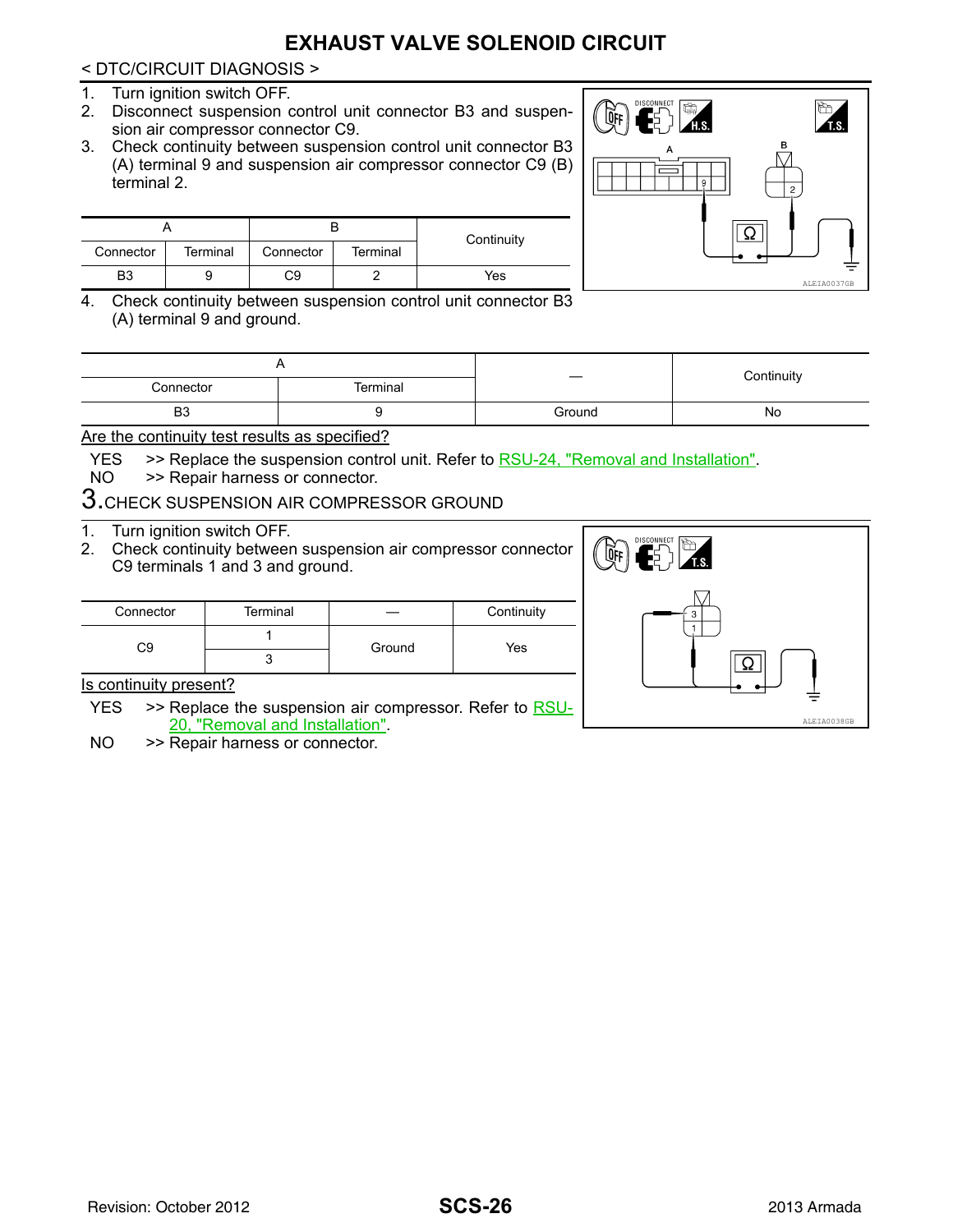### **CK SUSP WARNING INDICATOR CONTROL CIRCUIT**

<span id="page-26-0"></span>

| < DTC/CIRCUIT DIAGNOSIS >                 |
|-------------------------------------------|
| CK SUSP WARNING INDICATOR CONTROL CIRCUIT |

<span id="page-26-3"></span><span id="page-26-2"></span><span id="page-26-1"></span>

| Description<br>INFOID:0000000008632354                                                                                                                                                                                                                                                                              | А      |
|---------------------------------------------------------------------------------------------------------------------------------------------------------------------------------------------------------------------------------------------------------------------------------------------------------------------|--------|
| The CK SUSP. warning lamp is controlled by a ground signal provided to the combination meter by the sus-<br>pension control unit.                                                                                                                                                                                   | B      |
| <b>Component Function Check</b><br>INFOID:0000000008632355                                                                                                                                                                                                                                                          |        |
| 1. CHECK WARNING LAMP OPERATION                                                                                                                                                                                                                                                                                     | C      |
| <b>OCONSULT</b><br>Turn ignition ON.<br>1.<br>2.<br>Select "WARNING LAMP" of AIR LEVELIZER active test items.<br>3.<br>While operating test item, check that the warning lamp activates.                                                                                                                            | D      |
| <b>ON</b><br>: Warning lamp turns ON                                                                                                                                                                                                                                                                                | SCS    |
| : Warning lamp turns OFF<br><b>OFF</b>                                                                                                                                                                                                                                                                              |        |
| Does the warning lamp operate properly?<br><b>YES</b><br>>> Warning lamp is operating normally.<br>>> Refer to SCS-27. "Diagnosis Procedure".<br><b>NO</b>                                                                                                                                                          | F      |
| Diagnosis Procedure<br>INFOID:0000000008632356                                                                                                                                                                                                                                                                      | G      |
| Regarding Wiring Diagram information, refer to SCS-31, "Wiring Diagram".<br>1. PERFORM SUSPENSION CONTROL SYSTEM SELF-DIAGNOSIS                                                                                                                                                                                     | H.     |
| <b><i></i> ECONSULT</b><br>Turn ignition ON.<br>Perform SELF DIAGNOSIS function of AIR LEVELIZER system.<br>2.                                                                                                                                                                                                      | J      |
| Are any DTC's present?<br>>> Refer to SCS-30, "DTC Index".<br>YES<br>>> . If warning lamp is always ON, GO TO 2.<br>NO<br>• If warning lamp is always OFF, GO TO 3.                                                                                                                                                 | Κ      |
| <b>2. CHECK SUSPENSION CONTROL UNIT WARNING LAMP CONTROL</b>                                                                                                                                                                                                                                                        |        |
| Turn ignition OFF.<br>1.<br>2.<br>Disconnect the suspension control unit connector B3.<br>Turn ignition ON.<br>3.                                                                                                                                                                                                   | M      |
| Does the CK SUSP. warning lamp turn ON?<br>>> GO TO 3.<br><b>YES</b>                                                                                                                                                                                                                                                |        |
| <b>NO</b><br>>> Replace the suspension control unit. Refer to RSU-24, "Removal and Installation".                                                                                                                                                                                                                   | N.     |
| $3.$ CHECK CONTINUITY OF WARNING LAMP CONTROL CIRCUIT                                                                                                                                                                                                                                                               |        |
| 1.<br>Turn ignition switch OFF.<br>DISCONNECT<br>2.<br>Disconnect suspension control unit connector B3 and combina-<br>tion meter connector M24.<br>Check continuity between suspension control unit connector B3<br>3.<br>в<br>(A) terminal 10 and combination meter connector M24 (B) termi-<br>3<br>nal 3.<br>10 | O<br>P |
| $\overline{\Omega}$                                                                                                                                                                                                                                                                                                 |        |
| B<br>Α<br>Continuity<br>Connector<br>Terminal<br>Connector<br>Terminal                                                                                                                                                                                                                                              |        |

 $\begin{array}{|c|c|c|c|c|c|}\n \hline\n \text{B3} & \text{10} & \text{M24} & \text{3} & \text{Yes} & \text{Excess} & \text{Excess} \end{array}$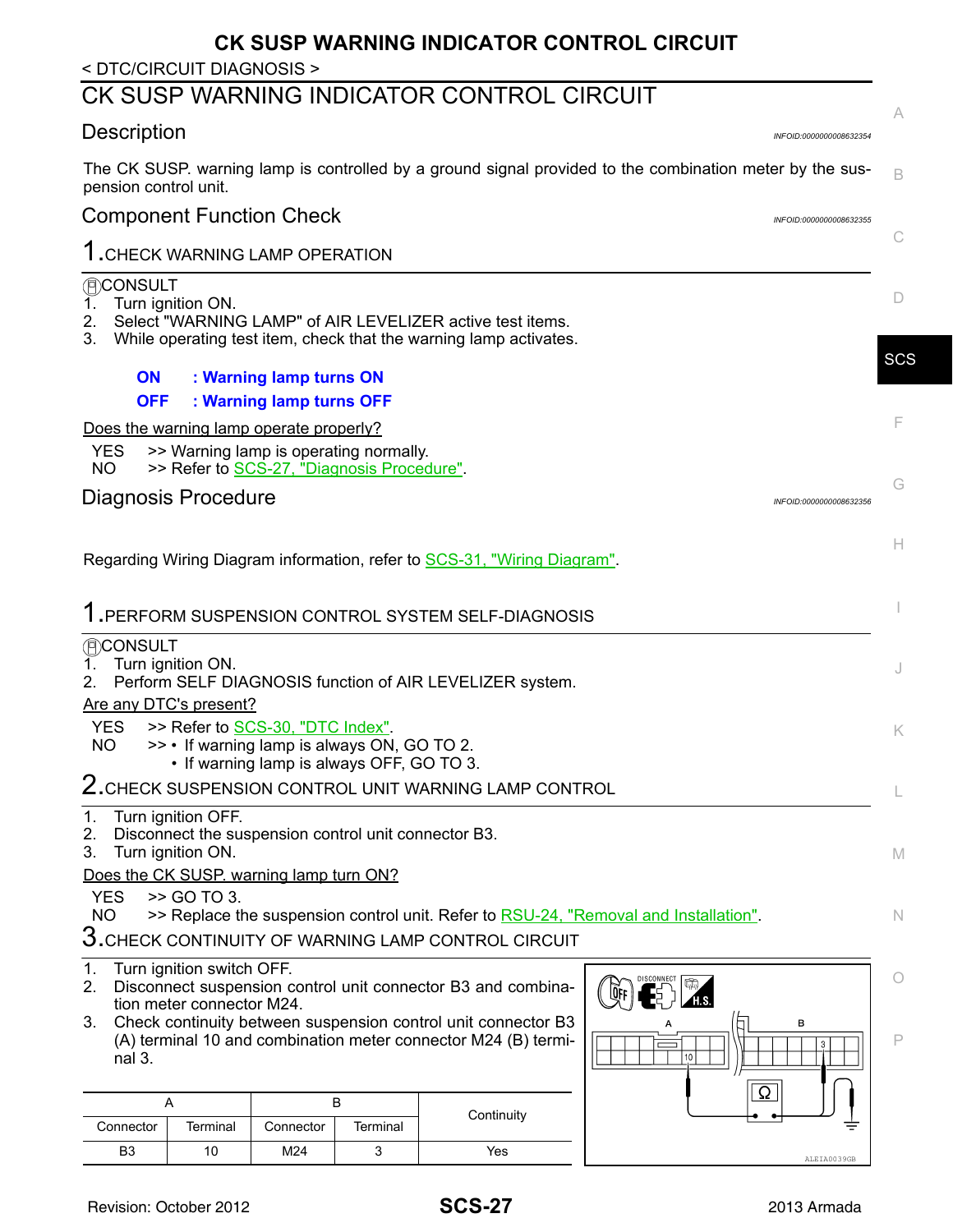### **CK SUSP WARNING INDICATOR CONTROL CIRCUIT**

#### < DTC/CIRCUIT DIAGNOSIS >

4. Check continuity between suspension control unit connector B3 (A) terminal 10 and ground.

|                |          |        | Continuitv |
|----------------|----------|--------|------------|
| Connector      | Terminal |        |            |
| B <sub>3</sub> | Ίυ       | Ground | Νo         |

Are the continuity test results as specified?

YES >> Replace the combination meter. Refer to **MWI-98, "Removal and Installation"**.<br>NO >> Repair harness or connector.

>> Repair harness or connector.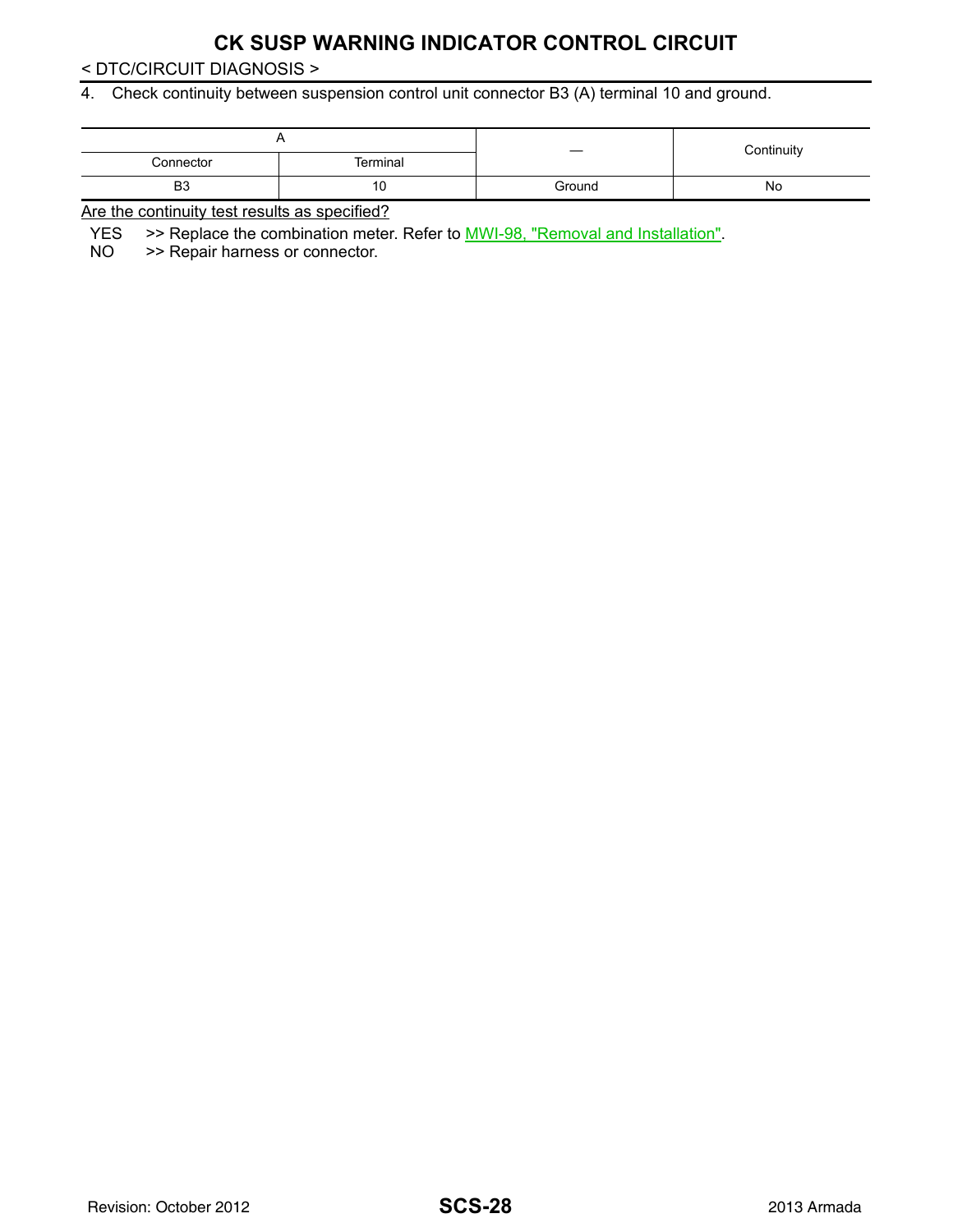## <span id="page-28-1"></span><span id="page-28-0"></span>ECU DIAGNOSIS INFORMATION SUSPENSION CONTROL UNIT

### <span id="page-28-2"></span>Reference Value **Information Information** *INFOID:000000008632357*

### TERMINAL LAYOUT



### PHYSICAL VALUES

|           | Terminal<br>Description<br>(Wire color)<br>Signal name<br>$+$<br>1<br>Compressor relay output<br>Ground<br>3<br>Height sensor input<br>Ground<br>$\mathbf 5$<br>VREF output (height sen-<br>Ground<br>sor)<br>6<br>IGN power supply<br>Ground<br>7<br>BAT power supply<br>Ground<br>8<br>Diagnostic K-line<br>Ground<br>9<br>Ground<br>Exhaust valve output |                                   |                  | Condition                                   | G<br>Reference value                                      |                                |
|-----------|-------------------------------------------------------------------------------------------------------------------------------------------------------------------------------------------------------------------------------------------------------------------------------------------------------------------------------------------------------------|-----------------------------------|------------------|---------------------------------------------|-----------------------------------------------------------|--------------------------------|
|           |                                                                                                                                                                                                                                                                                                                                                             |                                   | Input/<br>Output |                                             |                                                           | (Approx.)                      |
| (V)       |                                                                                                                                                                                                                                                                                                                                                             |                                   | Output           | Ignition<br>switch<br>ON                    | Air levelizer raising vehicle<br>ride height              | Н<br><b>Battery voltage</b>    |
| (W)       |                                                                                                                                                                                                                                                                                                                                                             |                                   | Input            | Ignition<br>switch<br>ON                    |                                                           | $0.2V - 4.8V$                  |
| (R)       |                                                                                                                                                                                                                                                                                                                                                             |                                   | Output           | Ignition<br>switch<br><b>ON</b>             |                                                           | 5V                             |
| (G/R)     |                                                                                                                                                                                                                                                                                                                                                             |                                   | Input            | Ignition<br>switch<br>ON or<br><b>START</b> |                                                           | K<br>Battery voltage           |
| (W/L)     |                                                                                                                                                                                                                                                                                                                                                             |                                   | Input            | Ignition<br>switch<br><b>OFF</b>            |                                                           | <b>Battery voltage</b>         |
| (G/W)     |                                                                                                                                                                                                                                                                                                                                                             |                                   | Input/<br>Output |                                             |                                                           | $\mathbb N$                    |
| (SB)      |                                                                                                                                                                                                                                                                                                                                                             |                                   | Output           | Ignition<br>switch<br>ON                    | Air levelizer lowering vehi-<br>cle ride height (venting) | Battery voltage<br>$\mathbb N$ |
| 10        |                                                                                                                                                                                                                                                                                                                                                             |                                   |                  | Ignition                                    | Warning lamp ON                                           | 0V                             |
| (BR)      | Ground                                                                                                                                                                                                                                                                                                                                                      | Warning lamp output               | Output           | switch<br>ON                                | Warning lamp OFF                                          | 0<br><b>Battery voltage</b>    |
| 14<br>(L) | Ground                                                                                                                                                                                                                                                                                                                                                      | Height sensor ground              | Output           | Ignition<br>switch<br><b>ON</b>             |                                                           | Less than 0.2V<br>P            |
| 15        |                                                                                                                                                                                                                                                                                                                                                             |                                   |                  | Ignition                                    | Charge light ON                                           | 0V                             |
| (BR/W)    | Ground                                                                                                                                                                                                                                                                                                                                                      | Generator input                   | Input            | switch<br>ON                                | Charge light OFF                                          | <b>Battery voltage</b>         |
| 16<br>(B) | Ground                                                                                                                                                                                                                                                                                                                                                      | Suspension control unit<br>ground | Input            | Ignition<br>switch<br>ON                    |                                                           | Less than 0.2V                 |

C

A

B

 $\Box$ 

**SCS** 

F

AWLIA1640ZZ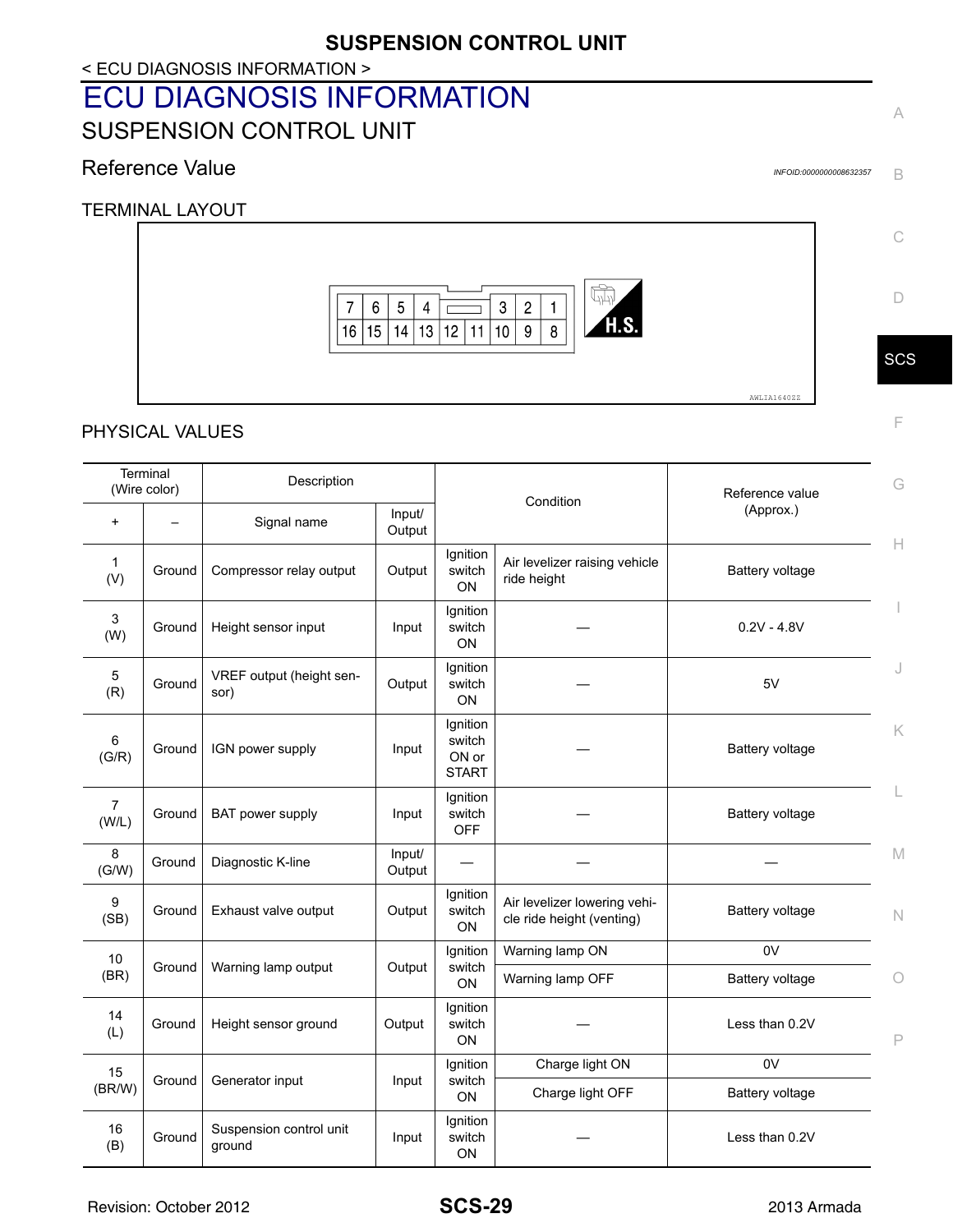### < ECU DIAGNOSIS INFORMATION >

### <span id="page-29-0"></span>DTC Index *INFOID:0000000008632358*

### Self-diagnosis results display item

| CONSULT display                                                   | Malfunction                                                                                                                                                                                                                                                                    | Reference page                           |
|-------------------------------------------------------------------|--------------------------------------------------------------------------------------------------------------------------------------------------------------------------------------------------------------------------------------------------------------------------------|------------------------------------------|
| Vehicle height sensor [C1801]                                     | Vehicle height sensor voltage is less than 0.2V or greater than<br>4.8V for more than 60 seconds.                                                                                                                                                                              | <b>SCS-10.</b><br>"Diagnosis Procedure". |
| Compressor relay [C1802]                                          | Driving transistor for compressor relay is OFF and monitor<br>voltage continues at a high level for more than 10 seconds.<br>Driving transistor for compressor relay is ON and monitor volt-<br>age continues at a low level for more than 5 seconds.                          | <b>SCS-11.</b><br>"Diagnosis Procedure". |
| Exhaust solenoid [C1803]                                          | Driving transistor for exhaust valve solenoid is OFF and mon-<br>$\bullet$<br>itor voltage continues at a high level for more than 10 seconds.<br>Driving transistor for exhaust valve solenoid is ON and monitor<br>voltage continues at a low level for more than 5 seconds. | SCS-12.<br>"Diagnosis Procedure".        |
| Vehicle height adjusting malfunction<br>(compressor)[C1804]       | Continuous compressor relay ON time is more than 120 sec-<br>onds.                                                                                                                                                                                                             | SCS-13.<br>"Diagnosis Procedure".        |
| Vehicle height adjusting malfunction<br>(exhaust solenoid)[C1805] | Continuous exhaust valve solenoid ON time is more than 120<br>seconds.                                                                                                                                                                                                         | <b>SCS-14.</b><br>"Diagnosis Procedure". |
| Vehicle height sensor locking mal-<br>function [C1806]            | Output sensor voltage variation $\pm 0.02V$ is more than 100 sec-<br>onds when vehicle height range is normal.                                                                                                                                                                 | SCS-15, "Diagnosis Pro-<br>cedure".      |
| Sensor 5V malfunction [C1807]                                     | Sensor reference voltage is less than 0.8V or more than 6V for<br>20 seconds.                                                                                                                                                                                                  | <b>SCS-16.</b><br>"Diagnosis Procedure". |
| Integral time malfunction by supply-<br>ing air [C1808]           | A suspension air compressor ON request has been in effect for<br>180 seconds and the suspension air compressor has not activat-<br>ed during that time.                                                                                                                        | <b>SCS-17.</b><br>"Diagnosis Procedure". |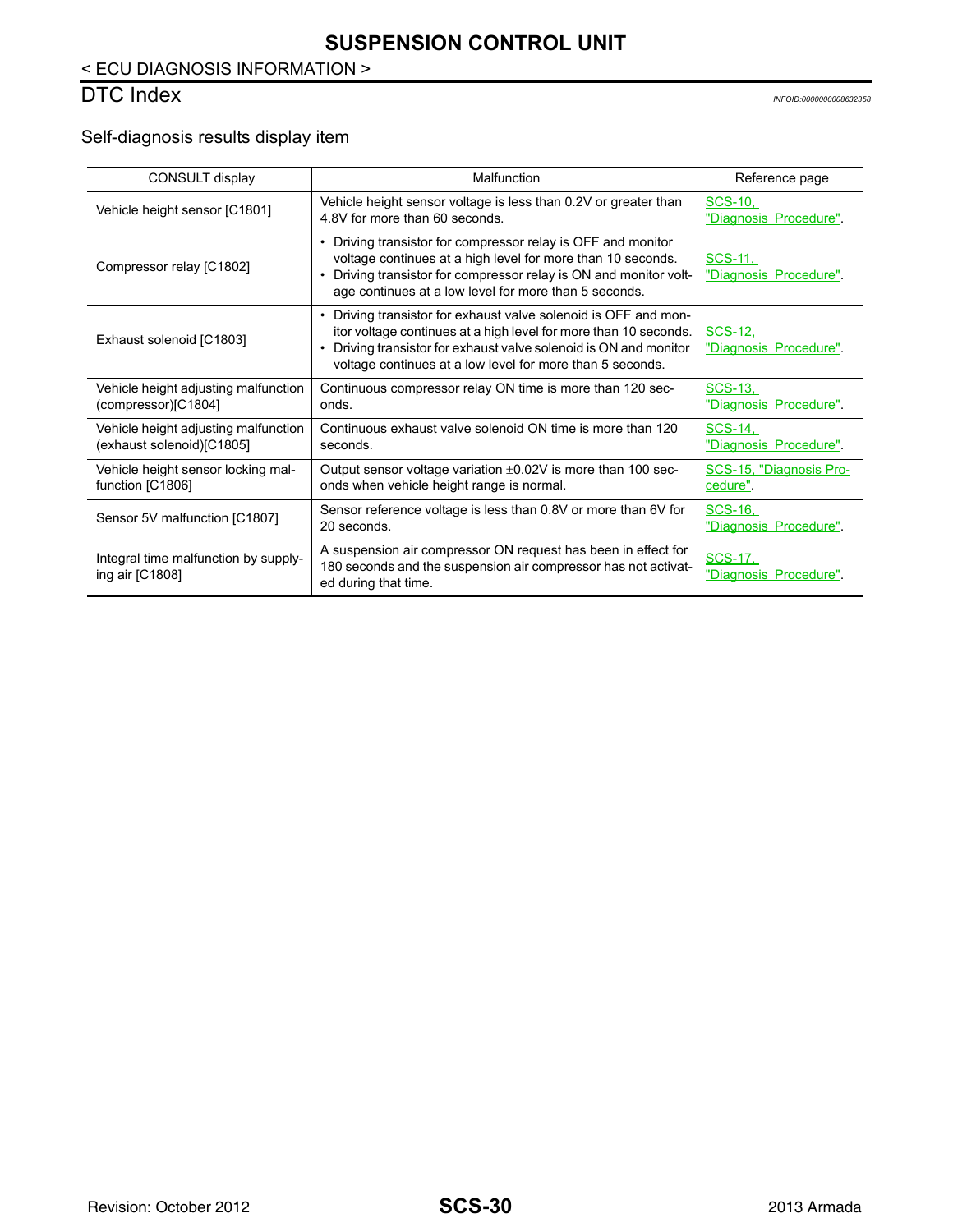< WIRING DIAGRAM >

## <span id="page-30-0"></span>WIRING DIAGRAM

<span id="page-30-1"></span>SUSPENSION CONTROL SYSTEM

### <span id="page-30-2"></span>**Wiring Diagram** *INFOID:000000086323599*



A

B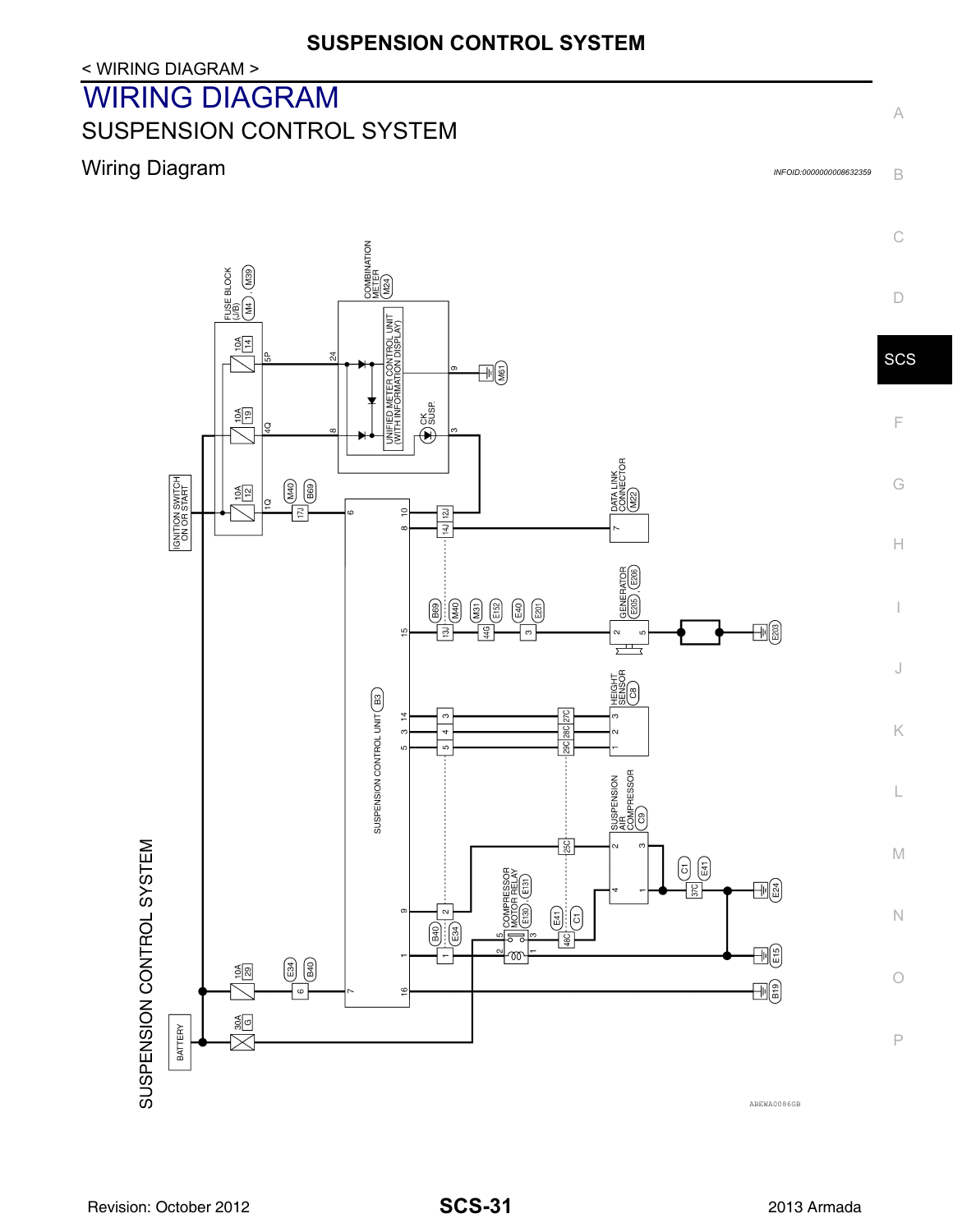

< WIRING DIAGRAM >

**SUSPENSION CONTROL SYSTEM**

ABEIA0176GB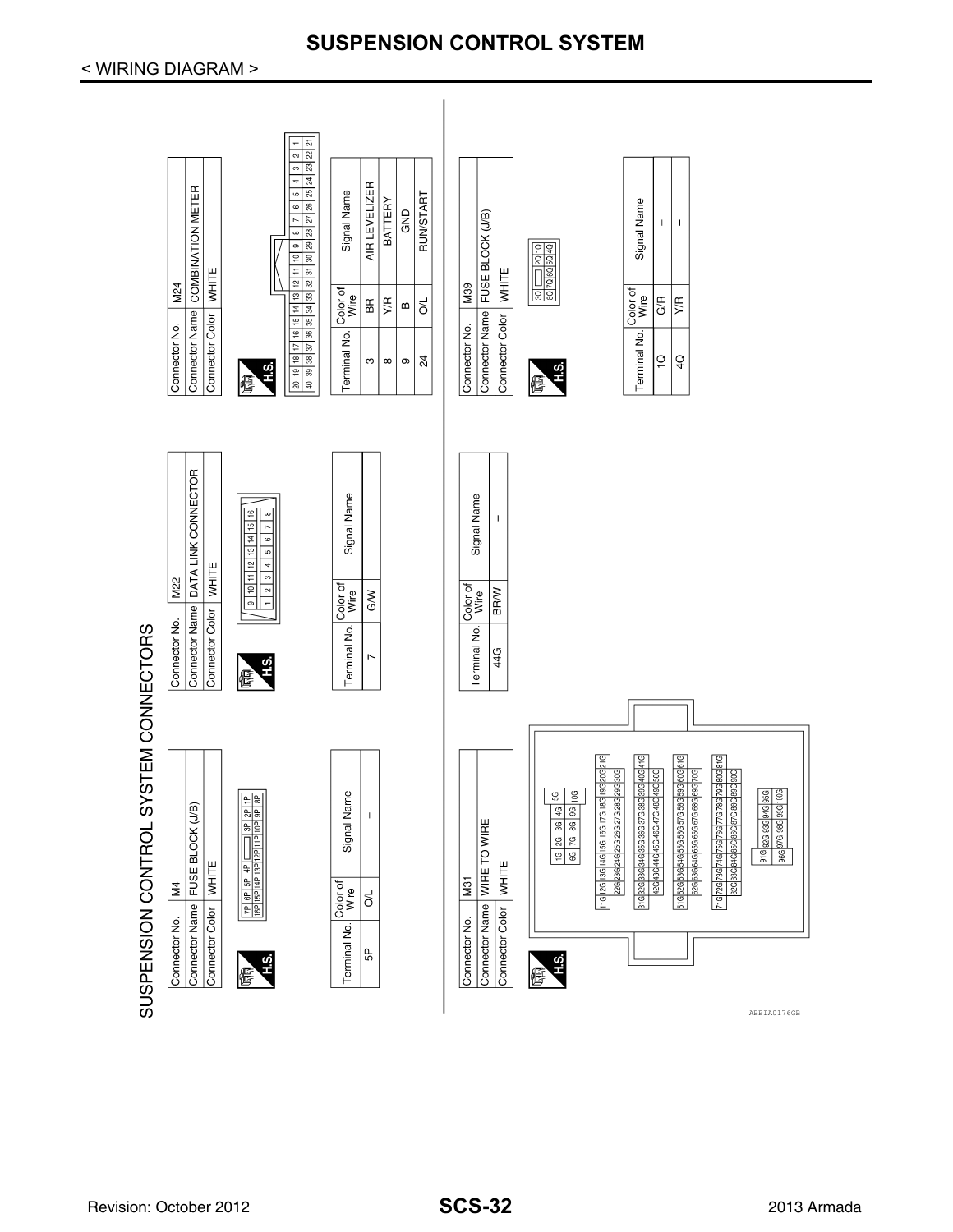|                                                     |                          |                      | $\sim$<br>$_{\rm c}$<br>$\ddot{\phantom{0}}$<br>ю<br>$\overline{\bullet}$ | $\thickapprox$<br>$\overline{5}$<br>$\frac{4}{4}$<br>$\overline{5}$<br>$\tilde{e}$<br>F<br>$\sqrt{\frac{1}{2}}$ |                                                                                                                                       |                                     | Signal Name                                       |                                              |                                              | $\mathbf{I}$ | $\mathbf{I}$                                                                                                          | $\mathbf{I}$   | $\mathbf{I}$                                                                                                                                                                     | Signal Name          |                             | $\mathbf{I}$                    | $\mathbf{I}$ | $\mathbf{I}$                       | $\mathsf I$                                    | $\mathbf{I}$                          |                                                  |                                                                                                                 |  |
|-----------------------------------------------------|--------------------------|----------------------|---------------------------------------------------------------------------|-----------------------------------------------------------------------------------------------------------------|---------------------------------------------------------------------------------------------------------------------------------------|-------------------------------------|---------------------------------------------------|----------------------------------------------|----------------------------------------------|--------------|-----------------------------------------------------------------------------------------------------------------------|----------------|----------------------------------------------------------------------------------------------------------------------------------------------------------------------------------|----------------------|-----------------------------|---------------------------------|--------------|------------------------------------|------------------------------------------------|---------------------------------------|--------------------------------------------------|-----------------------------------------------------------------------------------------------------------------|--|
| E34                                                 | WHITE                    |                      | $\overline{r}$<br>$\boxed{\circ}$<br>$\boxed{9}$                          | $\overline{a}$<br>$\overline{21}$<br>ক $\frac{1}{\sqrt{2}}$<br> 53                                              |                                                                                                                                       |                                     | Color of                                          | >                                            | ြိမ်                                         | ┙            | $\geq$                                                                                                                | $\mathfrak{a}$ | $\frac{1}{2}$                                                                                                                                                                    | Color of<br>Wire     | $_{\rm ss}$                 | ᆜ                               | $\geq$       | $\mathfrak{m}$                     | $\bf{m}$                                       | lSS                                   |                                                  |                                                                                                                 |  |
| Connector Name   WIRE TO WIRE<br>Connector No.      | Connector Color          |                      | 僵                                                                         | $\boxed{5}$ $\frac{1}{3}$<br>ί.<br>Η                                                                            |                                                                                                                                       |                                     | Terminal No.                                      | $\overline{\phantom{0}}$                     | $\sim$                                       | S            | 4                                                                                                                     | 5              | $\mathbf{\circ}$                                                                                                                                                                 | Terminal No.         | <b>25C</b>                  | $\overline{27}$ C               | <b>28C</b>   | ୦<br>୧                             | $\overline{37}C$                               | 48C                                   |                                                  |                                                                                                                 |  |
| Signal Name<br>Color of<br>Wire                     | $_{\rm BE}$              | $\mathbf{I}$<br>BR/W | $\mathbf{I}$<br>G/W                                                       | т<br>∣ଞ୍ଚ                                                                                                       |                                                                                                                                       |                                     |                                                   |                                              |                                              |              |                                                                                                                       |                |                                                                                                                                                                                  | E41                  | Connector Name WIRE TO WIRE | GRAY                            |              | SC)<br>$2C$ 3C 4C<br>$\frac{1}{2}$ | ac   nc   nc<br>$\frac{1}{2}$ oc $\frac{1}{2}$ | 20 20 240 260 260 270 280 290 300 310 | 014  004  086  086  028  098  098  098  028  028 | 450 460 470<br>$\mathbb{S}\mathbb{C}$<br>190   900   910<br>$\frac{420}{480}$ $\frac{430}{480}$ $\frac{440}{1}$ |  |
| Terminal No.                                        | <u>더</u>                 | 13J                  | 14J                                                                       | $\overline{5}$                                                                                                  |                                                                                                                                       |                                     |                                                   |                                              |                                              |              |                                                                                                                       |                |                                                                                                                                                                                  | Connector No.        |                             | Connector Color                 | 倨            |                                    | H.S.                                           |                                       |                                                  |                                                                                                                 |  |
| Connector Name WIRE TO WIRE<br>M40<br>Connector No. | WHITE<br>Connector Color |                      |                                                                           | 2                                                                                                               | $\frac{1}{2}$   $\frac{1}{2}$   $\frac{1}{2}$   $\frac{1}{2}$   $\frac{1}{2}$<br>4J<br>$\overline{a}$<br>$1J$   $2J$<br>$\frac{3}{1}$ | itu 121 131 141 151 161 171 181 191 | $\frac{21}{30}$<br>221 231 241 251 261 271 281 29 | 400 413<br>ee nee r.e nee nee nee nee nee ne | <b>Sol</b><br>421 431 441 451 461 471 481 49 |              | <b>BOU</b> 61J<br>$\overline{\mathbb{E}}$<br>en jaa jaal val eel eel eel eel eel.<br>Taal eel eel eel eel eel eel eel |                | <b>PLIB</b><br>1001<br>1001<br>rez 182 122 192 192 192 192 1921 282 1921<br>lee    laa    laa    laa    laa    laa    laa    laa    laa    laa    laa    laa    laa    laa    la | E40<br>Connector No. | Connector Name WIRE TO WIRE | <b>BLACK</b><br>Connector Color |              |                                    | H.S.                                           |                                       | Signal Name<br>Color of<br>Terminal No.          | $\mathbf{I}$<br>$\frac{1}{\sqrt{2}}$<br>S                                                                       |  |

Revision: October 2012 2013 Armada 2013 Armada 2013 Armada

< WIRING DIAGRAM >

ABEIA0177GB

C

B

A

 $\Box$ 

**SCS** 

F

G

 $\mathbb H$ 

I

J

K

L

M

N

O

P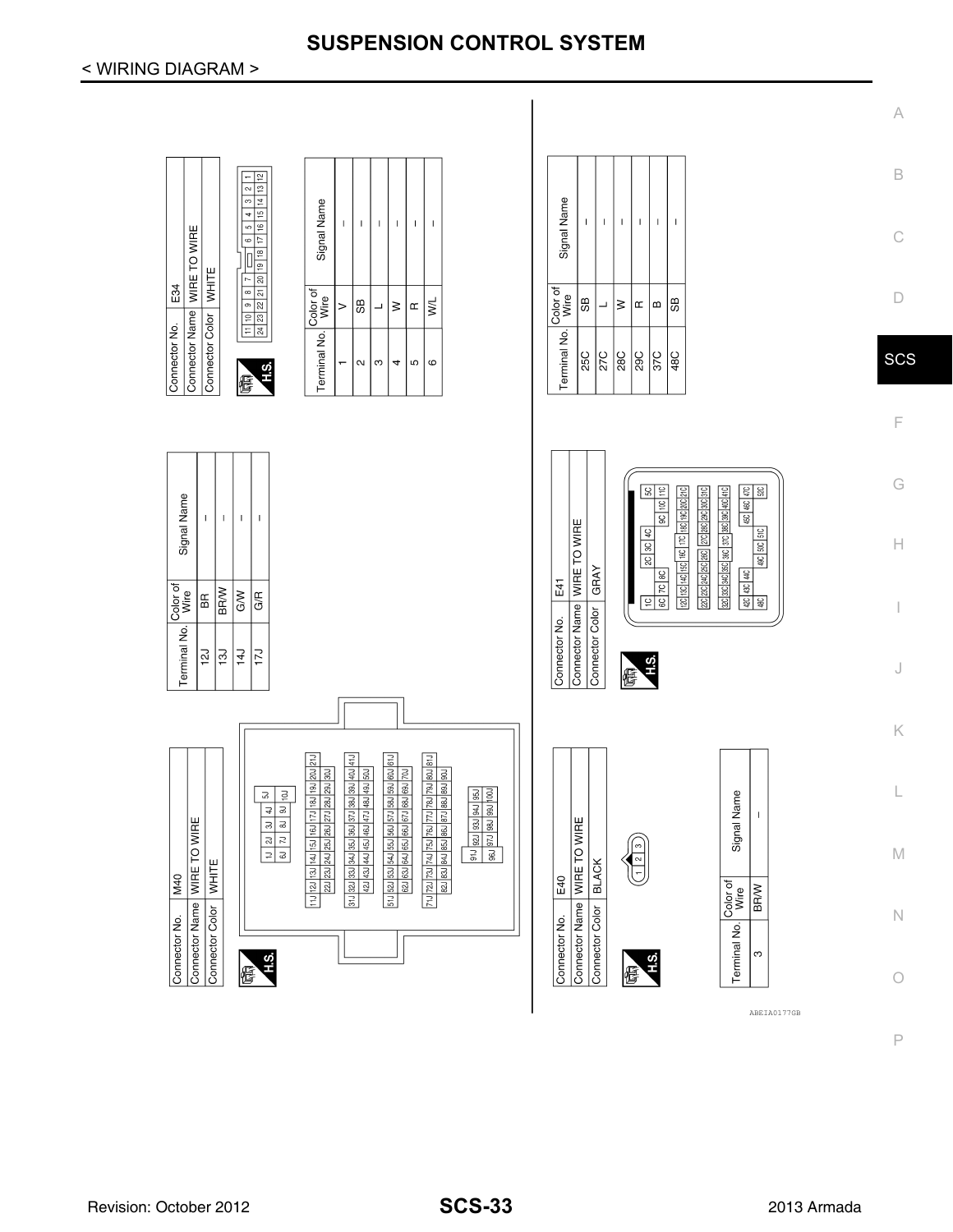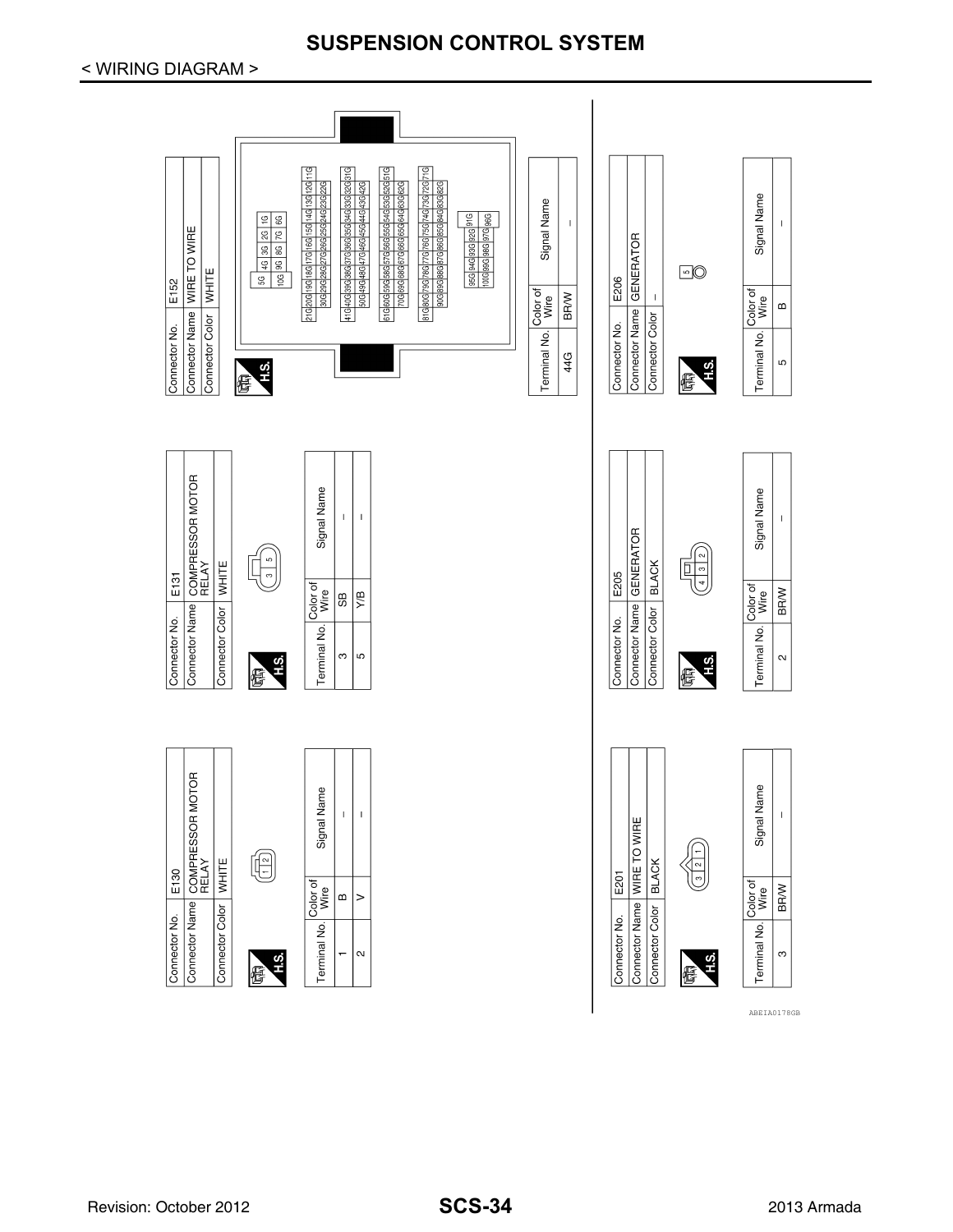| Connector Name<br>Connector Color<br>Connector No.<br>ΙŚ.<br>偃                                                                           | Terminal No.<br>$\leftarrow$<br>$\sim$<br>Signal Name<br>$\mathbf{I}$<br>т.                                                                                                                                                                                                                                 | S<br>4<br>$\mathsf I$   |                     |                                            |                                |          |    | B40<br>Connector No.<br>Signal Name | WIRE TO WIRE<br>WHITE<br>Connector Name<br>Connector Color<br>-1 | VREF OUTPUT              | 5<br>$\overline{+}$<br>$\boxed{3}$<br>τ<br>信<br>$\overline{G}$ | $\left  12 \right  13 \left  14 \right  15 \left  16 \right  17 \left  18 \right  19 \left  20 \right $<br>ЯH,<br>BAT | K-LINE               | Color of<br>Terminal No.<br>EXHAUST VALVE | ><br>WARNING LAMP       | SS <sub>D</sub><br>$\boldsymbol{\sim}$<br>ı  | ┙<br>S<br>$\mathsf I$        | $\geq$<br>4<br>$\mathbf{I}$                  | $\frac{1}{2}$<br>$\propto$<br>Ю<br>$\mathbf \circ$<br>HEIGHT SENSOR GND | ALTERNATOR INPUT            | GND                       |
|------------------------------------------------------------------------------------------------------------------------------------------|-------------------------------------------------------------------------------------------------------------------------------------------------------------------------------------------------------------------------------------------------------------------------------------------------------------|-------------------------|---------------------|--------------------------------------------|--------------------------------|----------|----|-------------------------------------|------------------------------------------------------------------|--------------------------|----------------------------------------------------------------|-----------------------------------------------------------------------------------------------------------------------|----------------------|-------------------------------------------|-------------------------|----------------------------------------------|------------------------------|----------------------------------------------|-------------------------------------------------------------------------|-----------------------------|---------------------------|
| Connector Name HEIGHT SENSOR<br>$\infty$<br><b>BLACK</b><br>පි<br>Connector Color<br>Connector No.<br>ЗH,<br>僝                           | Color of<br>F<br>$\geq$<br>Terminal No.<br>$\sim$                                                                                                                                                                                                                                                           | ⊐<br>ო                  |                     |                                            |                                |          |    | Color of<br>Wire<br>Terminal No.    | $\mathbf{I}$<br>4                                                | $\mathfrak{m}$<br>5      | G/R<br>$\pmb{\circ}$                                           | УXL<br>$\overline{ }$                                                                                                 | <b>S</b><br>$\infty$ | 9S<br>თ                                   | Æ<br>$\overline{C}$     | $\mathsf{I}$<br>$\overleftarrow{\textbf{t}}$ | $\mathsf I$<br>$\frac{1}{2}$ | $\overline{\phantom{a}}$<br>$\frac{1}{2}$    | ┙<br>$\overline{4}$                                                     | <b>BRW</b><br>$\frac{1}{2}$ | $\bf{m}$<br>$\frac{6}{5}$ |
| $rac{1}{\sqrt{10}}$<br>WIRE TO WIRE<br> 2C <br>$ 4C $ 3C<br>GRAY<br>$\overline{O}$<br>Connector Name<br>Connector Color<br>Connector No. | <u>erolaxoj vecji vecji roci j vecji vecji vecji vecji vecji vecji vecji vecji vecji vecji vecji vecji vecji vecj<br/>Isrodikoval pavljavaj vecji vecji vecji vecji vecji vecji vecji vecji vecji vecji vecji vecji vecji vecji vecj</u><br>440 430 420<br>49C<br>$ \sec $<br>$rac{470}{520}$ $rac{460}{1}$ | Signal Name<br>Color of | $\mathbf{I}$<br>ිසි | $\mathsf I$<br>$\mathbf{I}$<br>$\geq$<br>┙ | $\mathbf{I}$<br>$\mathfrak{a}$ | $\bf{m}$ | 99 | B3<br>Connector No.                 | <b>ROL</b><br>Connector Name SUSPENSION CONT                     | WHITE<br>Connector Color |                                                                | $\overline{\phantom{m}}$<br>$\overline{\mathbf{a}}$                                                                   | $9 \mid 8$           |                                           | Signal Name<br>Color of | RELAY<br>COMPRESSOR<br>$\, > \,$             |                              | HEIGHT SENSOR INPUT<br>$\geq$<br>$\mathsf I$ |                                                                         |                             |                           |

C

B

 $\forall$ 

 $\Box$ 

**SCS** 

F

G

 $\mathbb H$ 

I

J

K

L

M

N

O

P

Revision: October 2012 2013 Armada 2013 Armada 2013 Armada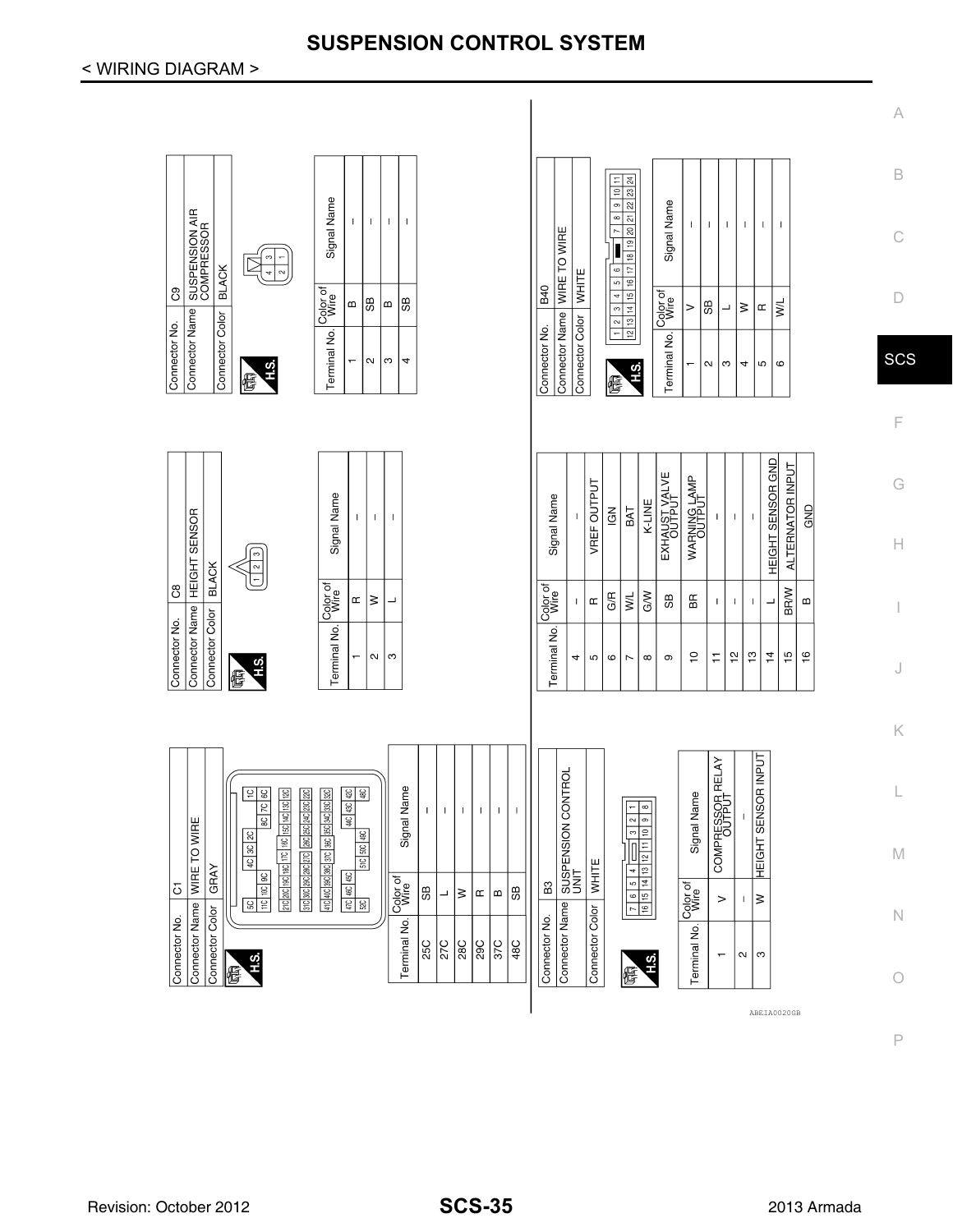| 41J 40J 39J 38J 37J 36J 35J 34J 33J 32J 31J<br>61   60   59   58   57   56   55   54   59   52   51  <br>81J 80J 78J 78J 77J 76J 75J 74J 73J 72J 71J<br>21J 20J 19J 18J 17J 16J 15J 14J 13J 12J 11J<br>30 29 28 27 28 28 28 29 29 29 29 22<br>L29   L29   L29   L29   G21   G21   G21   G21   G21<br>50 49 48 42 42 46 45 44 44 43 42<br>L28   D29   D39   D39   D39   D39   B39   B39   B39   D39<br>WIRE TO WIRE<br>3<br>₹<br><b>MHITE</b><br>$\overline{c}$<br>73<br>Connector Color<br>Connector Name |
|-----------------------------------------------------------------------------------------------------------------------------------------------------------------------------------------------------------------------------------------------------------------------------------------------------------------------------------------------------------------------------------------------------------------------------------------------------------------------------------------------------------|
| 95J 94J 93J 92J                                                                                                                                                                                                                                                                                                                                                                                                                                                                                           |

ABEIA0179GB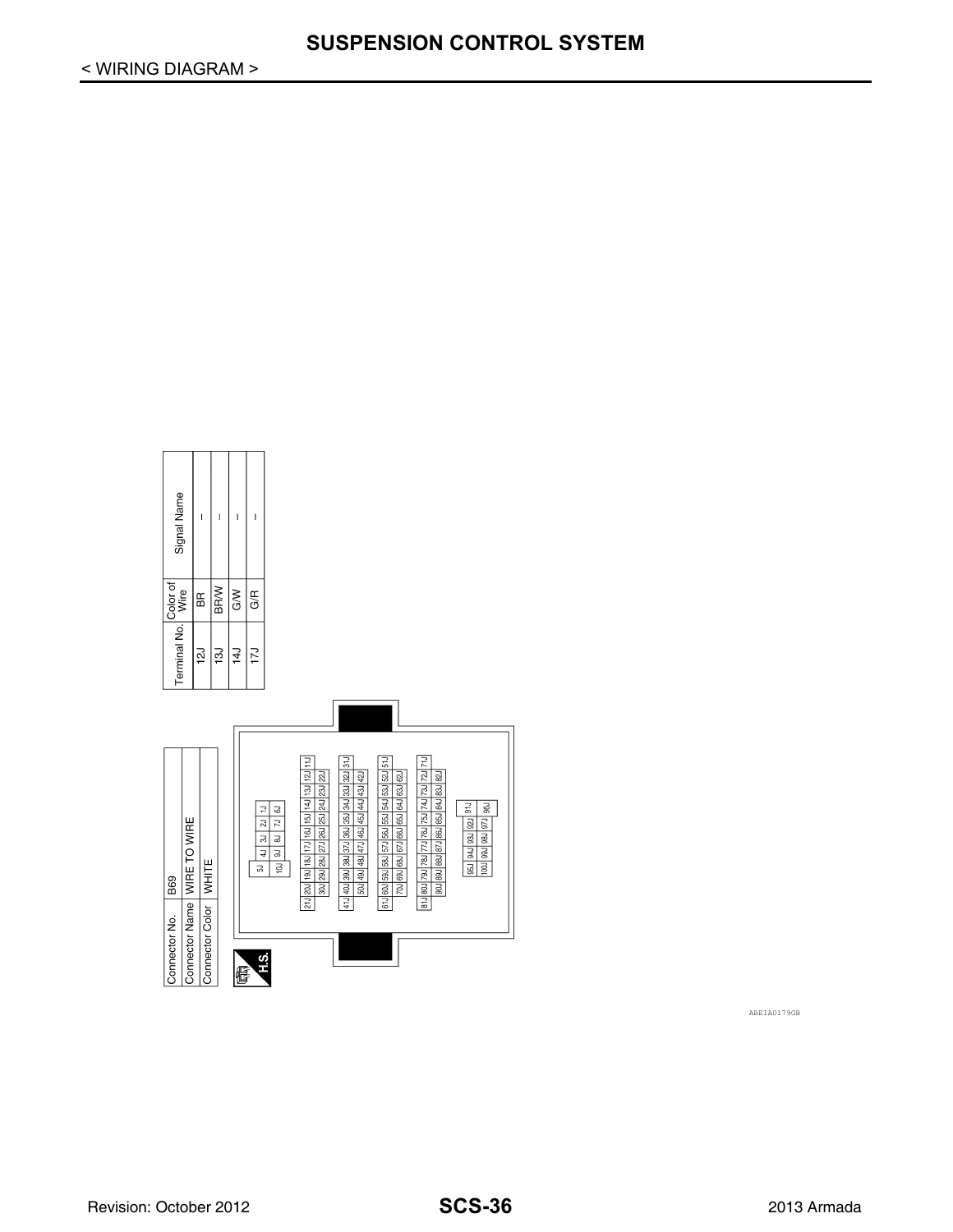## <span id="page-36-1"></span><span id="page-36-0"></span>SYMPTOM DIAGNOSIS SUSPENSION CONTROL SYSTEM

### <span id="page-36-2"></span>Symptom Table *INFOID:000000008632380*

AIR LEVELIZER

| Symptom                                       | Possible cause                                                                                                                                      | Reference page                     |            |
|-----------------------------------------------|-----------------------------------------------------------------------------------------------------------------------------------------------------|------------------------------------|------------|
| Inoperative                                   | • Suspension control unit<br>Compressor motor relay<br>• Suspension air compressor                                                                  | SCS-38, "Diagnosis<br>Procedure".  |            |
| System does not raise                         | • Suspension control unit<br>Height sensor<br>٠<br>Compressor motor relay<br>• Suspension air compressor<br>Leak in system<br>Restriction in system | SCS-39, "Diagnosis<br>Procedure".  | <b>SCS</b> |
| System does not lower                         | • Suspension control unit<br>Height sensor<br>$\bullet$<br>Compressor motor relay<br>Suspension air compressor<br>Restriction in system             | SCS-40, "Diagnosis"<br>Procedure". | G.         |
| CK SUSP. indicator lamp always ON with key ON | • CK SUSP. indicator lamp control circuit<br>Suspension control unit                                                                                | SCS-27, "Descrip-<br>tion".        |            |

A

I

J

K

L

M

N

O

P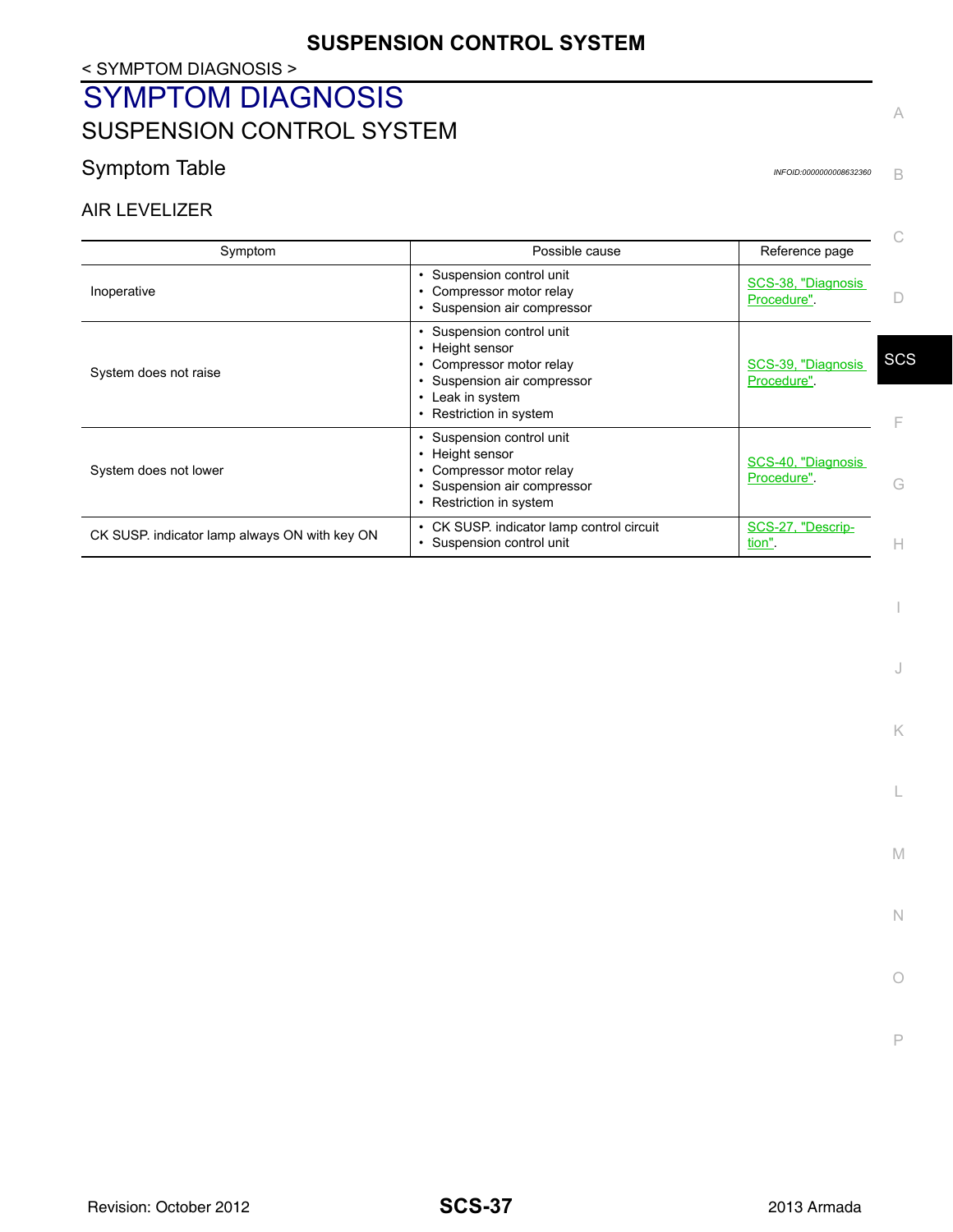### **SUSPENSION CONTROL SYSTEM INOPERATIVE**

#### < SYMPTOM DIAGNOSIS >

### <span id="page-37-0"></span>SUSPENSION CONTROL SYSTEM INOPERATIVE

### <span id="page-37-1"></span>Description *INFOID:0000000008632361*

The suspension control system does not activate. It does not raise or lower the vehicle in response to ride height changes.

### <span id="page-37-2"></span>Diagnosis Procedure *INFOID:00000008632362*

### 1.SUSPENSION CONTROL UNIT POWER AND GROUND INSPECTION

Check the suspension control unit power and ground supply. Refer to [SCS-18, "SUSPENSION CONTROL](#page-17-2) [UNIT : Diagnosis Procedure"](#page-17-2).

Does the suspension control unit power and ground pass inspection?

 $YES$   $\rightarrow$  GO TO 2.

NO  $\rightarrow$  >> Repair or replace the malfunctioning part.

2.CHECK HEIGHT SENSOR SIGNAL INPUT

### CONSULT DATA MONITOR

- 1. Turn ignition switch ON.
- 2. Select "HEIGT SEN" of AIR LEVELIZER data monitor item.
- 3. Check the monitor status.

#### **HEIGT SEN : 0.2V - 4.8V**

#### Is the height sensor voltage normal?

- YES >> GO TO 3.
- NO >> Check height sensor signal circuit. Refer to [SCS-24, "Diagnosis Procedure".](#page-23-3)

### 3.CHECK GENERATOR "L" CIRCUIT SIGNAL

#### CONSULT DATA MONITOR

- 1. Start the engine.
- 2. Select "ACG L" of AIR LEVELIZER data monitor item.
- 3. Check the monitor status.

### **ACG L : OFF with charge light OFF**

#### **: ON with charge light ON**

#### Is the generator "L" signal operating normally?

- YES >> GO TO 4.
- NO >> Check generator L circuit. Refer to CHG-17, "Diagnosis Procedure"(open) and CHG-19, "Diagnosis Procedure"(short).

### 4.SUSPENSION AIR COMPRESSOR POWER AND GROUND INSPECTION

Check the suspension air compressor power and ground supply. Refer to [SCS-18, "SUSPENSION AIR COM-](#page-17-4)[PRESSOR : Diagnosis Procedure".](#page-17-4)

Does the suspension air compressor power and ground pass inspection?

- YES >> System is operating normally.
- NO  $\rightarrow$  >> Repair or replace the malfunctioning part.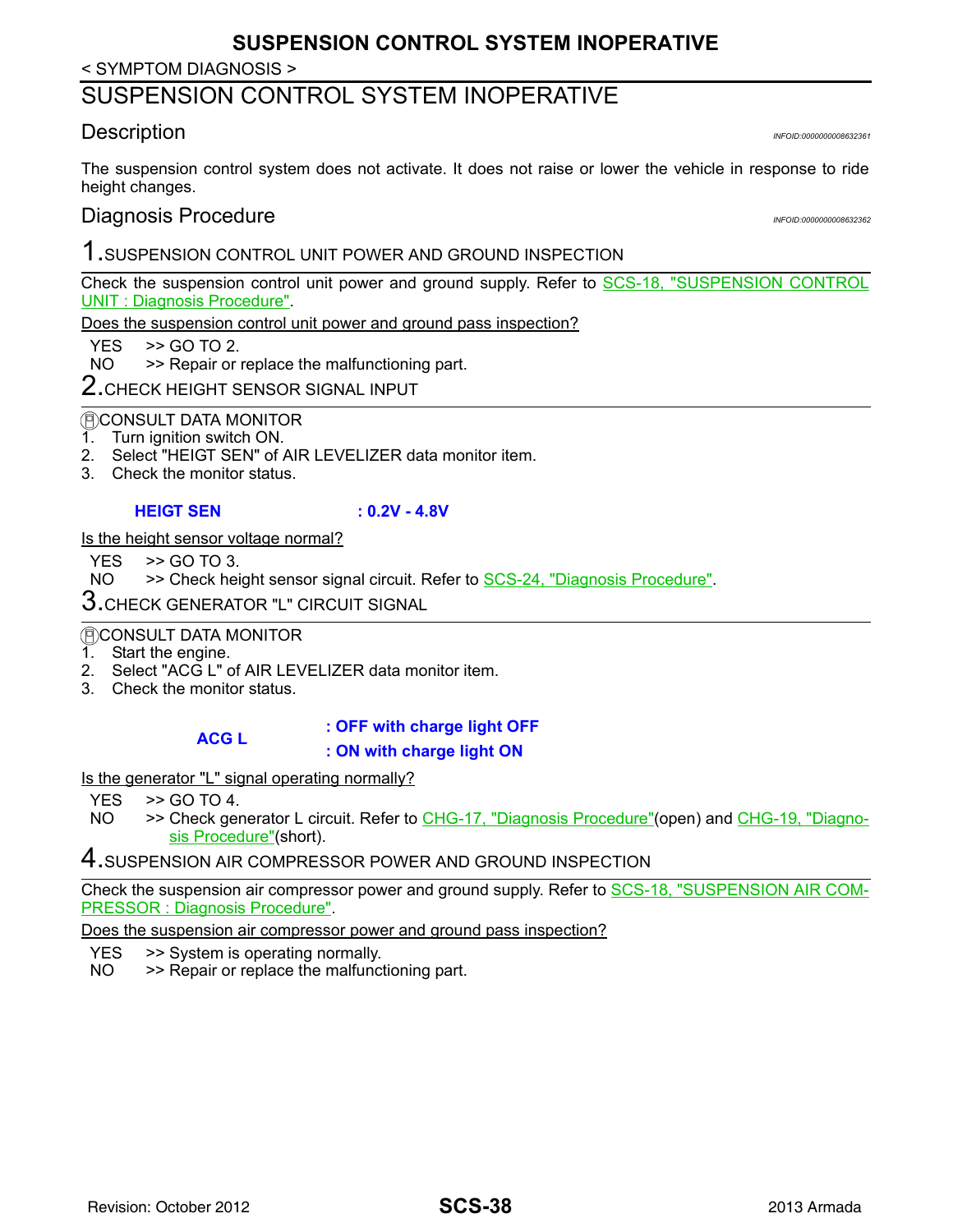### **SUSPENSION CONTROL SYSTEM DOES NOT RAISE**

<span id="page-38-2"></span><span id="page-38-1"></span><span id="page-38-0"></span>

| < SYMPTOM DIAGNOSIS ><br>SUSPENSION CONTROL SYSTEM DOES NOT RAISE                                                                                                                                                                        |     |
|------------------------------------------------------------------------------------------------------------------------------------------------------------------------------------------------------------------------------------------|-----|
| Description<br>INFOID:0000000008632363                                                                                                                                                                                                   | A   |
| The suspension control system does not raise the vehicle in accordance with ride height changes.<br>Diagnosis Procedure<br>INFOID:0000000008632364                                                                                       | B   |
| 1. SUSPENSION CONTROL UNIT POWER AND GROUND INSPECTION                                                                                                                                                                                   | С   |
| Check the suspension control unit power and ground supply. Refer to SCS-18, "SUSPENSION CONTROL<br><b>UNIT: Diagnosis Procedure".</b><br>Does the suspension control unit power and ground pass inspection?<br>>> GO TO 2.<br><b>YES</b> | D   |
| <b>NO</b><br>>> Repair or replace the malfunctioning part.<br>$2$ . CHECK HEIGHT SENSOR SIGNAL INPUT                                                                                                                                     | SCS |
| <b>ACONSULT DATA MONITOR</b><br>Turn ignition ON.<br>1.<br>Select "HEIGT SEN" of AIR LEVELIZER data monitor item.<br>2.<br>Check the monitor status.<br>3                                                                                | F   |
| <b>HEIGT SEN</b><br>$: 0.2V - 4.8V$                                                                                                                                                                                                      | G   |
| Is the height sensor voltage normal?<br><b>YES</b><br>>> GO TO 3.<br><b>NO</b><br>>> Check height sensor signal circuit. Refer to SCS-24, "Diagnosis Procedure".                                                                         | Н.  |
| $3.$ SUSPENSION AIR COMPRESSOR POWER AND GROUND INSPECTION                                                                                                                                                                               |     |
| Check the suspension air compressor power and ground supply. Refer to SCS-18, "SUSPENSION AIR COM-<br><b>PRESSOR: Diagnosis Procedure".</b>                                                                                              |     |
| Does the suspension air compressor power and ground pass inspection?<br>>> Inspect for a weak compressor, leak or restriction in the system. Repair or replace malfunctioning<br><b>YES</b><br>part.                                     |     |
| <b>NO</b><br>>> Repair or replace the malfunctioning part.                                                                                                                                                                               | K   |

P

O

L

M

N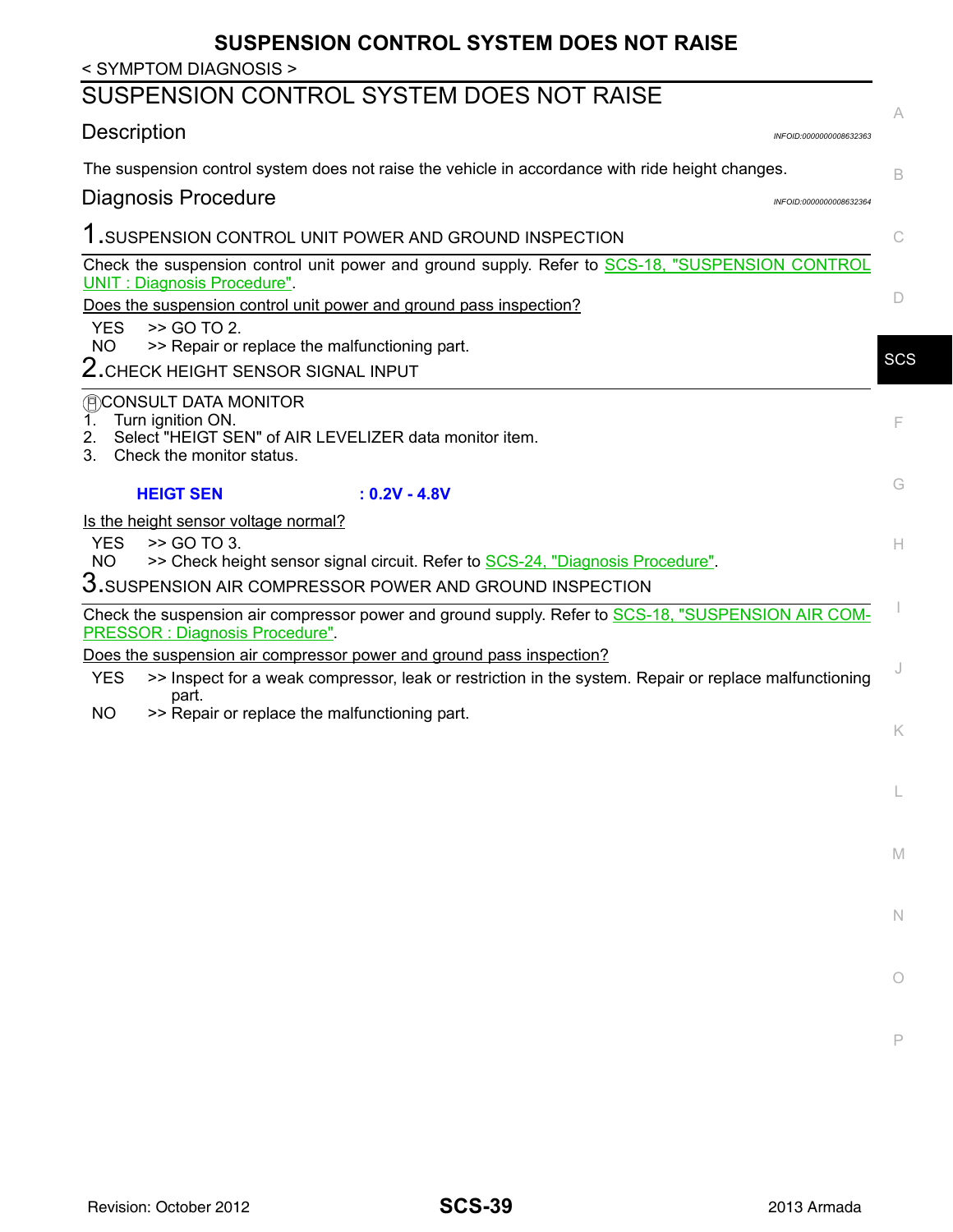### **SUSPENSION CONTROL SYSTEM DOES NOT LOWER**

#### < SYMPTOM DIAGNOSIS >

### <span id="page-39-0"></span>SUSPENSION CONTROL SYSTEM DOES NOT LOWER

### <span id="page-39-1"></span>Description *INFOID:0000000008632365*

The suspension control system does not lower the vehicle in accordance with ride height changes.

### <span id="page-39-2"></span>Diagnosis Procedure *Diagnosis INFOID:000000008632366*

### 1.SUSPENSION CONTROL UNIT POWER AND GROUND INSPECTION

Check the suspension control unit power and ground supply. Refer to [SCS-18, "SUSPENSION CONTROL](#page-17-2) [UNIT : Diagnosis Procedure"](#page-17-2).

#### Does the suspension control unit power and ground pass inspection?

YES >> GO TO 2.

NO  $\rightarrow$  > Repair or replace the malfunctioning part.

### **2.** CHECK HEIGHT SENSOR SIGNAL INPUT

*CONSULT DATA MONITOR* 

1. Turn ignition ON.

- 2. Select "HEIGT SEN" of AIR LEVELIZER data monitor item.
- 3. Check the monitor status.

#### **HEIGT SEN : 0.2V - 4.8V**

Is the height sensor voltage normal?

YES >> GO TO 3.

NO >> Check height sensor signal circuit. Refer to [SCS-24, "Diagnosis Procedure".](#page-23-3)

3.EXHAUST VALVE SOLENOID CIRCUIT INSPECTION

Check the exhaust valve solenoid circuit. Refer to [SCS-25, "Component Function Check".](#page-24-2)

#### Does the exhaust valve solenoid circuit pass inspection?

YES >> Inspect for a restriction in the system. repair or replace the malfunctioning part.

NO  $\rightarrow$  >> Repair or replace the malfunctioning part.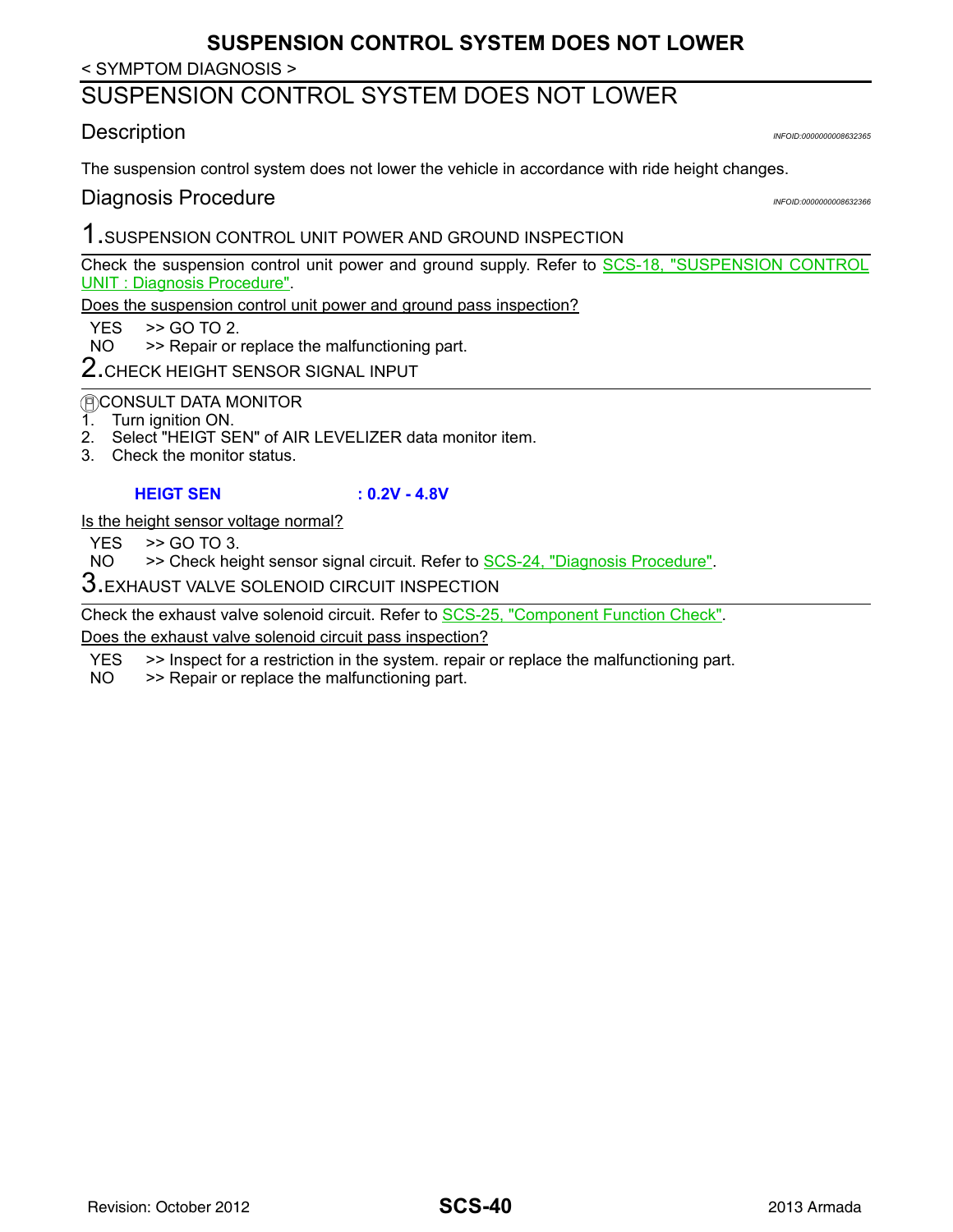#### < PRECAUTION >

### <span id="page-40-1"></span><span id="page-40-0"></span>PRECAUTION PRECAUTIONS

<span id="page-40-2"></span>Precaution for Supplemental Restraint System (SRS) "AIR BAG" and "SEAT BELT PRE-TENSIONER" *INFOID:0000000008934029*

The Supplemental Restraint System such as "AIR BAG" and "SEAT BELT PRE-TENSIONER", used along with a front seat belt, helps to reduce the risk or severity of injury to the driver and front passenger for certain types of collision. This system includes seat belt switch inputs and dual stage front air bag modules. The SRS system uses the seat belt switches to determine the front air bag deployment, and may only deploy one front air bag, depending on the severity of a collision and whether the front occupants are belted or unbelted. Information necessary to service the system safely is included in the SR and SB section of this Service Manual.

#### **WARNING:**

- **To avoid rendering the SRS inoperative, which could increase the risk of personal injury or death in the event of a collision which would result in air bag inflation, all maintenance must be performed by an authorized NISSAN/INFINITI dealer.**
- **Improper maintenance, including incorrect removal and installation of the SRS, can lead to personal injury caused by unintentional activation of the system. For removal of Spiral Cable and Air Bag Module, see the SR section.**
- $\cap$ **• Do not use electrical test equipment on any circuit related to the SRS unless instructed to in this Service Manual. SRS wiring harnesses can be identified by yellow and/or orange harnesses or harness connectors.**

### PRECAUTIONS WHEN USING POWER TOOLS (AIR OR ELECTRIC) AND HAMMERS

#### **WARNING:**

- **When working near the Airbag Diagnosis Sensor Unit or other Airbag System sensors with the Ignition ON or engine running, DO NOT use air or electric power tools or strike near the sensor(s) with a hammer. Heavy vibration could activate the sensor(s) and deploy the air bag(s), possibly causing serious injury.**
- **When using air or electric power tools or hammers, always switch the Ignition OFF, disconnect the battery, and wait at least 3 minutes before performing any service.**

### <span id="page-40-3"></span>Precaution for Rear Suspension *INFOID:0000000008632368*

- When installing the rubber bushings, the final tightening must be done under unladen condition and with the tires on level ground. Oil will shorten the life of the rubber bushings, so wipe off any spilled oil immediately.
- Unladen condition means the fuel tank, engine coolant and lubricants are at the full specification. The spare tire, jack, hand tools, and mats are in their designated positions.
- After installing suspension components, check the wheel alignment.
- Caulking nuts are not reusable. Always use new caulking nuts for installation. New caulking nuts are preoiled, do not apply any additional lubrication.

### <span id="page-40-4"></span>Precaution Necessary for Steering Wheel Rotation After Battery Disconnect

#### **NOTE:**

- This Procedure is applied only to models with Intelligent Key system and NATS (NISSAN ANTI-THEFT SYS-TEM).
- Remove and install all control units after disconnecting both battery cables with the ignition knob in the ″LOCK″ position.
- Always use CONSULT to perform self-diagnosis as a part of each function inspection after finishing work. If DTC is detected, perform trouble diagnosis according to self-diagnostic results.

For models equipped with the Intelligent Key system and NATS, an electrically controlled steering lock mechanism is adopted on the key cylinder.

For this reason, if the battery is disconnected or if the battery is discharged, the steering wheel will lock and steering wheel rotation will become impossible.

If steering wheel rotation is required when battery power is interrupted, follow the procedure below before starting the repair operation.

#### OPERATION PROCEDURE

*INFOID:0000000008934030*

M

N

O

P

L

C

A

B

D

**SCS** 

F

H

I

J

K